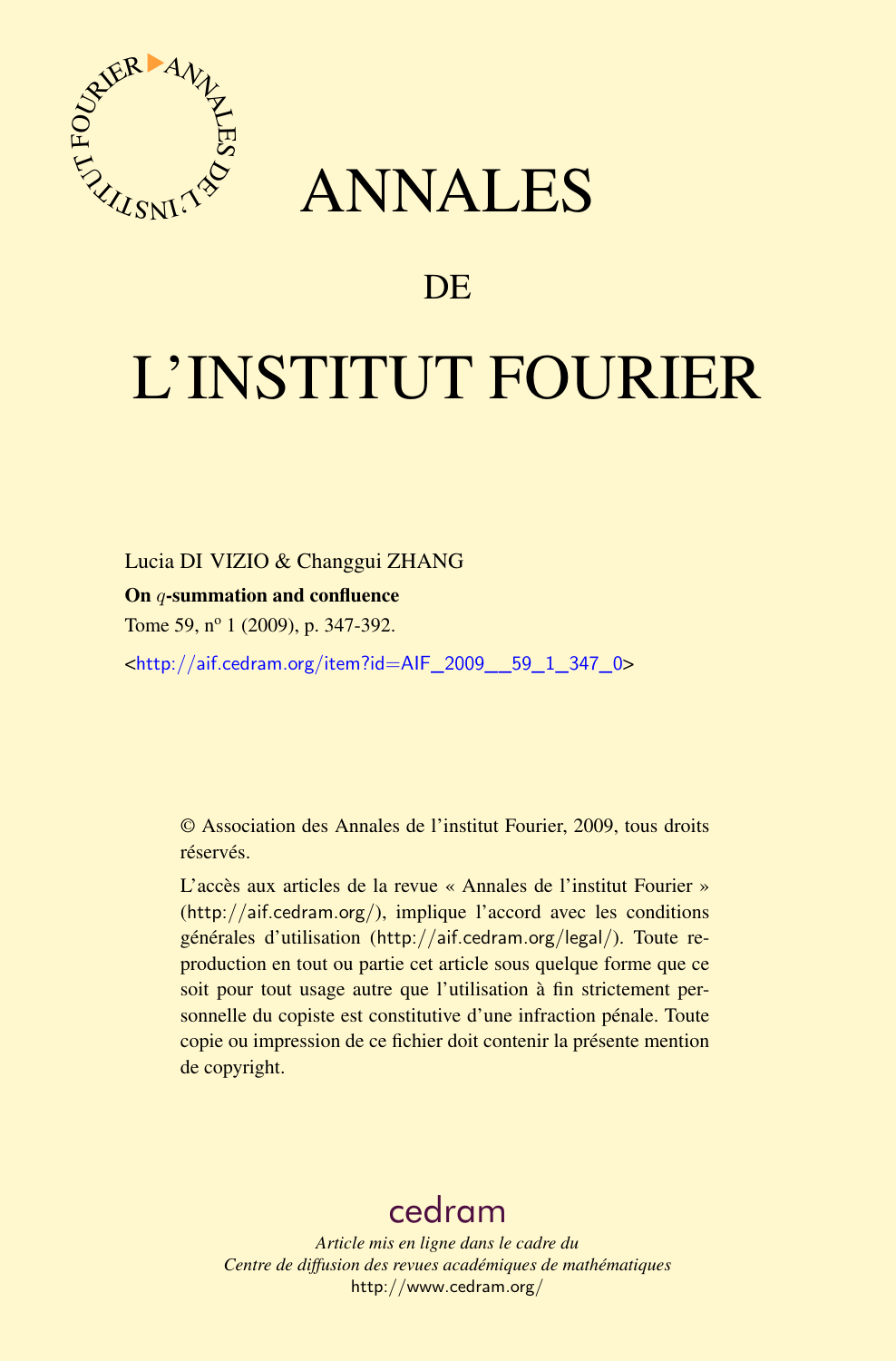#### <span id="page-1-0"></span>ON q-SUMMATION AND CONFLUENCE

#### **by Lucia DI VIZIO & Changgui ZHANG (\*)**

ABSTRACT.  $\overline{ }$  This paper is divided in two parts. In the first part we study a convergent q-analog of the divergent Euler series, with  $q \in (0,1)$ , and we show how the Borel sum of a generic Gevrey formal solution to a differential equation can be uniformly approximated on a convenient sector by a meromorphic solution of a corresponding  $q$ -difference equation. In the second part, we work under the assumption  $q \in (1, +\infty)$ . In this case, at least four different q-Borel sums of a divergent power series solution of an irregular singular analytic q-difference equations are spread in the literature: under convenient assumptions we clarify the relations among them.

Résumé. — Cet article est divisé en deux parties. Dans la première partie, nous étudions un q-analogue convergent de la série d'Euler, pour q ∈]0, 1[, et nous prouvons que la somme de Borel d'une série Gevrey générique, solution d'une équation différentielle, peut être approchée uniformément, sur un secteur convenable, par la solution méromorphe d'une équation aux q-différences associée. Dans la deuxième partie, nous travaillons sous l'hypothèse  $q \in ]1, +\infty[$ . Dans ce cas, au moins quatre notions différentes de q-sommations ont été introduites dans la littérature: nous clarifions, sous des hypothèses raisonnables, les relations entre ces notions.

#### **Introduction**

Let  $\mathbb{C}[[x]]$  be the ring of formal power series with complex coefficients and  $\mathbb{C}\{x\}$  the ring of germs of analytic functions at zero. A divergent formal power series  $\hat{f} = \sum_{n\geqslant 0} f_n x^{n+1} \in x\mathbb{C}[[x]] \setminus x\mathbb{C}\{x\}$  is said to be a generic Gevrey series if it is solution of a differential equation of the form

(0.1)  $a_n(x) (x^2 \partial)^n y(x) + a_{n-1}(x) (x^2 \partial)^{n-1} y(x) + \cdots + a_0(x) y(x) = g(x),$ 

where  $\partial = \frac{d}{dx}$  and  $a_0(x), \ldots, a_n(x), g(x) \in \mathbb{C}\lbrace x \rbrace$ , with  $a_0(0)a_n(0) \neq 0$ . This implies that its formal Borel transform  $\mathcal{B}(\hat{f}) = \sum_{n\geqslant 0} \frac{f_n}{n!} \xi^n \in \mathbb{C}\{\xi\}$  is

*Keywords:* Summation, confluence, q-difference equations, Euler series. *Math. classification:* 34M30, 39A13, 33D05.

<sup>(\*)</sup> The first author is partially supported by the ANR contract ANR-06-JCJC-0028.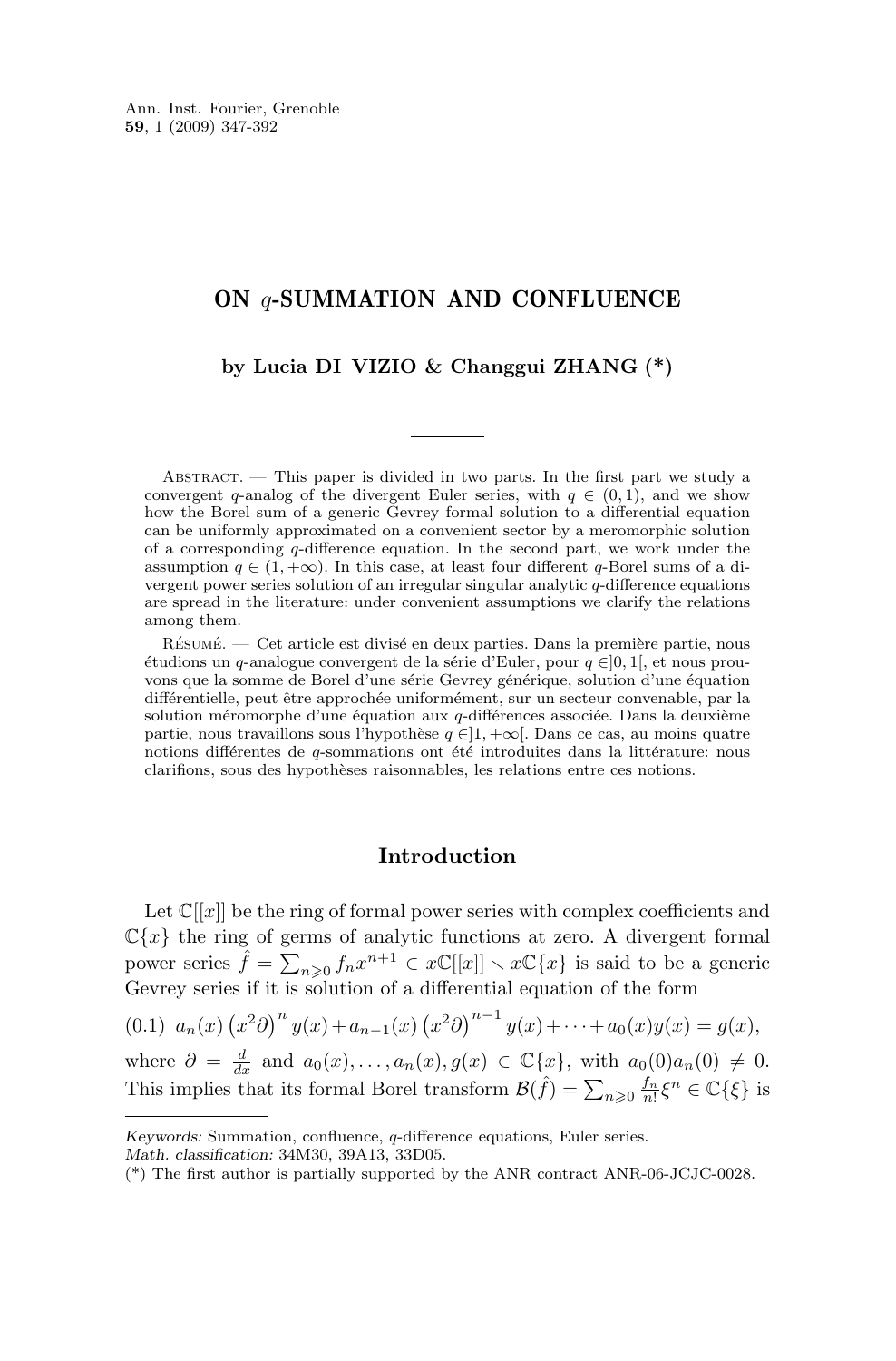a germ of an analytic non entire function. The most important example is the Euler series

$$
\hat{E}(x) = \sum_{n \ge 0} (-1)^n n! x^{n+1},
$$

which is solution of the differential equation  $x^2 \partial y + y = x$ . A generic Gevrey series has the following properties:  $\mathcal{B}(\hat{f})$  can be analytically continued along almost all direction  $d \in (-\pi, \pi]$  and the Laplace integral along the half line  $e^{id}\mathbb{R}^+$ :

$$
S^d(\hat{f}) = \int_0^{e^{id}\infty} \mathcal{B}(\hat{f})(\xi) e^{-\xi/x} d\xi,
$$

called sum of  $\hat{f}$  in the direction d, represents a convergent solution of  $(0.1)$ , analytic on a convenient sector and asymptotic to  $\hat{f}$  at zero: this is the first result of the well-known theory of summation of divergent series (*cf.* [\[14,](#page-45-0) [11,](#page-45-0) [9,](#page-45-0) [10\]](#page-45-0)).

In the last fifteen years analogous summation theories for  $q$ -difference equations have been developed (*cf.* [\[20,](#page-46-0) [12,](#page-45-0) [23,](#page-46-0) [15,](#page-45-0) [5\]](#page-45-0)). This last sentence already shows one issue in the topic: there are many  $q$ -summation theories in the literature and the relations among them are not clear.

Let us consider a  $q$ -deformation of the Euler series, namely:

$$
\hat{E}_q(x) = \sum_{n \ge 0} (-1)^n [n]_q^! x^{n+1},
$$

where  $[n]_q = 1 + q + \cdots + q^{n-1}$  and  $[n]_q^! = [n]_q [n-1]_q \cdots [1]_q$ . This series converges coefficientwise to  $\hat{E}(x)$  when  $q \to 1$  and is solution of the qdifference equation

$$
x^2 d_q y + y = x
$$
, with  $q \in \mathbb{C}^*$  and  $d_q y(x) = \frac{y(qx) - y(x)}{(q-1)x}$ ,

which is a discretization, in an obvious sense, of the so-called Euler differential equation  $x^2 \partial y + y = x$ . A first dichotomy immediately appears: when  $|q| < 1$  the series  $\hat{E}_q$  is a germ of analytic function, converging for  $|x| < |1 - q|$ , while for  $|q| > 1$  the series  $\hat{E}_q$  diverges. This is itself quite a curious fact, that we have investigated in the present paper.

As far as the divergent case  $|q| > 1$  is concerned, another dichotomy immediately shows up: authors have been using two formal Borel transforms, namely

$$
\mathcal{B}_q(\hat{f}) = \sum_{n\geq 0} \frac{f_n}{[n]_q^!} \xi^n \text{ and } B_q(\hat{f}) = \sum_{n\geq 0} \frac{f_n}{q^{n(n-1)/2}} \xi^n.
$$

Notice that we have  $\mathcal{B}_q(\hat{E}_q) = \frac{1}{1+\xi}$  and  $B_q(\hat{E}_q) = \hat{E}_p(\xi)$ , with  $p = q^{-1}$ . Each one of these formal Borel transforms will be seen to naturally determine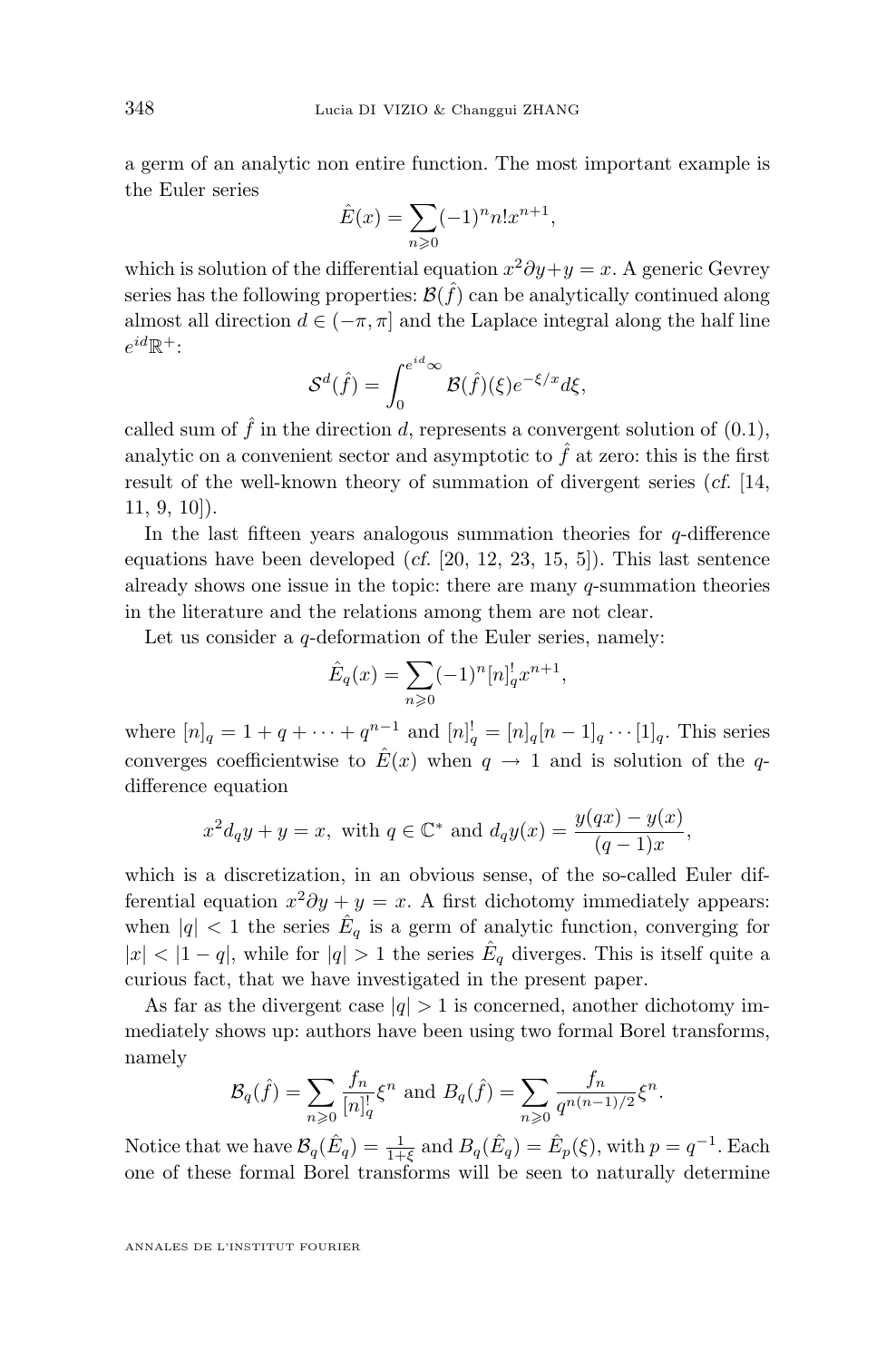<span id="page-3-0"></span>two summation procedures, so that we end up with at least four summation procedures: understanding the relations among them is a natural question. Notice that from an arithmetic point of view,  $\mathcal{B}_q$  and  $B_q$  are deeply different  $(cf. [2])$  $(cf. [2])$  $(cf. [2])$ .

The present paper is divided in two parts: in the first one we consider the case  $q \in (0, 1) \subset \mathbb{R}$ , while in the second one we study different summation procedures under the assumption  $q \in (1,\infty)$ . Let us make a few comments on these assumptions:

• We assume that the parameter  $q$  is real: this simplifies the exposition, although it is not always completely necessary.

• Authors writing on  $q$ -difference equations say sometimes that choosing  $q$ smaller or greater than one is only a matter of convention: as we explain below, this is not true in the present situation, and the two cases need to be investigated separately.

Let  $q \in (0,1) \subset \mathbb{R}$ . In this case  $\hat{E}_q$  is the Taylor expansion at 0 of a meromorphic function  $\mathcal{E}_q$  on  $\mathbb{C}$ , whose poles are a discrete subset of the negative real axis  $\mathbb{R}^+$ . In [§1](#page-7-0) we prove the uniform convergence of  $\mathcal{E}_q$  on the compacts of  $\mathbb{C} \setminus \mathbb{R}^-$  to the analytic continuation  $\mathcal E$  of the Borel sum of  $\hat E$ in the direction  $\mathbb{R}^+$ . The proof of this result is based on the development of  $\mathcal{E}_q$  at  $\infty$ , which is a q-deformation of the classical expansion of  $\mathcal{E}$  at  $\infty^{(1)}$ :

$$
\mathcal{E}(x) = (\log x - \gamma)e^{\frac{1}{x}} + \sum_{n \geqslant 1} \frac{\sum_{1 \leqslant k \leqslant n} \frac{1}{k}}{n!} \left(\frac{1}{x}\right)^n,
$$

where  $\gamma = \lim_{n \to \infty} \left( \sum_{k=1}^n \frac{1}{k} - \ln(n) \right)$  is the Euler constant. In the same spirit, using Sauloy's canonical solutions at  $\infty$  of a fuchsian q-difference operators [\[16\]](#page-45-0) and his result on their confluence when  $q \to 1$ , we can prove the main theorem of the first part. Namely, let  $y(q, x) = \sum_{n \geq 0} y_n(q) x^{n+1} \in$  $x\mathbb{C}[[x]]$  be a family of formal power series, with  $q \in (\eta, 1]$ , for some  $\eta \in$  $(0, 1)$ . We suppose that the  $y_n(q)$ 's are continuous functions of q and that the family  $\phi(q,\xi) = \mathcal{B}_q y(q,x) \in \mathbb{C}\{\xi\}$  is solution of a family of equations over  $\mathbb{P}^1_{\mathbb{C}}$ , fuchsian and non resonant at  $\infty^{(2)}$ . Then (*cf.* Theorem [2.6](#page-15-0) below):

THEOREM  $0.1.$  — Let  $d \in [0, 2\pi)$  be such that  $\phi(1, x)$  is holomorphic on *a* domain containing the half line  $e^{id}\mathbb{R}^+$ . Then for any  $x \in V := \{|\arg x - \pi|^2\}$ 

<sup>&</sup>lt;sup>(1)</sup> *cf.* [\[7,](#page-45-0) page 261], where we have set  $a = c = 1$  and made the variable change  $x \mapsto 1/x$ .

<sup>&</sup>lt;sup>(2)</sup> For a precise definition of a *family of equations over*  $\mathbb{P}^1_{\mathbb{C}}$ , *fuchsian and non resonant*  $at \infty$ , *cf.* Assumption [2.7](#page-15-0) below.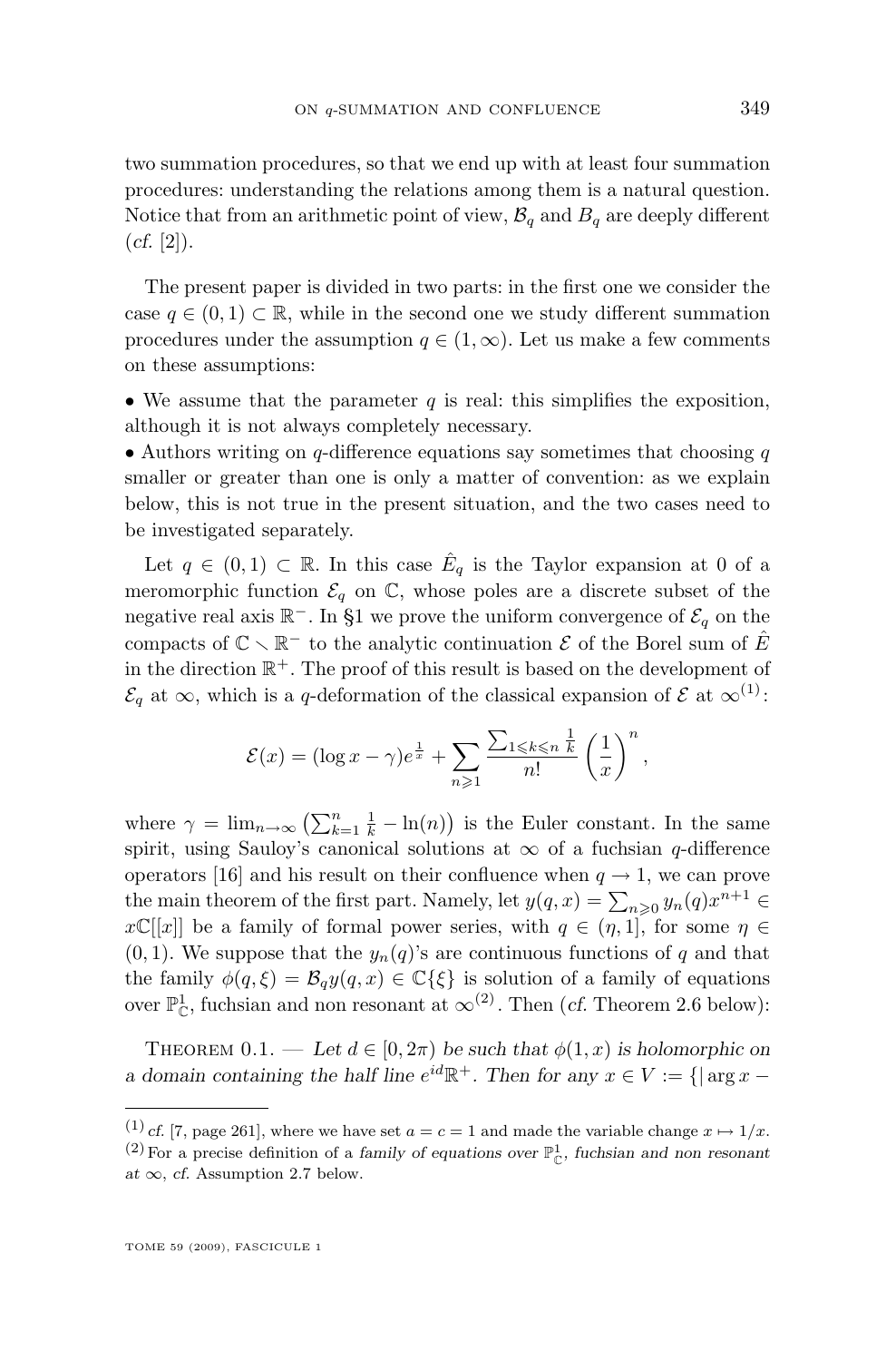$d < \frac{\pi}{2}$  we have

$$
\lim_{q \to 1^{-}} y(q, x) = S^{d}(y(1, x)) = \int_{0}^{e^{id} \infty} \phi(1, \xi) e^{-\xi/x} d\xi,
$$

*the convergence being uniform on the compacts of* V *.*

This result immediately implies two corollaries (*cf.* [§2.3](#page-16-0) below). First of all, let  $y(x) = \sum_{n\geqslant 0} y_n x^{n+1} \in x\mathbb{C}[[x]]$  be a series such that  $\phi(\xi) = \sum_{n\geqslant 0} \frac{y_n}{n!} \xi^n$ is solution of a fuchsian differential equation  $\sum_{i=0}^{\mu} A_i(\xi)(\xi \partial)^i \phi = 0$  on  $\mathbb{P}^1_{\mathbb{C}}$ , non resonant at  $\infty$ . One can construct a family of power series  $y_q(x)$ , with  $q \in (0,1)$ , such that  $\mathcal{B}_q \mathbf{y}_q(x)$  is solution of  $\sum_{i=0}^{\mu} A_i(\xi) (\xi d_q)^i \phi = 0$  and  $y_q(x)$  converges coefficientwise to  $y(x)$  when  $q \to 1^-$ . Then:

COROLLARY 0.2. — The family  $y_q(x)$  converges uniformly to the Borel  $sum S<sup>d</sup>(y(\xi))$  *of*  $y(x)$ *, when*  $q \to 1^-$ *, on the compacts of a convenient sector*  $V = \{|\arg x - d| < \pi/2\}.$ 

A second corollary is about the sum of confluent hypergeometric series. Let us consider  $a, b \in \mathbb{C}$ , with  $a - b \notin \mathbb{Z}$ , and the basic hypergeometric function:

$$
\Phi(a,b;q,x) = \sum_{n\geqslant 0} \frac{(q^a;q)_n (q^b;q)_n}{(q;q)_n} \left(\frac{x}{1-q}\right)^n,
$$

where  $(a;q)_0 = 1$  and  $(a;q)_n = (1-a)(1-qa)\cdots(1-q^{n-1}a)$  for any integer  $n \geqslant 1$ .

COROLLARY  $0.3$ . — The analytic function  $\Phi(a, b; q, x)$  converges uni*formly to the Borel sum of the hypergeometric confluent series*

$$
{}_{2}F_{0}(a,b;-;x) = \sum_{n\geqslant 0} \frac{(a)_{n}(b)_{n}}{n!}x^{n},
$$

with  $(a)_0 = 1$  and  $(a)_n = a(a+1)\cdots(a+n)$  for any integer  $n \geq 1$ , on the *compacts of a convenient sector centered at* 0*, when*  $q \rightarrow 1^-$ *.* 

Finally, notice that the result on the confluence of  $\mathcal{E}_q$  can be deduced from theorem [0.1.](#page-3-0)

The second part of the paper deals with the summation of divergent q-series when  $q \in (1,\infty) \subset \mathbb{R}$ . Following the scheme of the first part, we start our investigation studying four summations of the series  $\hat{E}_q(x)$ . We consider the q-exponential and the classical Theta function (here  $p = q^{-1}$ ):

$$
e_q(x) = \sum_{n \geq 0} \frac{x^n}{[n]_q^n}, \qquad \theta_p(x) = \sum_{n \in \mathbb{Z}} p^{n(n-1)/2} x^n.
$$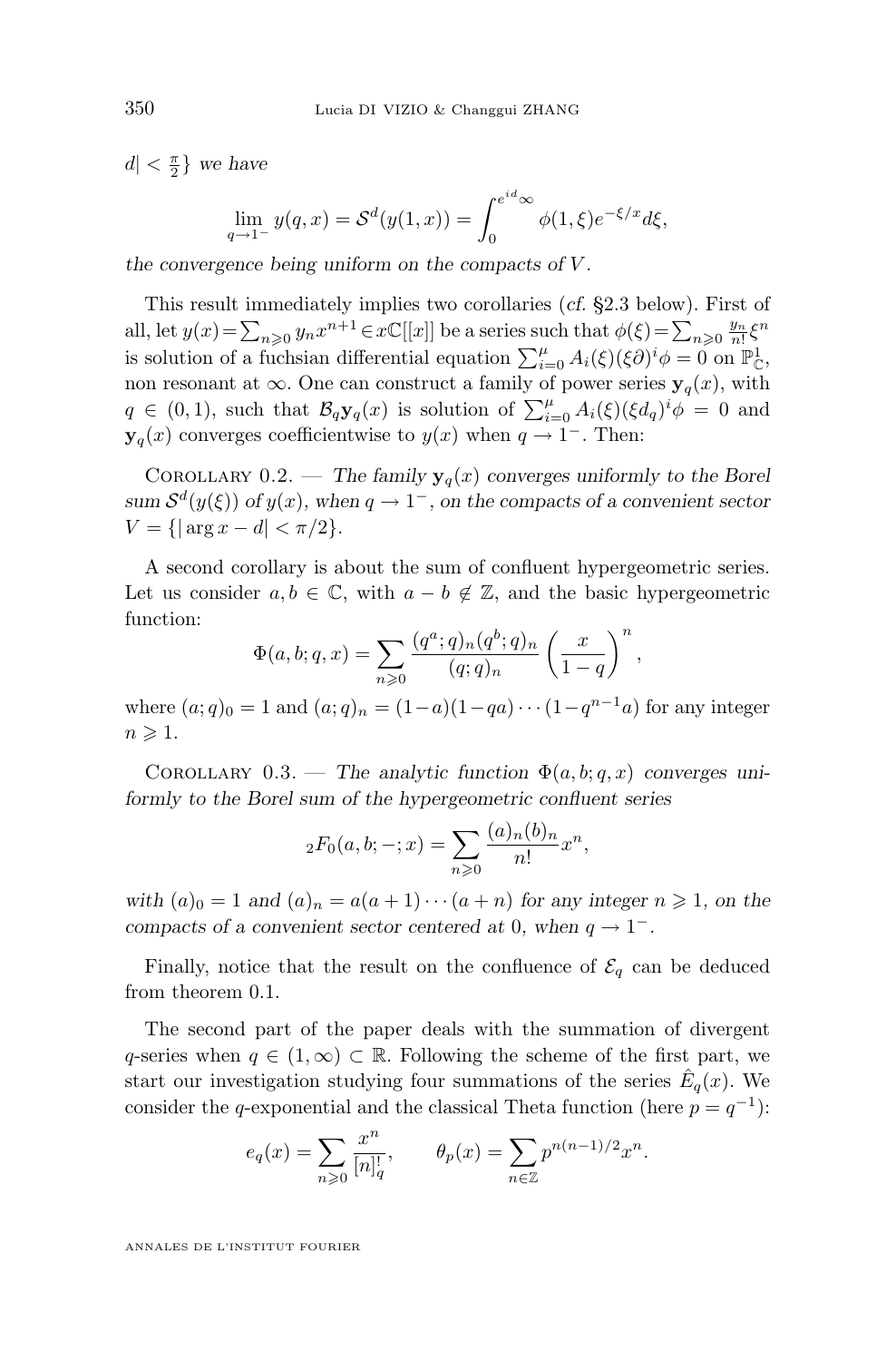We replace, in the classical Laplace integral, the exponential function by  $e_q$  or  $\theta_p$ . By using an usual integral or a discrete q-analogue<sup>(3)</sup>, denoted  $\int_{\lambda p^{\mathbb{Z}}} f d_p \xi$ , we get four different *q-Borel sums of*  $\hat{E}_q(x)$ :

$$
\mathcal{E}_q^d(x) = \frac{q-1}{\ln q} \int_0^{e^{id}\infty} \frac{1}{(1+\xi)e_q(q_x^{\xi})} d\xi,
$$
  
\n
$$
E_q^d(x) = \frac{q}{\ln q} \int_0^{e^{id}\infty} \frac{\hat{E}_p(\xi)}{\theta_p(q_x^{\xi})} d\xi;
$$
  
\n
$$
\mathcal{E}_q^{[\lambda]}(x) = \frac{q}{1-p} \int_{\lambda p^{\mathbb{Z}}} \frac{1}{(1+\frac{\xi}{1-p})e_q(q\frac{\xi}{(1-p)x})} d_p\xi,
$$
  
\n
$$
E_q^{[\lambda]}(x) = \frac{q}{1-p} \int_{\lambda p^{\mathbb{Z}}} \frac{\hat{E}_p(\xi)}{\theta_q(q_x^{\xi})} d_p\xi,
$$

where  $d \in (-\pi, \pi)$  and  $\lambda \notin -p^{\mathbb{Z}}$ . We prove that  $E_q^d(x) = \mathcal{E}_q^d(x)$  on the sector  $\arg(x) \in (-2\pi, 2\pi)$  of the Riemann surface of the logarithm and that  $\mathcal{E}_q^{[\lambda]}(x) = E_q^{[\lambda]}(x)$  for any  $x \in \mathbb{C} \setminus (p-1)\lambda q^{\mathbb{Z}}$ . Moreover we can explicitly determine the functions  $\mathcal{E}_q^d(x) - \mathcal{E}_q^{[\lambda]}(x)$  and  $\mathcal{E}_q^{[\lambda]}(x) - \mathcal{E}_q^{[\mu]}(x)$  for  $x \in \mathbb{C} \setminus \mathbb{R}^-,$ in terms of the Theta function. Finally, we establish the following relation between  $\mathcal{E}_q^d(x)$  and  $\mathcal{E}_q^{[\lambda]}(x)$  (*cf.* Corollary [3.10](#page-32-0) below):

$$
\mathcal{E}_q^d(x)=\frac{1}{\ln q}\int_1^q\mathcal{E}_q^{[\lambda]}(x)\frac{d\lambda}{\lambda}.
$$

In an analogous way, for a formal power series  $\hat{f} \in \mathbb{C}[[x]]$  such that  $\mathcal{B}_q \hat{f}$  is an analytic function with a q-exponential growth of order one at  $\infty$  we can define its sums  $S_q^d \hat{f}$ ,  $S_q^{\lambda} \hat{f}$ ,  $S_q^d \hat{f}$  and  $S_q^{\lambda} \hat{f}$ . Using some explicit results for the Tschakaloff series and a q-convolution product adapted to the situation we can prove the following (*cf.* Theorem [4.14\)](#page-39-0):

THEOREM 0.4. — Let  $\hat{f} \in \mathbb{C}[[x]]$  be a generic q-Gevrey series. Then for any  $\lambda \in \mathbb{C}^* \setminus \cup_{i=1}^n \mu_i q^{\mathbb{Z}}$ , for convenient  $\mu_1, \ldots, \mu_n \in \mathbb{C}^*$ , and almost all direction  $d \in (-\pi, \pi)$ , we have  $S_q^d \hat{f} = S_q^d \hat{f}$  and  $S_q^{[\lambda]} \hat{f} = S_q^{[\lambda]} \hat{f}$ . Moreover:

$$
\mathcal{S}_q^d \hat{f} = \frac{1}{\ln q} \int_{e^{id}}^{q e^{id}} \mathcal{S}_q^{[\lambda]} \hat{f} \frac{d\lambda}{\lambda}.
$$

The theory of irregular singular  $q$ -difference equations is nowadays relatively well understood. This paper deals with two of the questions that are still without answer, namely:

 $(3)$  It's the so-called Jackson's integral, which is an infinite sum that approximates the associated usual integral. The precise definition is in Appendix [A](#page-20-0) below.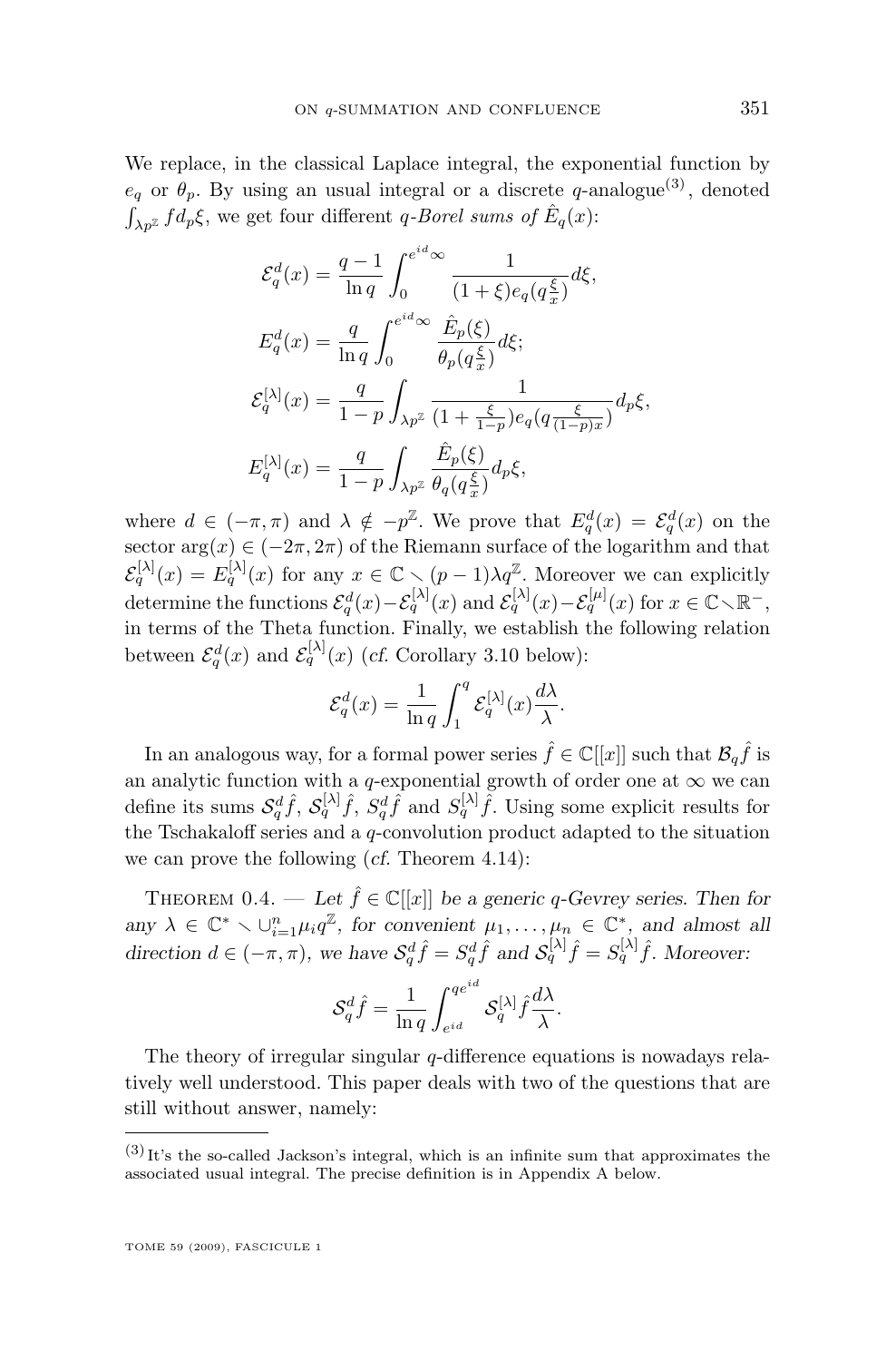1. Thanks to the work of J. Sauloy [\[16\]](#page-45-0) we know how to "uniformly approximate" the global monodromy of a fuchsian differential equation on  $\mathbb{P}^1_{\mathbb{C}}$ , in terms of the Birkhoff matrices of a family of q-difference equations deforming the given differential one. Of course an analogous result is expected be true for the Stokes phenomenon: actually the *confluence* of the Stokes matrices is studied for some functional equations linked to classical special functions (*cf.* for instance [\[23\]](#page-46-0)). The main theorem of the first part of this article goes in the direction of a discrete deformation of the Stokes phenomenon: differently from previous authors, we consider a discrete convergent deformation of the divergent differential datum. This approach is not really explored and the present result surely does not exhaust its possible applications.

2. In the second part of the paper we study the relations between the different kind of q-Borel sums considered in the literature. We prove the relations among them for a generic Gevrey series. This is a first step towards the proof of a general result for a divergent solution of a  $q$ -difference equations, having a Newton polygon with more than one slope.

**Acknowledgement.** We would like to thank the organizers of the Séminaire sur les équations aux  $q$ -différences, at the University of Toulouse 3, and of the Special Session in Differential Algebra, at the 2007 AMS Spring Eastern Sectional Meeting, for giving us the possibility to expose the results contained in this paper and their interest in our work. In particular we thank Yves André, Jean-Pierre Ramis and Jacques Sauloy for their interest and encouragement.

The first author would like to thanks the University of Lille 1, and particularly the participants of the Séminaire de théorie de Galois différentielle, for their hospitality.

The authors thanks the anonymous referee for his remarks and suggestions.

#### **Part 1. Convergent** q**-Borel and** q**-Laplace transform and confluence:** the case  $q < 1$

We suppose that  $q \in (0,1) \subset \mathbb{R}$  and we set  $p = q^{-1}$ .

The first part of the paper is organized as follows. First of all we study the properties of the q-deformation  $\mathcal{E}_q(x) = \sum_{n\geqslant 0} (-1)^n [n]_q^! x^n$  of the Euler series: namely we give two integral representations for  $\mathcal{E}_q(x)$ , and use them for proving that  $\mathcal{E}_q(x)$  converges uniformly to the Borel sum of  $\hat{E}(x)$  =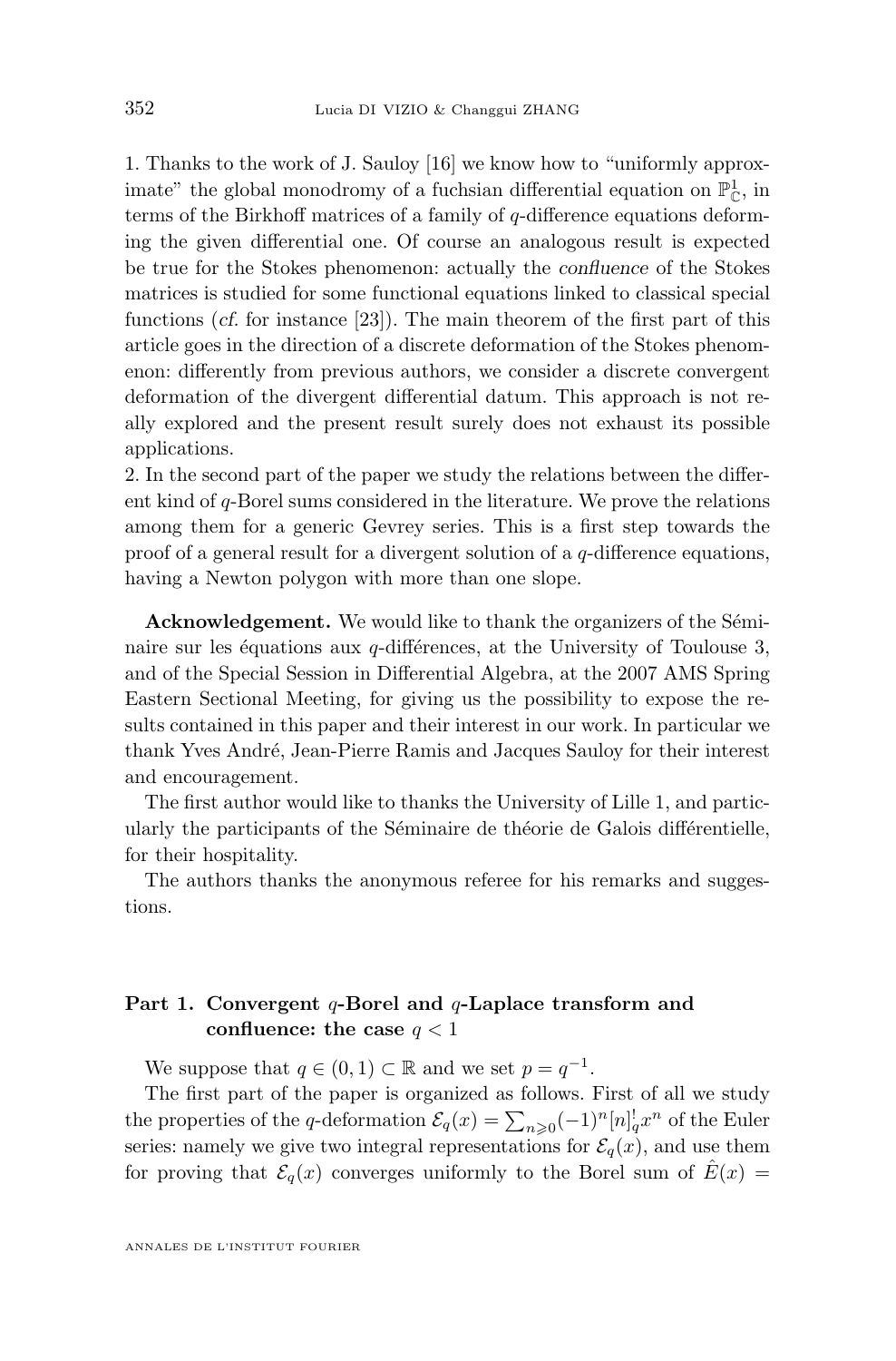<span id="page-7-0"></span> $\sum_{n\geqslant 0} (-1)^n n! x^n$  in the direction ℝ<sup>+</sup>, uniformly on the compacts of a convenient sector. Then we give an analogous result for general q-series, deforming coefficientwise a Gevrey series of order 1. In appendix [A](#page-20-0) we recall some general facts on the Jackson integral, while in appendix [B](#page-21-0) we prove a degenerate q-Watson formula for Heine's series that we need in §1 for the proof of Proposition [1.5.](#page-9-0)

#### **1. Convergent** q**-Euler series**

The series

$$
\mathcal{E}_q(x) = \sum_{n \geq 0} (-1)^n [n]_q^! x^{n+1},
$$

where  $[0]_q = 1$ ,  $[n]_q = \frac{q^n - 1}{q - 1}$  and  $[n]_q^! = [n]_q [n - 1]_q \cdots [1]_q$ , represents a germ of analytic function at 0. If one considers the  $q$ -derivation:

$$
d_q y = \frac{y(qx) - y(x)}{(q-1)x}
$$

and observes that  $d_q x^n = [n]_q x^{n-1}$  for any  $n \in \mathbb{Z}$ ,  $n \geq 1$ , then one easily sees that  $\mathcal{E}_q(x)$  verifies the functional equation :

 $x^2d_qy + y = x,$ 

that can be rewritten in the form:

$$
y(x) = \frac{x}{x+1-q}y(qx) - \frac{(q-1)x}{x+1-q}.
$$

By substitution of x by  $q^n x$ , we deduce that

$$
y(q^n x) = \frac{q^n x}{q^n x + 1 - q} y(q^{n+1} x) - \frac{(q-1)q^n x}{q^n x + 1 - q},
$$

which implies that  $\mathcal{E}_q(x)$  can be continued to an analytic function on  $\mathbb{C} \setminus$  ${(q-1)q^n : n \in \mathbb{Z}, n \leq 0}.$  The discrete spiral of poles  ${(q-1)q^n : n \in \mathbb{Z} \setminus \{n \leq 0\}}$  $\mathbb{Z}, n \leq 0$  of  $\mathcal{E}_q$  turns out to be a spiral of simple poles, as the following lemma shows:

LEMMA 1.1. — The analytic function  $\mathcal{E}_q$  admits the following expansion

(1.1) 
$$
\mathcal{E}_q(x) = (1-q) \sum_{n \geqslant 0} \frac{(q^{n+1}; q)_{\infty}}{1 + \frac{1-q}{q^n x}},
$$

*where*  $(a; q)_{\infty} = \prod_{i=0}^{\infty} (1 - q^i a)$ *.*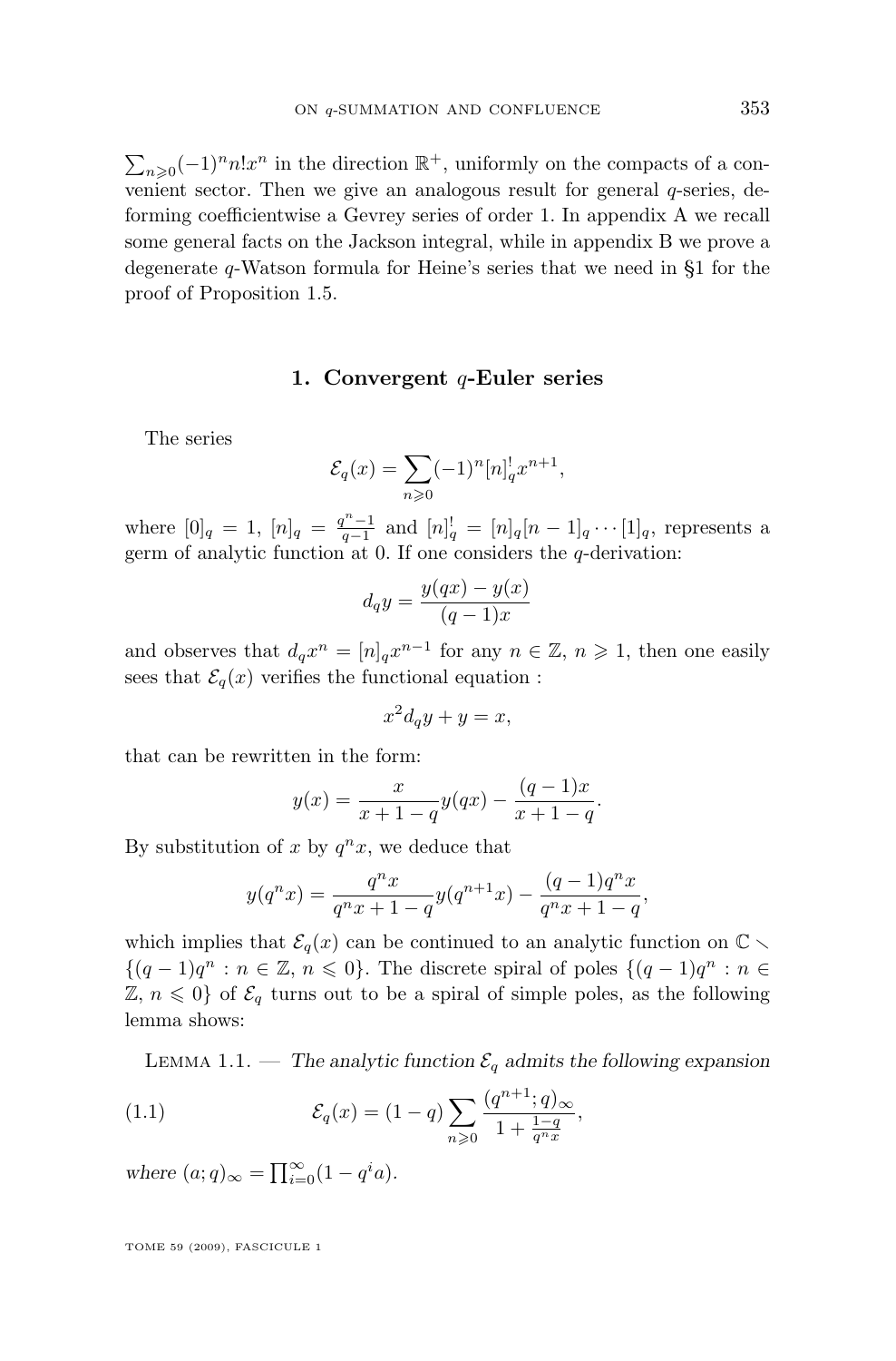<span id="page-8-0"></span>*In particular for any*  $k \in \mathbb{Z}$ ,  $k \leq 0$ , the function  $\mathcal{E}_q(x)$  has a simple pole *at*  $(q-1)q^k$ . The residue of the differential form  $\mathcal{E}_q(x)dx$  at  $(q-1)q^k$  is *equal to*

$$
Res_{x=(q-1)q^k} \mathcal{E}_q(x) dx = -(1-q)^2 q^k (q^{1-k}; q)_{\infty}.
$$

We recall some standard notations for basic hypergeometric functions

$$
\begin{cases}\n2\phi_1(a,b;c;q,x) = \sum_{n\geqslant 0} \frac{(a;q)_n(b;q)_n}{(c;q)_n(q;q)_n} x^n,\n\end{cases}
$$

 $\overline{\mathcal{L}}$ where  $(a;q)_0 = 1$  and  $(a;q)_n = \prod_{k=1}^n (1 - aq^{k-1})$  for  $1 \leq n \leq \infty$ ,

and the Heine's basic transformation (*cf.* [\[8,](#page-45-0) §1.4]): (1.2)

$$
{}_2\phi_1(a,b;c;q,x) = \frac{(a;q)_{\infty}(bx;q)_{\infty}}{(c;q;)_\infty(x;q)_{\infty}} {}_2\phi_1(c/a,x;bx;q,a) \quad (|q| < 1, |a| < 1).
$$

*Proof.* — The lemma above is a straightforward application of  $(1.2)$ , in fact:

(1.3) 
$$
\mathcal{E}_q(x) = x_2 \phi_1 \left( q, q; 0; q, -\frac{x}{1-q} \right).
$$

The calculation of the residues of  $\mathcal{E}_q(x)$  follows at once.

**1.1. Integral representation**

Using the Jackson's integral (*cf.* Appendix [A](#page-20-0) for the definition) we obtain the following integral representation for  $\mathcal{E}_q$ :

PROPOSITION 1.2. — *For any*  $x \in \mathbb{C} \setminus \{(q-1)q^n : n \in \mathbb{Z}, n \leq 0\}$ , we *have:*

$$
(1.4) \quad \mathcal{E}_q(x) = \int_0^{\frac{x}{1-q}} \frac{(q(1-q)\frac{t}{x};q)_{\infty}}{t+1} dq t = \int_{q^{\mathbb{Z}} \frac{x}{1-q}} \frac{(q(1-q)\frac{t}{x};q)_{\infty}}{t+1} dq t.
$$

*Proof.* — Let us remark that  $(q^{-k}; q)_{\infty} = 0$  for any  $k \in \mathbb{Z}$ ,  $k \geq 0$ . Then it follows from Remark [A.5,](#page-20-0) that Formula  $(1.1)$  is equivalent to  $(1.4)$ 

*Remark 1.3. —* A straightforward verification shows that the infinite product  $(q(1-q)x;q)_{\infty}$  represents a germ of analytic function at 0 and that it verifies the equation

$$
y(px) = (1 + (p - 1)(-qx)) y(x),
$$

or equivalently

$$
d_p y(x) = -qy(x).
$$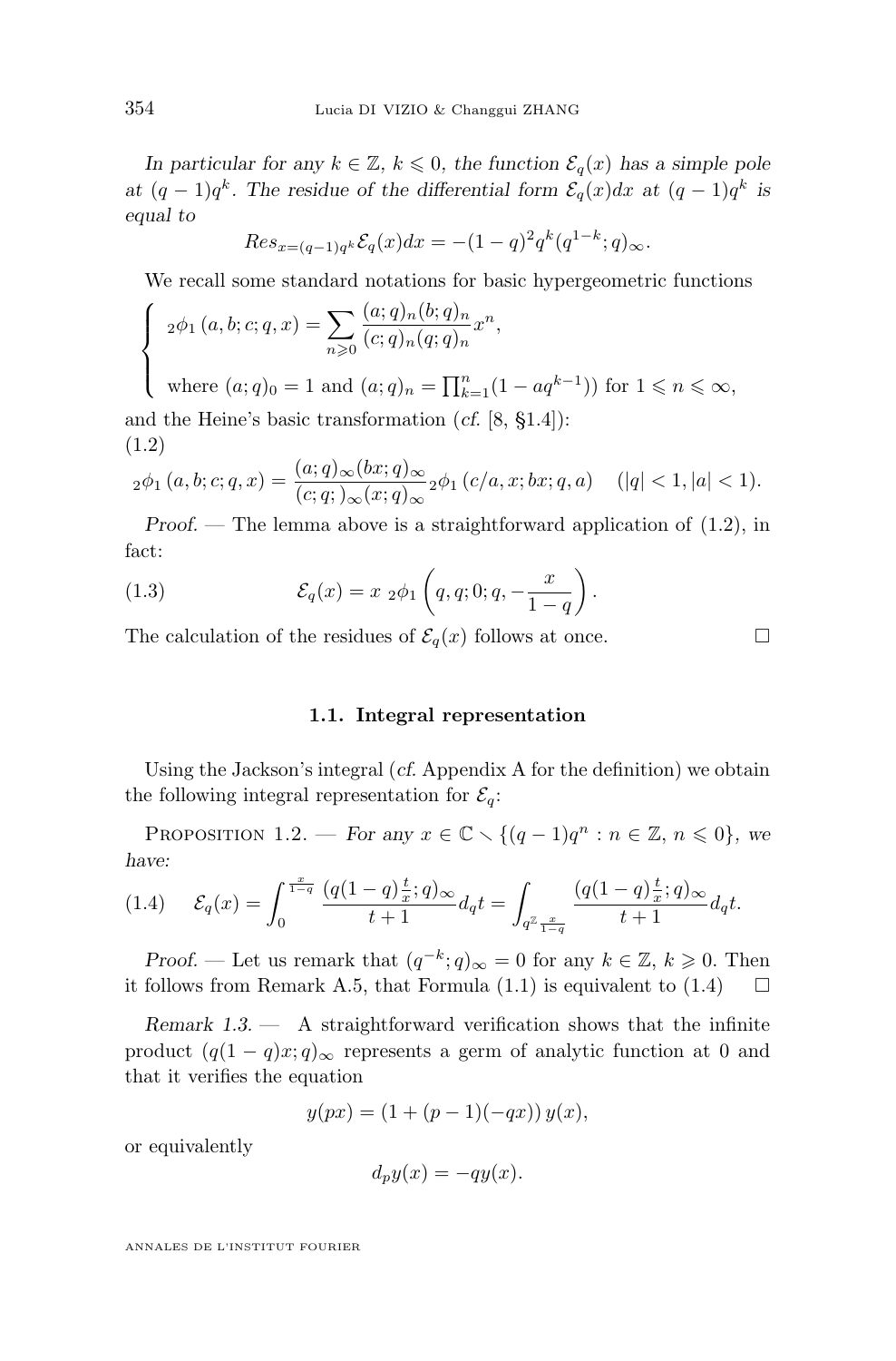<span id="page-9-0"></span>In the present article, we will denote by  $e_p(x)$  and  $e_q(x)$  the functions obtained by replacing n! by  $[n]_p^!$  and  $[n]_q^!$ , respectively, in the Tarlor expansion at zero of the exponential function  $e^x$ . Since Euler, one knows that  $(q(1 - q)x; q)_{\infty}$  coincides with the analytic function at 0:

$$
e_p(-qx):=\sum_{n\geqslant 0}\frac{(-qx)^n}{[n]_p^!},
$$

so that Equation [\(1.4\)](#page-8-0) takes the more familiar shape:

$$
\mathcal{E}_q(x)=\int_0^{\frac{x}{1-q}}\frac{e_p(-qt/x)}{t+1}d_qt,
$$

that so closely reminds the Euler integral:

$$
\mathcal{E}(x) = \int_0^{+\infty} \frac{e^{-\frac{t}{x}}}{t+1} dt.
$$

The analytic function  $\mathcal{E}(x)$  can be continued to  $\mathbb{C} \setminus \mathbb{R}^-$ , it is asymptotic at zero to the Euler series  $\sum_{n\geqslant 0}(-1)^nn!x^{n+1}$  and is solution of the differential equation  $x^2y' + y = x$ . In the following subsection we are going to study the behavior of  $\mathcal{E}_q(x)$  with respect to  $\mathcal{E}(x)$  when  $q \to 1^-$ .

#### **1.2. Confluence**

Let us denote by  $\mathcal{E}(x)$  the analytic continuation to  $\mathbb{C} \setminus (-\infty, 0]$  of the Borel sum of  $\hat{E}(x)$  in the direction  $\mathbb{R}^+$ :

$$
\mathcal{E}(x) = \int_0^{+\infty} \frac{e^{-\frac{t}{x}}}{t+1} dt, \quad \Re x > 0,
$$

and by  $\log x$  the analytic continuation to  $\mathbb{C} \setminus (-\infty, 0]$  of  $\log x$ .

THEOREM 1.4. — If  $q \to 1^-$ , the analytic continuation of  $\mathcal{E}_q(x)$  con*verges to*  $\mathcal{E}(x)$  *for any*  $x \in \mathbb{C} \setminus (-\infty, 0]$  *and the convergence is uniform on the compacts of*  $\mathbb{C} \setminus (-\infty, 0]$ *.* 

The proof of the theorem above relies on the following result (*cf.* [§B.2](#page-27-0) below for the proof):

PROPOSITION 1.5. — The following identity holds, for any 
$$
x \in \mathbb{C}^* \setminus q^{-\mathbb{N}}
$$
:  
\n
$$
\sum_{n\geqslant 0} (q;q)_n x^{n+1} = -\left(-qx \frac{\theta'(-qx)}{\theta(-qx)} + 1 + A(q)\right) \left(\frac{q}{x};q\right)_{\infty}
$$
\n
$$
+ \sum_{n\geqslant 1} \frac{a_n}{(q;q)_n} q^{n(n+1)/2} \left(-\frac{1}{x}\right)^n,
$$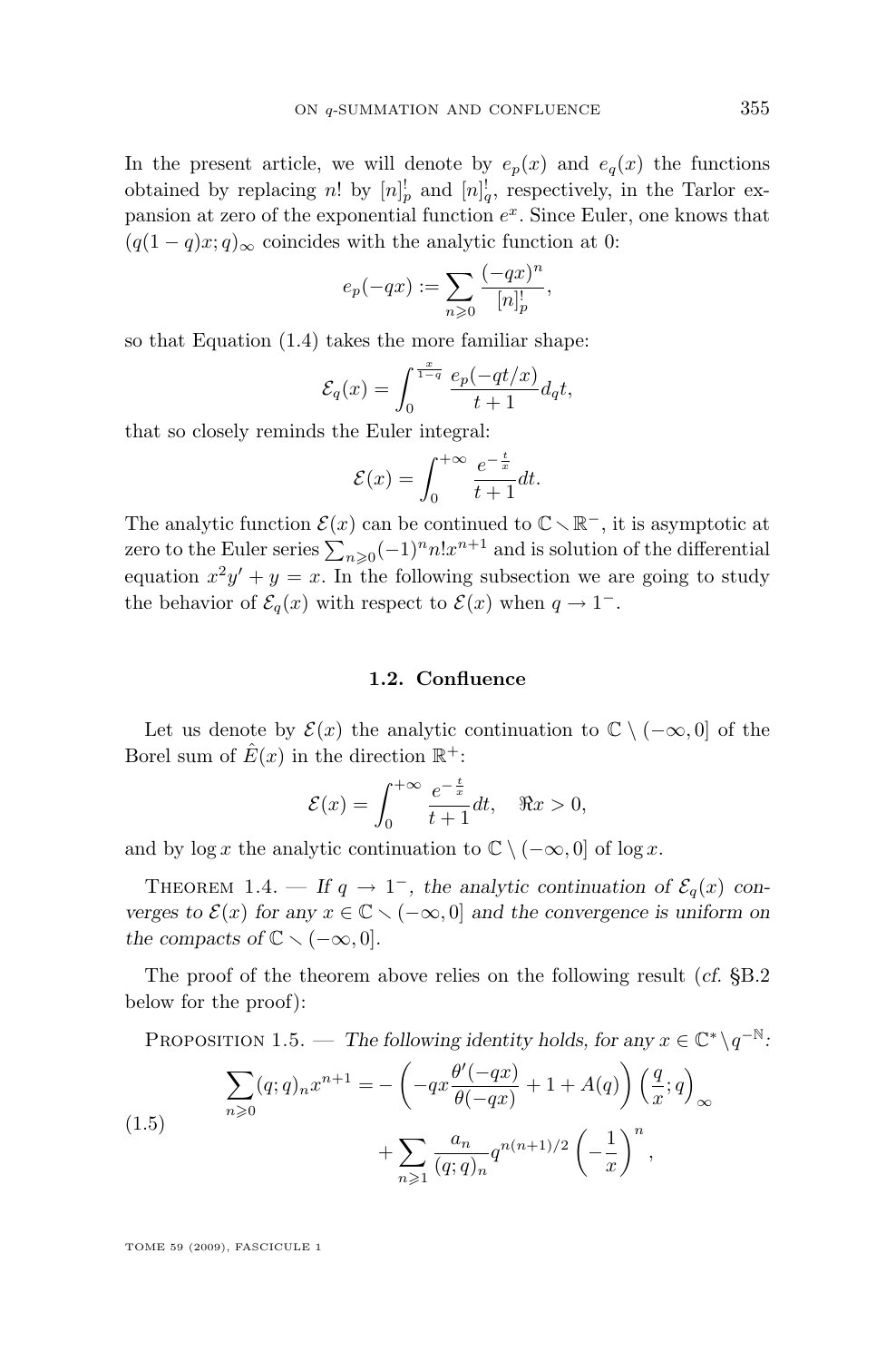*where*

$$
\theta(x) = \theta(q, x) = \sum_{n \in \mathbb{Z}} q^{n(n-1)/2} x^n,
$$

$$
A(q) = \sum_{n \geq 0} \frac{q^{n+1}}{q^{n+1} - 1}
$$

*and*

$$
a_{n+1} = \sum_{k=0}^{n} \frac{1}{q^{k+1} - 1}, \quad n \geqslant 0.
$$

Our strategy for the proof of Theorem [1.4](#page-9-0) is based on the fact that [\(1.5\)](#page-9-0) is a "deformation" of the following classical formula:

(1.6) 
$$
\mathcal{E}(x) = (\log x - \gamma)e^{\frac{1}{x}} + \sum_{n \geqslant 1} \frac{\sum_{1 \leqslant k \leqslant n} \frac{1}{k}}{n!} \left(\frac{1}{x}\right)^n,
$$

where  $\gamma$  is the Euler constant:

$$
\gamma = \lim_{n \to \infty} \left( \sum_{k=1}^{n} \frac{1}{k} - \ln(n) \right).
$$

In fact, taking the logarithmic derivative of the functional equation  $\theta(x)$  =  $x\theta(qx)$ , one proves that the meromorphic function  $(q-1)z\frac{\theta'(-z)}{\theta(-z)}$  $\frac{\theta(-z)}{\theta(-z)}$  verifies the equation  $y(qx) - y(x) = q - 1$  or equivalently  $d_q y(x) = \frac{1}{x}$ , therefore it "deforms" the logarithm. On the other hand we have:

$$
(q-1)A(q) = \sum_{n\geqslant 0} \frac{q^{n+1}}{[n+1]_q},
$$

whose link to the Euler constant is intuitive. The proof of Theorem [1.4](#page-9-0) is a formalization of these ideas.

*Proof of Theorem [1.4.](#page-9-0)* — If we perform the variable change  $x \to \frac{x}{q-1}$  in (1.6) and remember that

$$
e_p(q/x) = \left(\frac{-q(1-q)}{x};q\right)_{\infty},
$$

then we obtain the expression

(1.7)  

$$
\mathcal{E}_q(x) = (1-q) \left[ \ell_q \left( \frac{qx}{q-1} \right) + 1 + A(q) \right] e_p \left( \frac{q}{x} \right)
$$

$$
+ \sum_{n \geqslant 1} \frac{(q-1)a_n}{[n]_q} q^{n(n-1)/2} \left( \frac{q}{x} \right)^n,
$$

<span id="page-10-0"></span>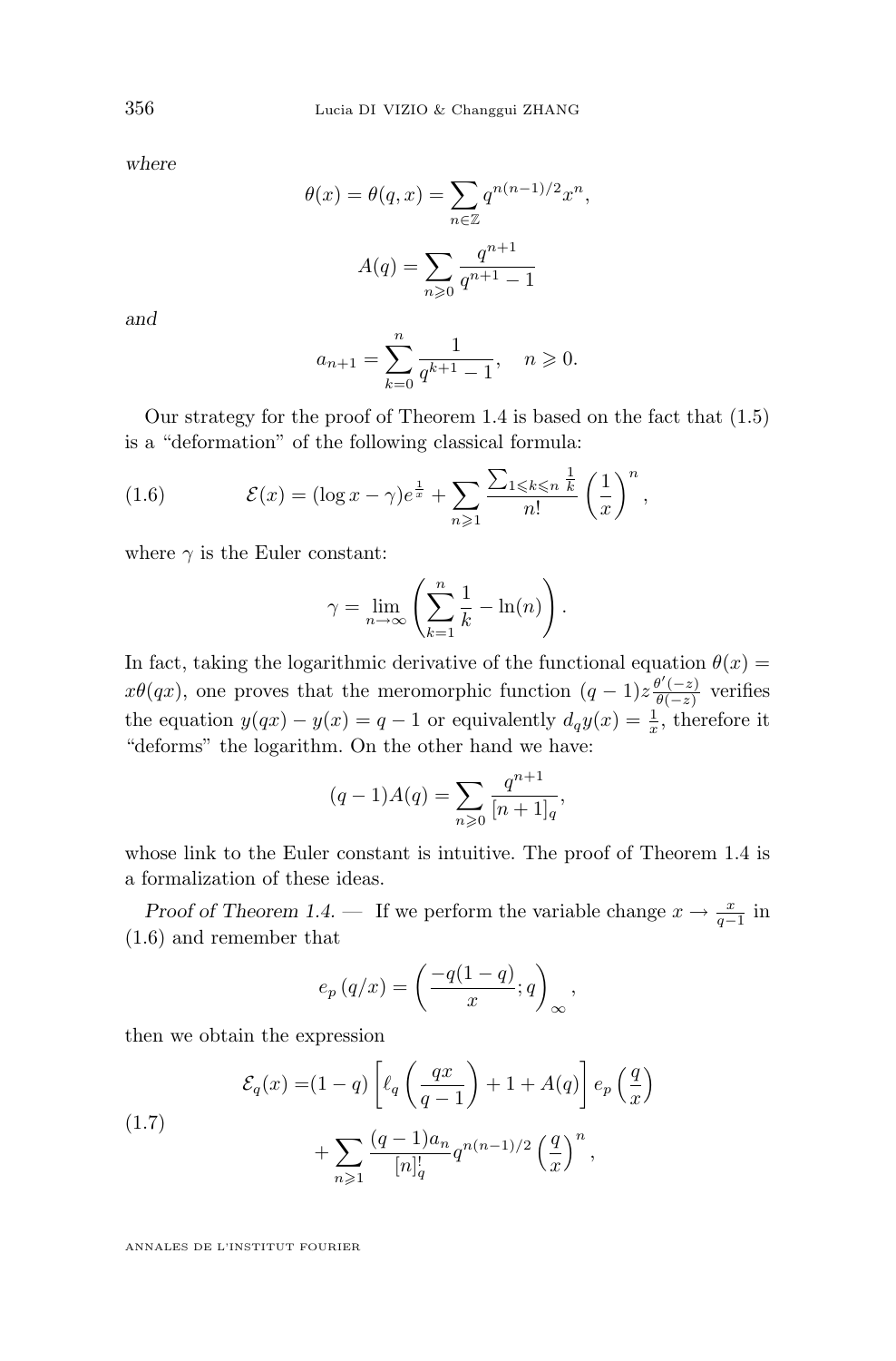<span id="page-11-0"></span>in which we have set

$$
\ell_q(x) := -x \frac{\theta'(-x)}{\theta(-x)}.
$$

We are going to analyze  $(1.7)$  term by term.

First of all the constant  $A(q)$  can be expressed in terms of the logarithmic derivative  $\Psi_q(x) = \frac{\Gamma_q'(x)}{\Gamma_q(x)}$  $\frac{\Gamma_q(x)}{\Gamma_q(x)}$  (see [\(B.5\)](#page-22-0), where  $\Omega(q) = A(q)$ ):

(1.8) 
$$
A(q) = -\frac{1}{\ln q} \left( \Psi_q(1) + \ln(1-q) \right).
$$

The following result says how the q-logarithm  $\ell_q$  tends to the usual logarithm.  $\Box$ 

LEMMA 1.6. — Let  $\epsilon \in (0, \pi)$  and consider the sector  $V_{\epsilon} = \{x \in \mathbb{C}^* :$  $|\arg x| \leq \pi - \epsilon$ *. Then the following uniform estimate holds for any*  $(q, x) \in$  $(0, 1) \times V_{\epsilon}$ 

(1.9) 
$$
|\ln q \ell_q(-\sqrt{q}x) + \log x| \leq \frac{4\pi e^{\frac{2\pi}{\ln q} \epsilon}}{(1 - e^{\frac{4\pi^2}{\ln q}})(1 - e^{\frac{2\pi}{\ln q} \epsilon})}.
$$

*Proof. —* The lemma is a consequence of the following classical functional relation for  $\theta(x)$  (*cf.* [\[19,](#page-46-0) §21.51, p. 475], where  $\vartheta_3(z|\tau) = \theta(\sqrt{q}e^{2\pi i z})$ with  $q = e^{2\pi i \tau}$ :

(1.10) 
$$
\theta(\sqrt{q}x) = \sqrt{\frac{2\pi}{\ln(1/q)}}e^{-\frac{\log^2 x}{2\ln q}}\theta^*(\sqrt{q^*}x^*),
$$

where we have written

$$
x^* = e^{-\frac{2\pi i}{\ln q} \log x}, \quad q^* = e^{\frac{4\pi^2}{\ln q}}
$$

and denoted by  $\theta^*$  the Theta function obtained by replacing q by  $q^*$ . Indeed, if we take the logarithmic derivative w.r.t. the variable  $x$  in  $(1.10)$ and observe that  $\ln q$   $xdx^* = -2\pi ix^*dx$ , then we obtain the following expression:

(1.11) 
$$
\ln q \ell_q(-\sqrt{q}x) + \log x = -2\pi i \ell_{q^*}(-\sqrt{q^*}x^*),
$$

so that we only need to examine  $\ell_{q^*}(-\sqrt{q^*}x^*)$ . The key point of the proof is the fact that  $q^* \to 0^+$  when  $q \to 1^-$ .

For  $\epsilon \in (0, \pi)$  we set:

$$
r_{\epsilon} = e^{\frac{2\pi}{\ln q}\epsilon} \in (\sqrt{q^*}, 1), \quad V_{\epsilon}^* = \{x \in \mathbb{C} : \frac{\sqrt{q^*}}{r_{\epsilon}} \leqslant |x| \leqslant \frac{r_{\epsilon}}{\sqrt{q^*}}\}.
$$

It's obvious that for any  $x \in V_{\epsilon}$ , we have  $x^* \in V_{\epsilon}^*$ , so that

(1.12) 
$$
q^* < \frac{q^*}{r_{\epsilon}} \leqslant |\sqrt{q^*}x^*| \leqslant r_{\epsilon} < 1.
$$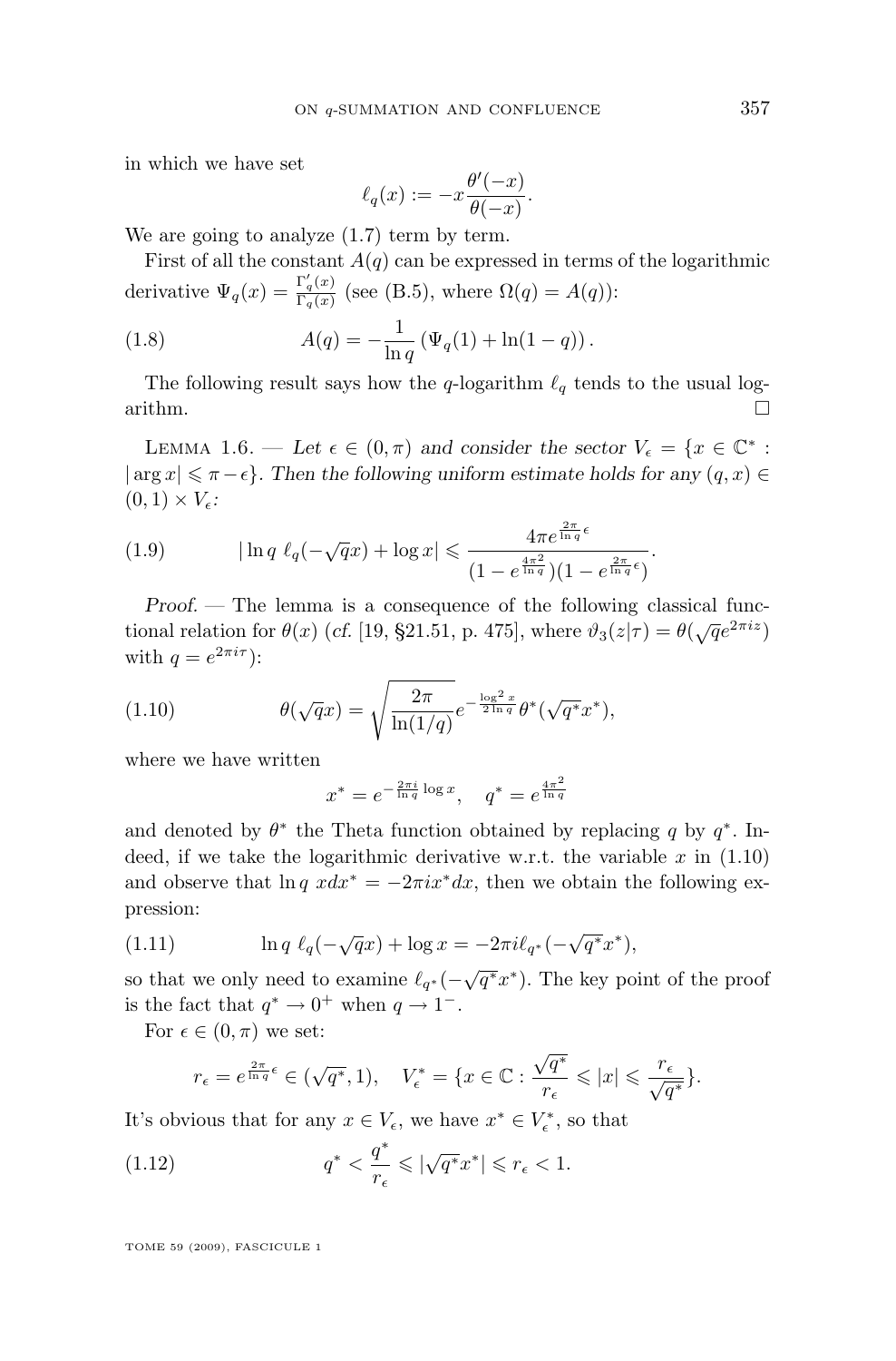<span id="page-12-0"></span>On the other hand, the following identity, consequence of the Jacobi triple product,

$$
X\frac{\theta^{*'}(X)}{\theta^{*}(X)} = \sum_{n\geqslant 0} \left( \frac{q^{*n}X}{1 + q^{*n}X} - \frac{q^{*n+1}}{X + q^{*n+1}} \right),
$$

combined with the inequalities:

$$
|1+Xq^{*n}| \geq 1-|X|, \quad |X+q^{*n+1}| \geq |X|-q^*, \text{ for } q^* < |X| < 1,
$$

implies that:

(1.13)

$$
\sup_{\frac{q^*}{r_\epsilon} \leqslant |X| \leqslant r_\epsilon} |\ell_{q^*}(-X)| \leqslant \frac{r_\epsilon}{1-q^*} \frac{1}{1-r_\epsilon} + \frac{q^*}{1-q^*} \frac{1}{\frac{q^*}{r_\epsilon}-q^*} \leqslant \frac{2r_\epsilon}{(1-r_\epsilon)(1-q^\epsilon)}.
$$

We get  $(1.9)$  and hence Lemma [1.6](#page-11-0) by combing  $(1.11)$  and  $(1.13)$ .

*End of the proof of Theorem* [1.4.](#page-9-0) — By replacing x by  $\sqrt{q}x/(1-q)$  in Lemma [1.6,](#page-11-0) we have:

$$
\ell_q\left(\frac{qx}{q-1}\right) = -\frac{1}{\ln q} \left[ \log x + \ln\left(\frac{\sqrt{q}}{1-q}\right) + O\left(e^{2\pi\epsilon/\ln q}\right) \right].
$$

Therefore, we deduce from [\(1.8\)](#page-11-0) that: (1.14)

$$
\ell_q \left( \frac{qx}{q-1} \right) + 1 + A(q) = -\frac{1}{\ln q} \left[ \log x + \Psi_q(1) + \frac{\ln q}{2} + O(e^{2\pi \epsilon / \ln q}) \right],
$$

where  $\Psi_q$  denotes the logarithmic derivative of  $\Gamma_q$ . As  $q \to 1^-$ , the function Γq(x) converges uniformly to Γ(x) on any compact of C\(−N) (*cf.* [\[22\]](#page-46-0)), so  $\Psi_q(x)$  converges to the logarithmic derivative  $\Psi(x)$  of the Γ function. From the classical relation  $\Psi(1) = -\gamma$ , one deduces that  $\Psi_q(1) = -\gamma + o(1)$ . In other words, (1.14) implies the following estimate:

(1.15) 
$$
(q-1)\left[\ell_q\left(\frac{qx}{q-1}\right) + 1 + A(q)\right] = -\log x + \gamma + o(1)
$$

where  $o(1)$  denotes a quantity converging to 0 as  $q \to 1^-$ , uniformly on any compact of  $\mathbb{C} \setminus (-\infty, 0]$ .

Notice that the exponential function  $e^{\frac{1}{x}}$  is the uniform limit on any domain  $\{|x| > R > 0\}$  of the *p*-exponential  $e_p(q/x)$ , since

$$
e_p\left(\frac{1}{x}\right) = \sum_{n\geqslant 0} \frac{q^{n(n-1)/2}}{[n]_q^!} \left(\frac{q}{x}\right)^n.
$$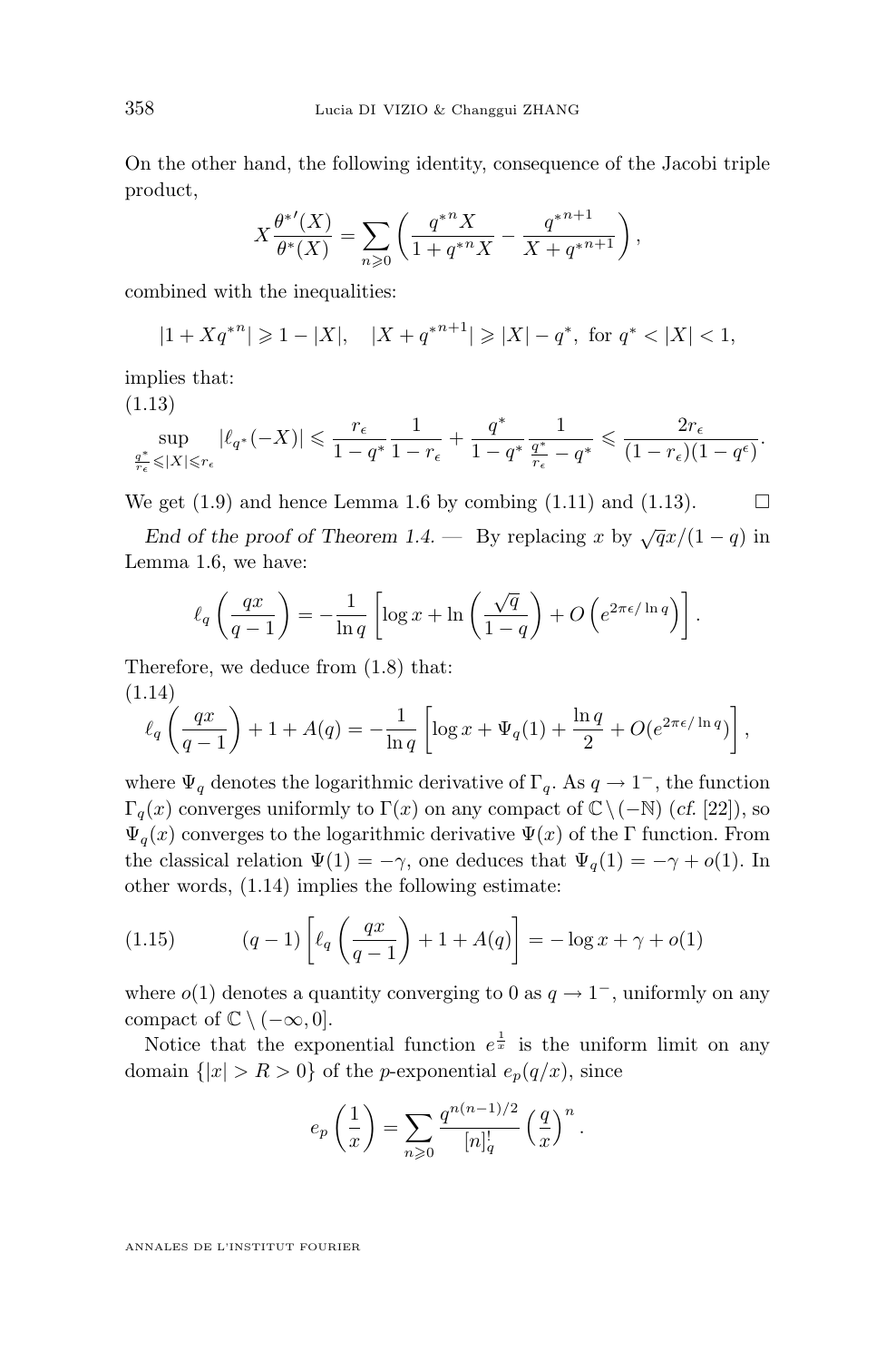In the same time, the dominated convergence Theorem implies that

$$
\sum_{n\geqslant 1} \frac{(q-1)a_n q^{n(n-1)/2}}{[n]_q^!} \left(\frac{q}{x}\right)^n \to \sum_{n\geqslant 1} \frac{\sum_{k=1}^n \frac{1}{k}}{n!} \left(\frac{1}{x}\right)^n
$$

when  $q \to 1^-$ , uniformly for  $|x| > R > 0$ . We conclude combining [\(1.7\)](#page-10-0) with  $(1.15)$ .

#### **2. Confluence of the** *convergent* q**-analogue of Borel-Laplace summation**

Let q be a real number in the open interval  $(0, 1)$ . We want to generalize, under convenient reasonable assumptions, the results of the previous section.

#### **2.1. Definition of the convergent** q**-Borel and** q**-Laplace transform**

DEFINITION 2.1. — Let  $\mathbb{C}\lbrace x \rbrace$  be the ring of the germs of analytic func*tions in the neighborhood of*  $x = 0$ *.* 

(1) We call (convergent) q-Borel transform the map  $\mathcal{B}_q$  given by:

$$
\mathcal{B}_q : x \in \{x\} \to \mathbb{C}\{\xi\}, \ \sum_{n\geqslant 0} a_n x^{n+1} \mapsto \sum_{n\geqslant 0} \frac{a_n}{[n]_q^!} \xi^n.
$$

(2) The (convergent) q-Laplace transform  $\mathcal{L}_q$  is defined by

$$
\mathcal{L}_q = \mathcal{B}_q^{-1} \quad : \quad \mathbb{C}\{\xi\} \to x\mathbb{C}\{x\} \,, \sum_{n\geqslant 0} a_n \xi^n \mapsto \sum_{n\geqslant 0} a_n [n]_q^! x^{n+1}.
$$

*Remark 2.2.* — Notice that the q-Euler series  $\mathcal{E}_q(x)$ , considered in the previous section, converges for  $|x| < 1 - q$ . Therefore a function  $f(x)$  is analytic on an open disc  $\{|x| < R\}$ , for some  $R \in (0, \infty)$ , if and only if its q-Borel transform  $\mathcal{B}_q f(\xi)$  is analytic for  $|\xi| < R/(1-q)$ .

Calling  $\mathcal{B}_q$  and  $\mathcal{L}_q$  q-Borel and q-Laplace transform is somehow an abuse of language: they don't transform convergent series in divergent series and *vice versa*. Nevertheless they have interesting properties and we will show that they play a role in the understanding of the confluence in the irregular case. In fact, when  $q \to 1$ , they tend coefficientwise to the usual Borel and Laplace transforms, that we will denote  $\mathcal{B}_1$  and  $\mathcal{L}_1$  respectively.

TOME 59 (2009), FASCICULE 1

,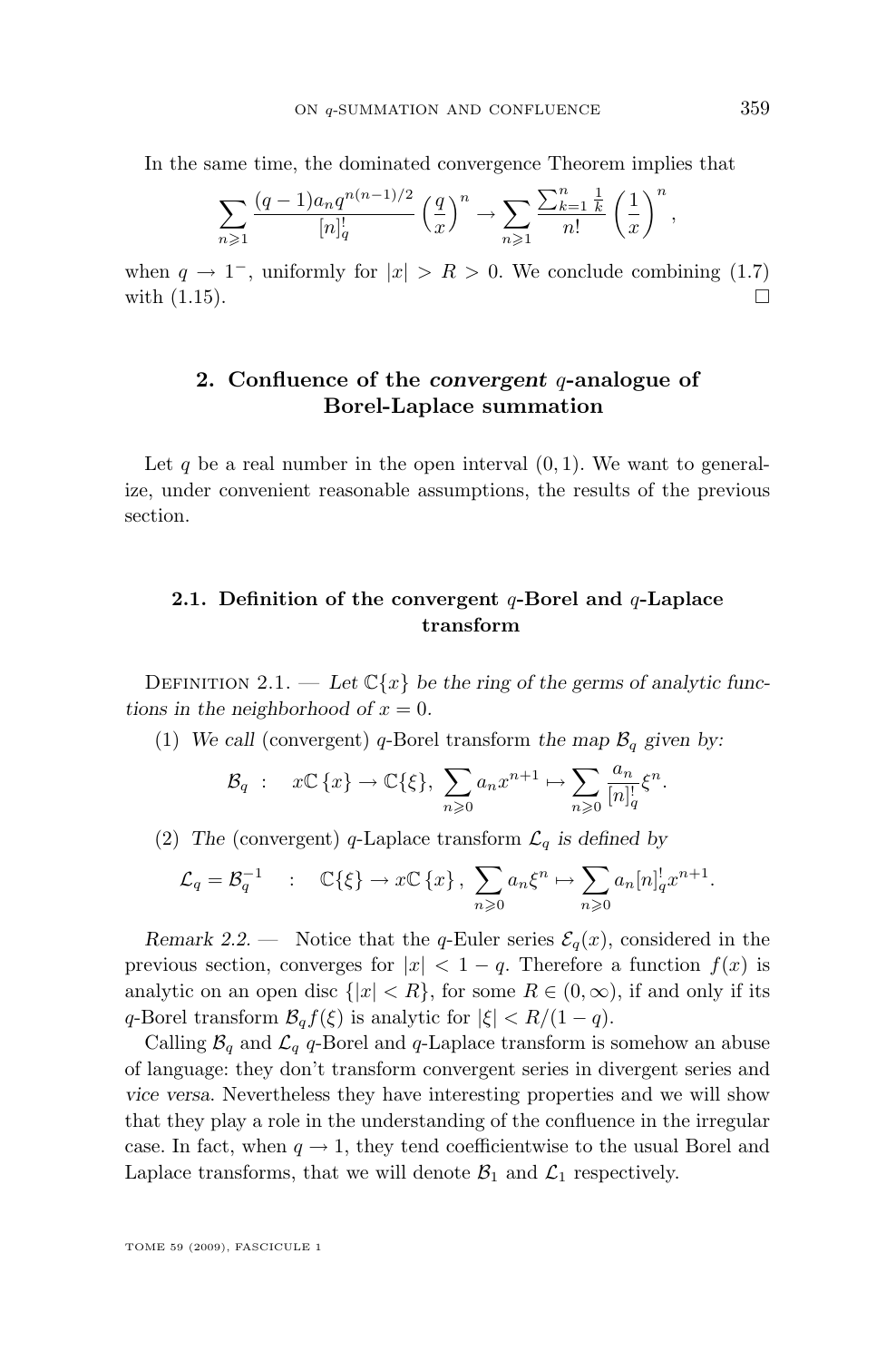<span id="page-14-0"></span>Let us denote by  $e_q(x)$  the generating function associated to the sequence  $(\frac{1}{[n]_q^1})_{n\geqslant 0}$ , so that it follows:  $e_q(x) = \frac{1}{((1-q)x;q)_{\infty}}$ . An important property of  $\mathcal{B}_{q}$  and  $\mathcal{L}_{q}$  is that they can be expressed both as continuous and discrete integrals:

PROPOSITION 2.3. — Let  $f \in x\mathbb{C}\lbrace x \rbrace$  and  $\phi \in \mathbb{C}\lbrace \xi \rbrace$  such that  $\mathcal{B}_q f = \phi$ . *Then:*

$$
\phi(\xi) = \frac{1}{2\pi i} \int_{|x|=R} \frac{f(x)}{((1-q)\frac{\xi}{x};q)_{\infty}} \frac{dx}{x^2} = \frac{1}{2\pi i} \int_{|x|=R} f(x)e_q(\xi/x) \frac{dx}{x^2},
$$

$$
f(x) = \frac{-1}{2\pi i} \int_{|\xi|=\rho} \phi(\xi) \mathcal{E}_q(-\frac{x}{\xi}) d\xi,
$$

where the radii R and  $\rho$  are assumed to be chosen sufficiently small, inde*pendently of the variables*  $\xi$  *and x, respectively.* 

*Proof. —* The first equality is a consequence of the identity

$$
\frac{1}{(x;q)_{\infty}} = \sum_{n\geqslant 0} \frac{1}{(q;q)_n} x^n
$$

and of the residue theorem. Taking into account  $(1.1)$ , the second equality is an application of the residue theorem.

COROLLARY 2.4. — Let f and  $\phi$  be as in Proposition 2.3. Then:

$$
\phi(\xi) = (q;q)_{\infty} \int_0^{\xi} f((1-q)x) \frac{(\frac{qx}{\xi};q)_{\infty}}{\theta'(-\frac{x}{\xi})} d_q x,
$$

(2.1)

$$
f(x) = \int_0^{\frac{x}{1-q}} \left( \frac{(1-q)q\xi}{x}; q \right)_{\infty} \phi(\xi) d_q \xi = \int_0^{\frac{x}{1-q}} e_q (qx/\xi)^{-1} \phi(\xi) d_q \xi.
$$

*Remark 2.5. —* Notice that Formula (2.1) generalizes [\(1.4\)](#page-8-0) and can be obtained by direct calculations. We give an alternative proof below.

*Proof.* — Taking the derivative with respect to x of the functional equation

$$
\theta(q^n x) = x^{-n} q^{-n(n-1)/2} \theta(x)
$$

and setting  $x = -1$ , we obtain

$$
\theta'(-q^n) = (-1)^n q^{-n(n+1)/2} \theta'(-1) = (-1)^n q^{-n(n+1)/2} (q;q)_\infty^3.
$$

The residues formula and Equation [\(1.1\)](#page-7-0) imply that

$$
\phi(\xi) = \frac{(1-q)\xi}{(q;q)_{\infty}} \sum_{n\geq 0} (-1)^n \frac{f((1-q)\xi q^n)}{(q;q)_n} q^{n(n+3)/2}
$$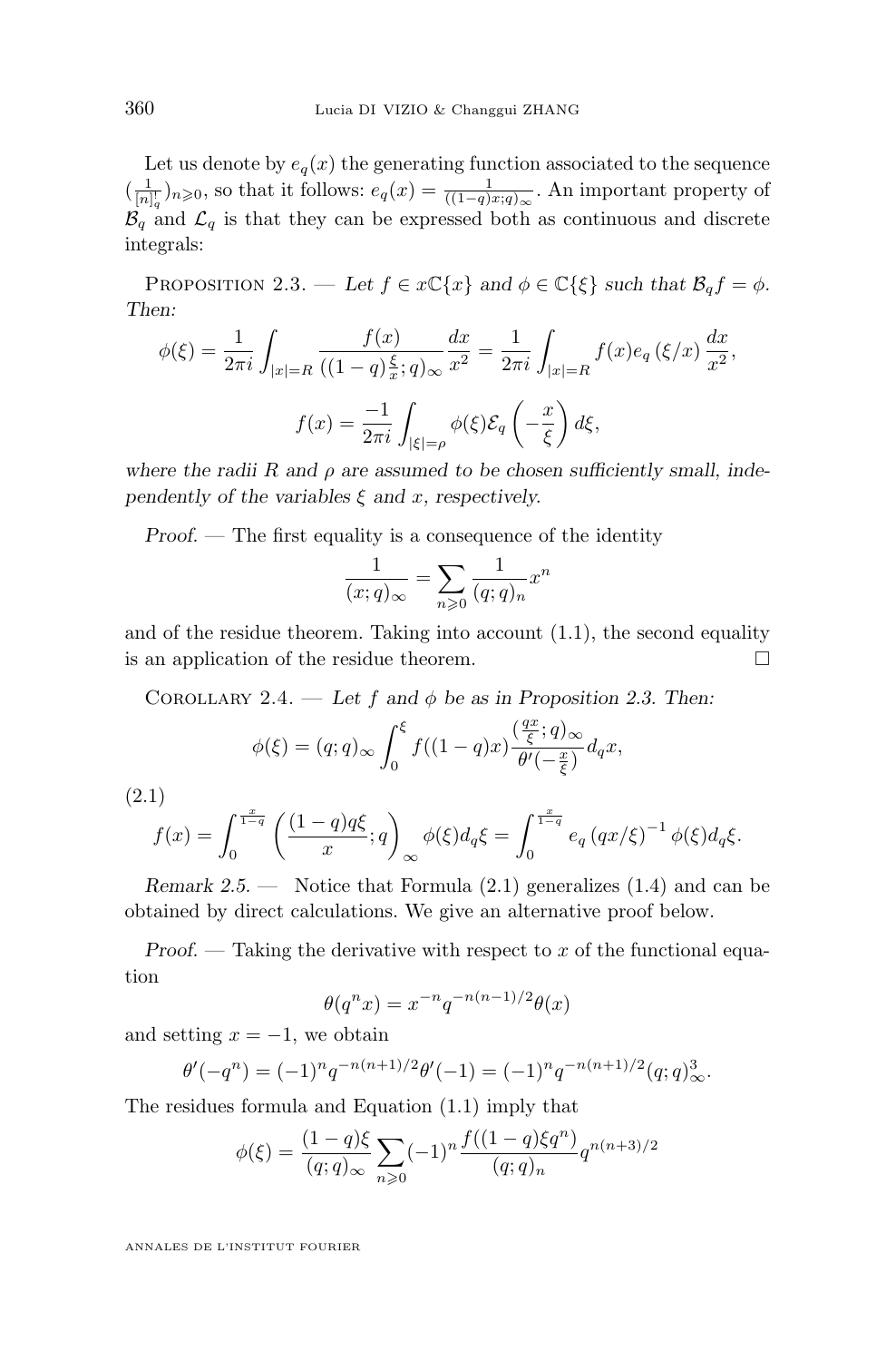<span id="page-15-0"></span>and that

$$
f(x) = x \sum_{n \geqslant 0} q^n (q^{n+1}; q)_{\infty} \phi \left( \frac{q^n x}{1 - q} \right).
$$

This ends the proof.

#### **2.2. Main result**

The formulas above suggest the convergence of the q-Laplace transform  $\mathcal{L}_q\phi$  to the classical Laplace transform  $\mathcal{L}^d\phi$  (in the direction  $d \in (0, 2\pi)$ ):

(2.2) 
$$
\mathcal{L}^d(\phi)(x) = \int_0^{\infty e^{id}} \phi(\xi) e^{-\frac{\xi}{x}} d\xi,
$$

where  $\phi$  is supposed to be holomorphic in a neighborhood of  $\xi = 0$  and to be analytically continued in an open sector  $\{|\arg \xi - d| < \epsilon\}$  with at most an exponential growth at infinity.

THEOREM 2.6. — Let  $y(q, x) = \sum_{n \geq 0} y_n(q) x^{n+1} \in x\mathbb{C}[[x]]$  be a family *of formal power series, with*  $q \in (\eta, 1]$ *, for some*  $\eta \in (0, 1)$ *. We suppose that the*  $y_n(q)$ *'s are continuous functions of q and that the family*  $\phi(q,\xi)$  =  $\mathcal{B}_q y(q, x) \in \mathbb{C}\{\xi\}$  is solution of a family of equations over  $\mathbb{P}^1_{\mathbb{C}}$ , fuchsian and *non resonant at*  $\infty$ *, in the sense of Assumption 2.7 below.* 

Let  $d \in [0, 2\pi)$  *be such that*  $\phi(1, \xi)$  *is holomorphic on a domain containing the half line*  $[0, e^{id} \infty)$ *. Then for any*  $x \in V := \{|\arg x - d| < \frac{\pi}{2}\}$  we have

$$
\lim_{q \to 1^-} y(q, x) = \mathcal{L}^d(\phi(1, \xi)),
$$

*the convergence being uniform on any compact of* V *.*

Notice that  $y(q, x) = \mathcal{L}_q \phi(q, \xi)$ , so that the result above is actually a result about the confluence of q-summation. Moreover  $\phi(q,\xi)$  is meromorphic over C <sup>∗</sup> and its poles are contained in a finite set of lines passing through the origin. Also for  $\phi(1,\xi)$  there are only a finite numbers of direction d that are forbidden: the anti-Stokes directions.

*Assumption 2.7. —* We suppose that:

(1) The series  $\phi(1,\xi)$  is solution of a differential equation  $\mathcal{N}_1\phi(1,\xi)$  =  $\sum_{i=0}^{\mu} A_i(1,\xi) \delta^i \phi(1,\xi) = 0$ , where  $\delta = \xi \frac{d}{d\xi}$ ,  $A_i(1,\xi) \in \mathbb{C}[\xi]$ , and the operator  $\mathcal{N}_1$  is fuchsian at 0 and  $\infty$ . Moreover we suppose that the exponents of  $\mathcal{N}_1\phi(1,\xi)=0$  at  $\infty$  are non resonant.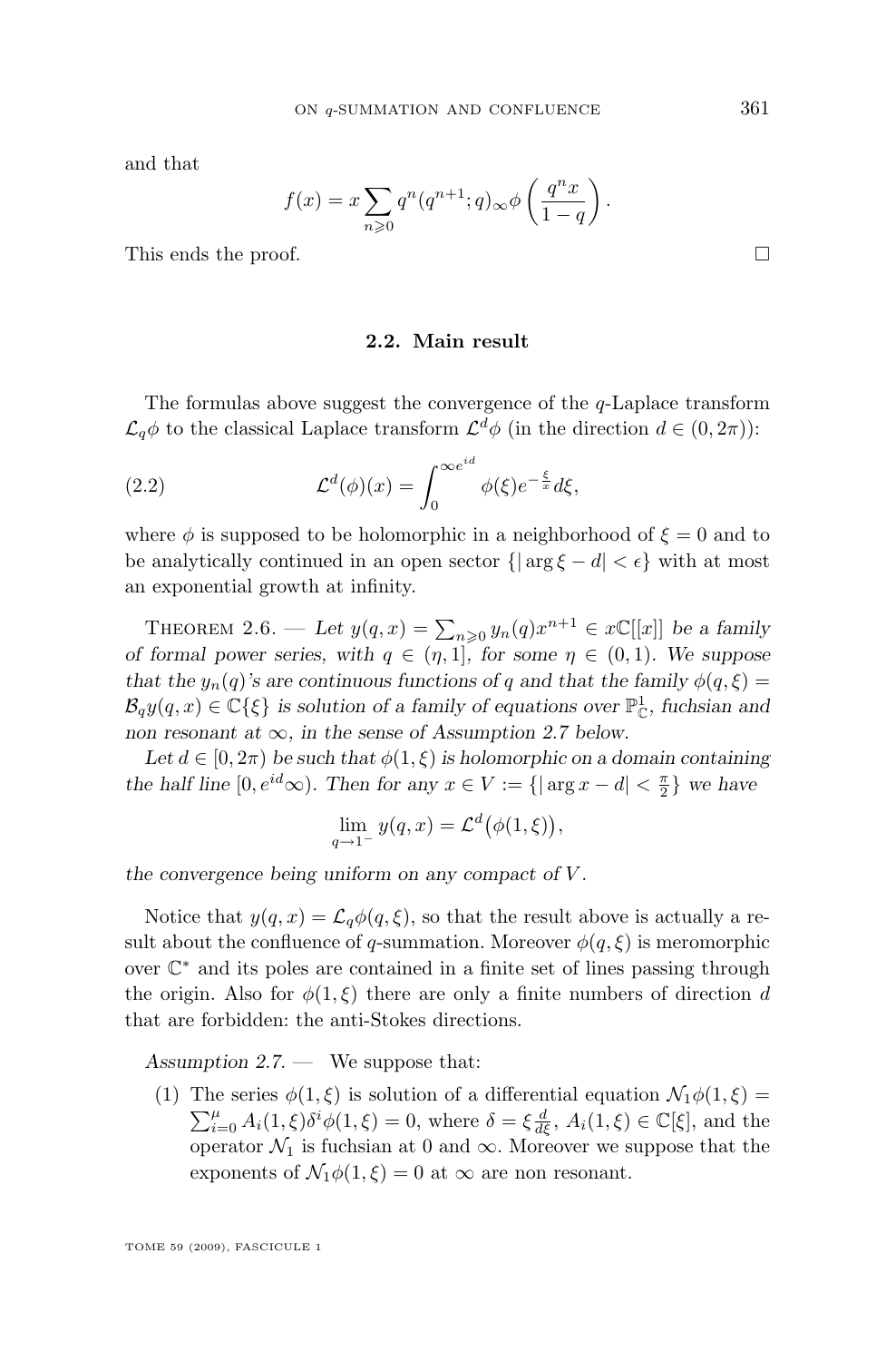- <span id="page-16-0"></span>(2) The series  $\phi(q,\xi) = \mathcal{B}_q y(q,x), q \in (0,1)$ , are solutions of a linear q-difference operator  $\mathcal{N}_q\phi(q,\xi) = \sum_{i=0}^{\mu} A_i(q,\xi) \delta_q^i \phi(q,\xi) = 0$ , where  $\delta_q = \xi d_q, A_i(q,\xi) \in \mathbb{C}[\xi],$  and  $\mathcal{N}_q$  is fuchsian at 0 and  $\infty^{(4)}$ .
- (3) The Newton-Ramis polygons of  $\mathcal{N}_q$  coincide for any  $q \in (\eta, 1]$ , and the coefficients  $A_i(q,\xi)$  tends uniformly to  $A_i(1,\xi)$  when  $q \to 1$ , on any compact of  $\mathbb{P}^1_{\mathbb{C}}$ . This implies in particular that for q sufficiently closed to 1, the exponents of  $\mathcal{N}_q$  at  $\infty$  are non resonant.
- (4) For any q sufficiently closed to 1 there exists a constant gauge transformation  $C(q) \in Gl_u(\mathbb{C})$  such that the constant term at  $\infty$  of the matrix

$$
C(q)^{-1} \begin{pmatrix} 0 & 1 & 0 \\ \vdots & \vdots & \ddots & \vdots \\ 0 & 0 & 1 \\ \hline -\frac{A_0(q,x)}{A_\mu(q,x)} & -\frac{A_1(q,x)}{A_\mu(q,x)} & \cdots & -\frac{A_{\mu-1}(q,x)}{A_{\mu}(q,x)} \end{pmatrix} C(q)
$$

is in the Jordan normal form. We suppose that for  $q \in (\eta, 1]$  the entries of the matrix  $C(q)$  are continuous functions of q and that the form of the Jordan blocks is independent of  $q$ .

#### **2.3. Applications**

Notice that the assumptions of Theorem [2.6](#page-15-0) are verified in the following two natural situations.

*2.8 ("Constant coefficient deformation" of a differential equation). —* For a linear differential equation  $\sum_{i=0}^{\mu} A_i(x) \delta^i y = 0$ , a possible trivial deformation is given by  $\sum_{i=0}^{\mu} A_i(x) \delta_q^i y = 0$ . One verifies that if  $\sum_{i=0}^{\mu} A_i(\xi) \delta^i y = 0$ 0 satisfies the first point of Assumption [2.7,](#page-15-0) then  $\sum_{i=0}^{\mu} A_i(\xi) \delta_q^i y = 0$  verifies automatically the next three assumptions, provided that  $1 - q$  is small enough. Therefore we have:

COROLLARY 2.9. — Let  $y(x) = \sum_{n\geqslant 0} y_n x^{n+1} \in x\mathbb{C}[[x]]$  be a Gevrey series of order one such that  $\phi(\xi) = \mathcal{B}_1 y(x)$  is solution of a fuchsian dif*ferential equation*  $\sum_{i=0}^{\mu} A_i(x) \delta^i \phi = 0$  *on*  $\mathbb{P}_{\mathbb{C}}^1$ *, non resonant at*  $\infty$ *. Consider* 

 $\{(i, j): A_i(q, x) \neq 0, \text{ ord}_{x=0}A_i(q, x) \leq j \leq \text{deg}_x A_i(q, x)\},$ 

are horizontal.

 $(4)$  This means that the only non vertical slope of the Newton-Ramis polygon, *i.e.* of the convex envelope of the set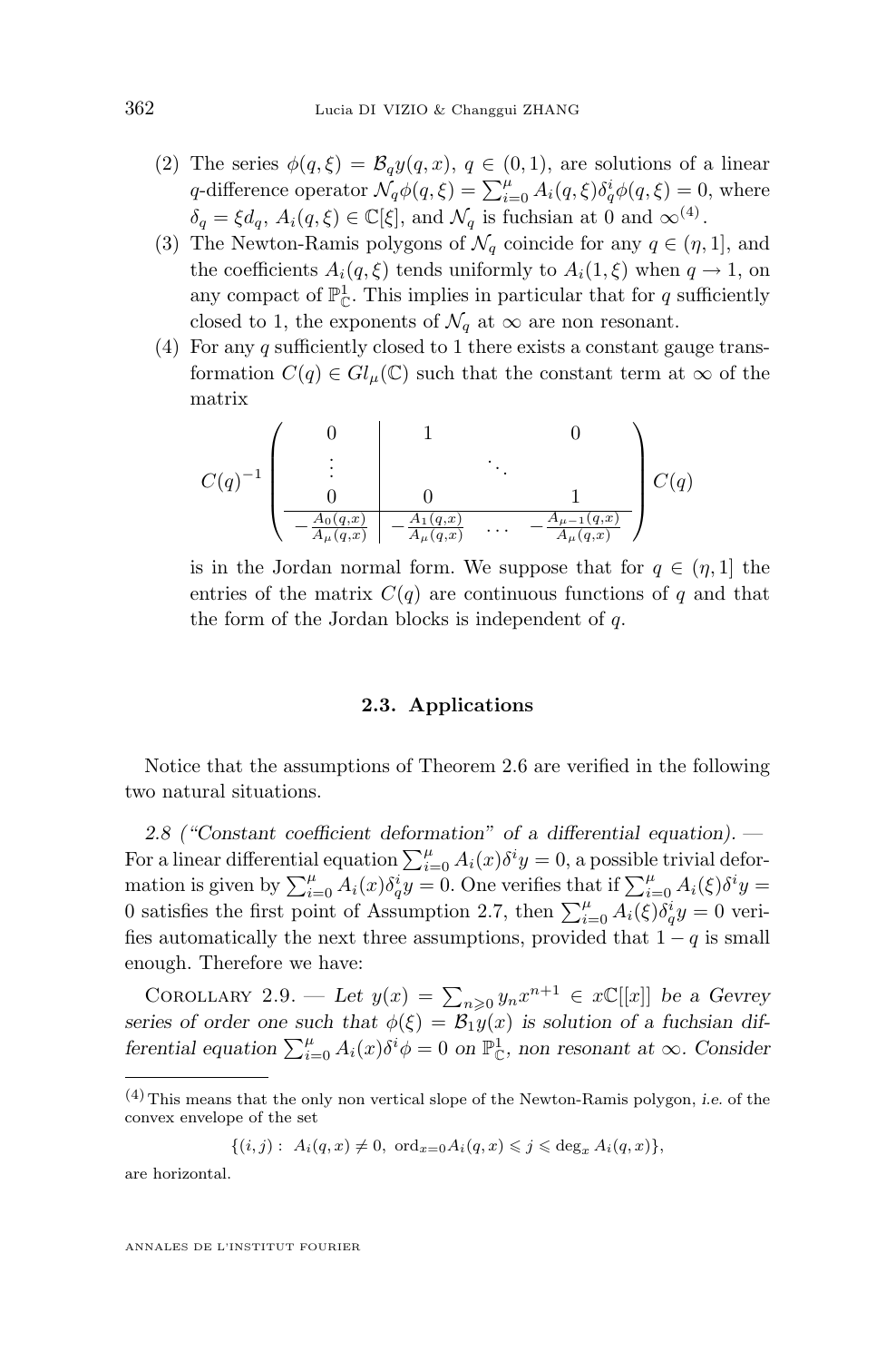*a family of power series*  $y_q(x)$ *, with*  $q \in (0,1)$ *, such that*  $\mathcal{B}_q(y_q)(\xi)$  *is solution of*  $\sum_{i=0}^{\mu} A_i(\xi) \delta_q^i \phi = 0$  *and*  $\mathbf{y}_q(x)$  *converges coefficientwise to*  $y(x)$ when  $q \rightarrow 1^-$ .

*Then the family*  $y_q(x)$  *converges uniformly to the Borel sum of*  $y(x)$ *, when*  $q \to 1^-$ *, on the compacts of a convenient sector*  $V = \{|\arg x - d| <$  $\pi/2$ .

2.10 (Confluent hypergeometric case). — Take  $\phi(q,\xi)$  to be the basic hypergeometric series:

$$
\phi(q,\xi) = \begin{cases}\n\ _{2}\Phi_{1}(q^{a}, q^{b}; q; q, x) = \sum_{n \geq 0} \frac{(q^{a}; q)_{n}(q^{b}; q)_{n}}{(q; q)_{n}(q; q)_{n}} x^{n}, & \text{for } q \in (0, 1); \\
\ _{2}F_{1}(a, b; 1; x) = \sum_{n \geq 0} \frac{(a)_{n}(b)_{n}}{n!n!} x^{n}, & \text{if } q = 1;\n\end{cases}
$$

where  $a, b \in \mathbb{C}$ , with  $a - b \notin \mathbb{Z}$ . Then Theorem [2.6](#page-15-0) says that:

Corollary 2.11. — *The basic hypergeometric analytic function*

$$
\sum_{n\geqslant 0} \frac{(q^a;q)_n (q^b;q)_n}{(q;q)_n} \left(\frac{x}{1-q}\right)^n
$$

*converges uniformly to the Borel sum of the hypergeometric confluent series*

$$
{}_2F_0(a, b; -; x) = \sum_{n \geq 0} \frac{(a)_n (b)_n}{n!} x^n
$$

*on the compacts of a convenient sector centered at* 0*, when*  $q \rightarrow 1^-$ *.* 

Of course the results above can be generalized. In fact, for any  $\ell \geq 2$ , and any *generic* choice of the parameters  $a_1, \ldots, a_\ell, b_1, \ldots, b_{\ell-2} \in \mathbb{C}$ , the analytic basic hypergeometric function

$$
\sum_{n\geqslant 0} \frac{(q^{a_1};q)_n\cdots(q^{a_\ell};q)_n}{(q^{b_1};q)_n\cdots(q^{b_\ell-2};q)_n(q;q)_n} \left(\frac{x}{1-q}\right)^n
$$

converges uniformly to the Borel sum of the hypergeometric confluent series

$$
{}_{\ell}F_{\ell-2}(a_1,\ldots,a_{\ell};b_1,\ldots,b_{\ell-2};x) = \sum_{n\geqslant 0} \frac{(a_1)_n\cdots(a_{\ell})_n}{(b)_1\cdots(b)_{\ell-2}n!} x^n
$$

on the compacts of a convenient sector centered at 0, when  $q \to 1^-$ .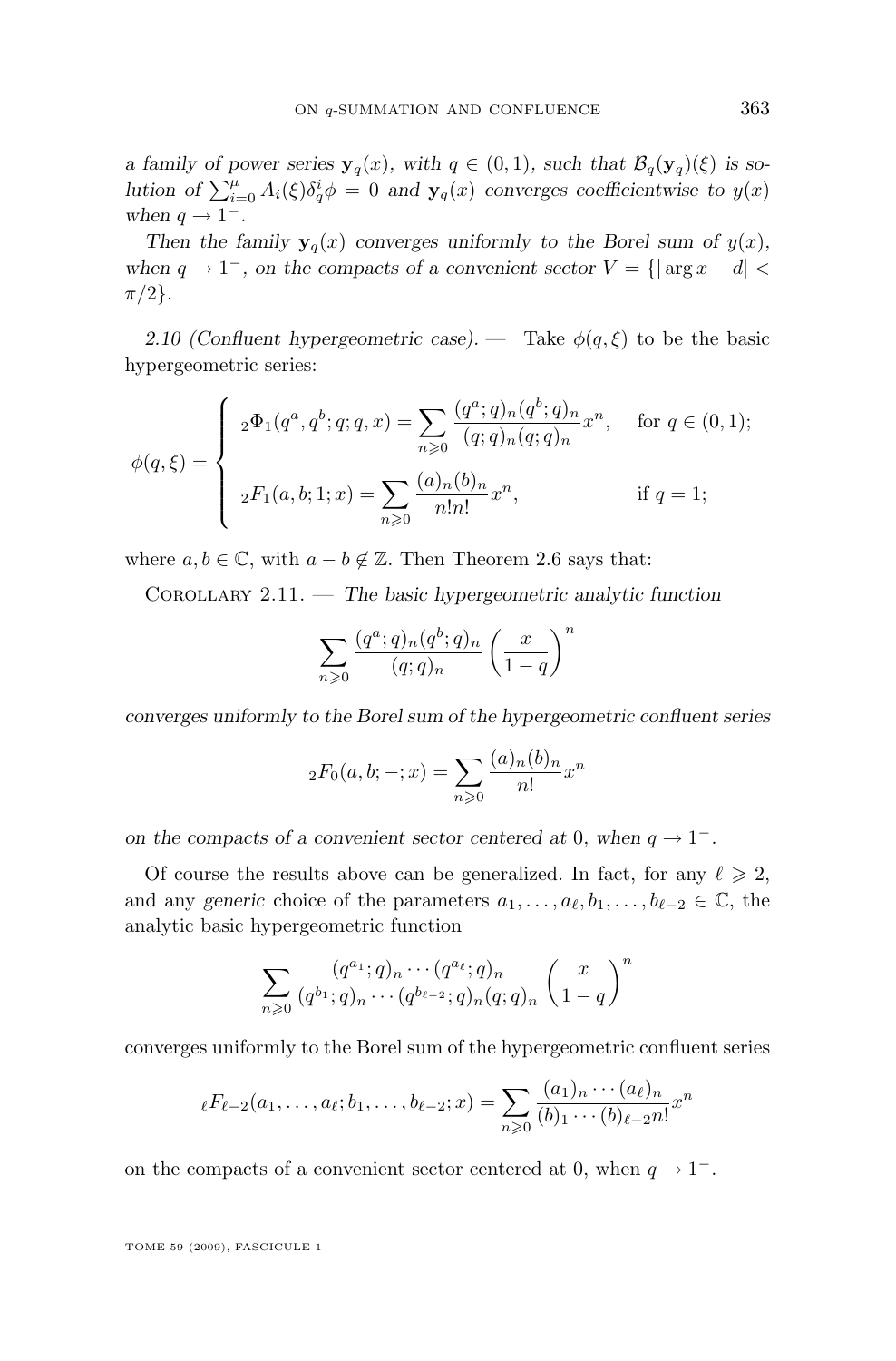#### **2.4. Proof of Theorem [2.6](#page-15-0)**

<span id="page-18-0"></span>We know that our germs  $\phi(q,\xi), q \in (\eta,1]$ , of analytic functions at 0 admit an analytic continuation along d. Moreover, for  $q < 1$ , the functions  $\phi(q,\xi)$  are actually meromorphic over C, which means that they are linear combination of a basis of solutions of  $\mathcal{N}_q y = 0$  at  $\infty$ . The main point of the proof is the careful choice of such a basis, which will allow us to prove that  $\phi(q, x)$  converges uniformly to  $\phi(1, \xi)$  on an *infinite* sector containing the direction  $d$ . Of course this ends the proof since Equations  $(2.1)$  and  $(2.2)$ imply that for any  $x \in V$  we have:

(2.3)  
\n
$$
\lim_{q \to 1} y(q, x) = \lim_{q \to 1} \int_0^{\frac{x}{1-q}} \left( \frac{(1-q)q\xi}{x}; q \right)_{\infty} \phi(q, \xi) d_q \xi
$$
\n
$$
= \int_0^{\infty} e^{i \arg(x)} \lim_{q \to 1} \left( e_q \left( \frac{q\xi}{x} \right)^{-1} \phi(q, \xi) \right) d\xi
$$
\n
$$
= \int_0^{\infty} e^{i \arg(x)} \phi(1, \xi) e^{-\frac{\xi}{x}} d\xi.
$$

The theorem results of the combination of two lemmas. First of all let us prove the uniform convergence around zero:

LEMMA 2.12. — *The family*  $\phi(q, \xi)$  *converges uniformly to*  $\phi(1, x)$ *, when*  $q \rightarrow 1$ , on a closed disk centered at 0.

*Proof.* — Let us write  $\phi(q,\xi) = \sum_{n\geqslant 0} \phi_n(q) x^n$  for any  $q \in (n,1]$ . Then there exists  $N > 0$  such that for any  $n > N$  the coefficients  $\phi_n(q)$  verify a well defined recursive relation whose coefficients do not degenerate<sup> $(5)$ </sup>. A direct estimates of the recursive relation allows to conclude that  $|\phi_n(q)| \leq$  $C<sup>n</sup>$  for a convenient real constant C, any  $n > N$  and any  $q \in (\eta, 1]$ . This estimate, together with the fact that  $\phi_n(q)$  is a continuous function of q, implies the uniform convergence on a convenient closed disk centered at 0 (*cf.* for instance the estimates in [\[17,](#page-46-0) Lemma 1.2.6]).  $\Box$ 

The last assumption in [2.7](#page-15-0) implies that  $\phi(q, x)$  is a linear combination, whose coefficients are entries of the matrix  $C(q)$ , of the canonical solutions at  $\infty$ , constructed in [\[16,](#page-45-0) §1], using a q-analog of the Frobenius method. As noticed in [\[16,](#page-45-0) §3], the uniform part of the canonical solution at  $\infty$ converges uniformly on any compact of  $\mathbb{P}^1_{\mathbb{C}} \setminus \{0\}$  where it is analytic, to the uniform part of the solutions of  $\mathcal{N}_1y = 0$  constructed with the classical Frobenius methods, once that the gauge transformation  $C(1)$  has been

 $(5)$  Notice that we have not assumed that 0 is a regular singular point with non resonant exponents at 0.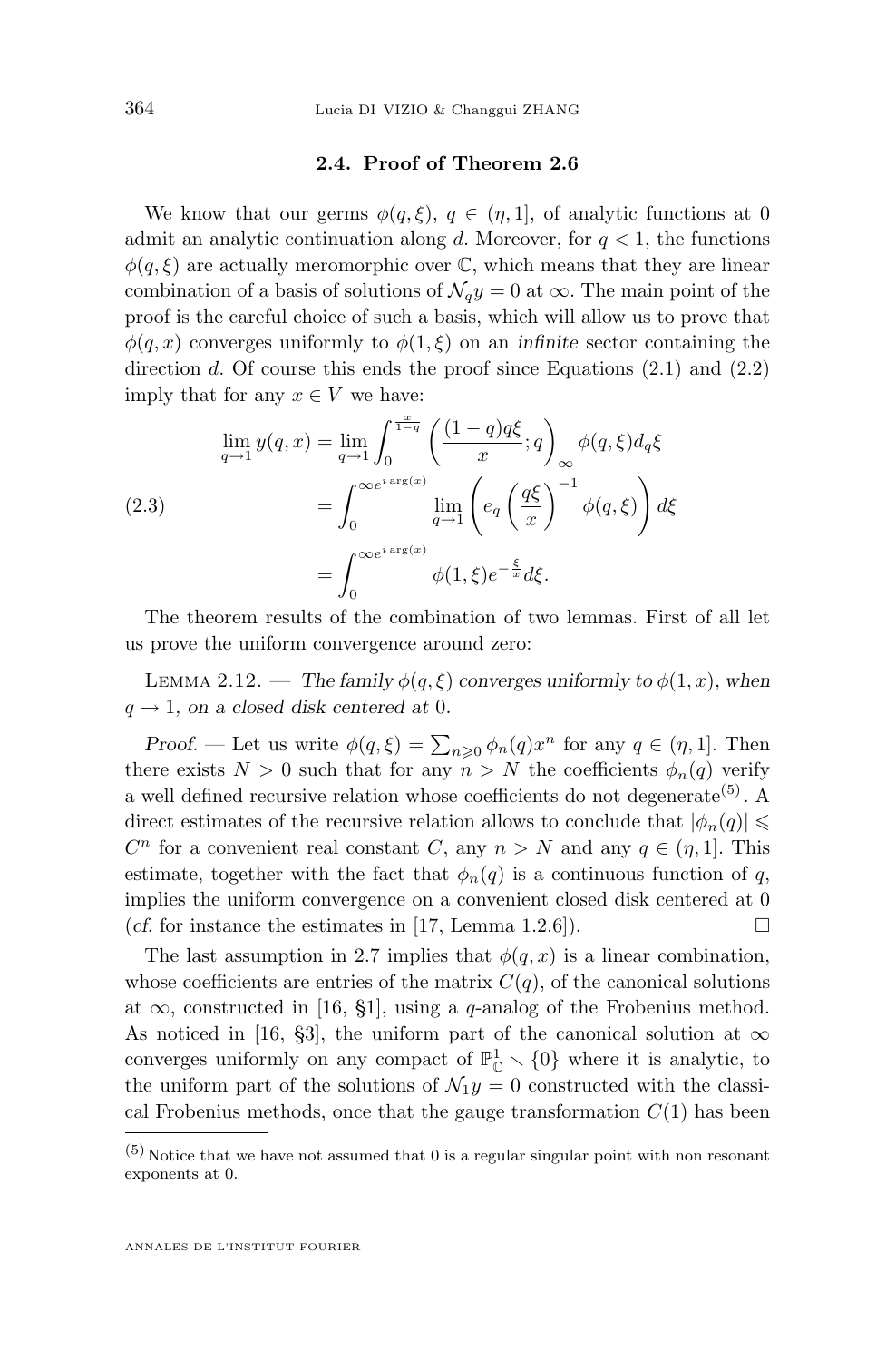applied to the companion matrix. Since the entries of  $C(q)$  converge to the entries of  $C(1)$  by assumption, to obtain the uniform convergence in a neighborhood of ∞ it is enough to control the convergence of the so called *log-car* matrix<sup>(6)</sup>. Let  $\zeta = 1/\xi$ . The uniform convergence of  $(1 - q)\zeta \theta'(q, \zeta)/\theta(q, \zeta)$ over the infinite sector  $\{|\arg(\zeta)| < \pi - \varepsilon\}$  to  $\log \zeta$  is already proved in Lemma [1.6.](#page-11-0) We need an analogous result for  $\theta(q,\zeta)/\theta(q,cx)$  which is solution of the q-difference equation  $y(q\zeta) = cy(\zeta), c \in \mathbb{C}^*$ . We give a proof of the needed estimate, although it is a classical result:

LEMMA 2.13. — Let  $c(q) \in \mathbb{C}^*$  be a function of  $q \in (0,1)$  such that  $\lim_{q\to 1} \frac{\log c}{\ln q} = \gamma$ ,  $\epsilon \in (0, \pi)$  and consider the sector  $V_{\epsilon} := \{ \zeta \in \mathbb{C}^* : |\arg \zeta| \leq \epsilon \}$  $\pi - \epsilon$ . As  $q \to 1^-$ , the following uniform estimate holds uniformly over  $V_{\epsilon}$ :

$$
\frac{\theta(q,\zeta)}{\theta(q,c\zeta)} = \zeta^{\gamma}(1+o(1-q)).
$$

*Proof.* — Let us consider again the modular equation  $(1.10)$ :

$$
\theta(q, \sqrt{q}) = \sqrt{\frac{2\pi}{\ln(1/q)}} e^{-\frac{\log^2 x}{2\ln q}} \theta(q^*, \sqrt{q^*}x^*),
$$

where

$$
x^* = e^{-\frac{2\pi i}{\ln q} \log x}, \quad q^* = e^{\frac{4\pi^2}{\ln q}}.
$$

We observe that  $(\zeta/\sqrt{q})^* = -\zeta^*$  and  $(c\zeta/\sqrt{q})^* = -c^*\zeta^*$ . Therefore we obtain: √

$$
\frac{\theta(q,\zeta)}{\theta(q,c\zeta)} = e^{\frac{\log c}{\ln q}(\log(\frac{\zeta}{\sqrt{q}})+\frac{\log c}{2})}\frac{\theta(q^*,-\sqrt{q^*}\zeta^*)}{\theta(q^*,-\sqrt{q^*}c^*\zeta^*)}.
$$

As in the proof of Lemma [1.6,](#page-11-0) we observe that for any  $\zeta \in V_{\epsilon}$ ,  $\zeta^* \in V_{\epsilon}^*$ ; see  $(1.12)$  for more details. Moreover, when X and Y denote two complex numbers such that  $|X|, |Y| \in (q^*, 1)$ , we have the estimate:

$$
\left|\frac{\theta(q^*,X)}{\theta(q^*,Y)}\right|\leqslant \frac{(-|X|;q^*)_{\infty}(-\frac{q^*}{|X|};q^*)_{\infty}}{(|Y|;q^*)_{\infty}(\frac{q^*}{|Y|};q^*)_{\infty}}=\frac{\theta(q^*,|X|)}{\theta(q^*,-|Y|)}
$$

.

An elementary calculation using [\(1.12\)](#page-11-0) allows to conclude, since  $q^* \to 0^+$ and  $c^* \to e^{-2\pi i \gamma}$ . В последните поставите на селото на селото на селото на селото на селото на селото на селото на селото на се<br>Селото на селото на селото на селото на селото на селото на селото на селото на селото на селото на селото на

 $(6)$  The terminology comes from the juxtaposition of the terms "logarithm" and "character", meaning the solution matrix of a constant coefficient differential (resp. q-difference) system is obtained by a combinatoric procedure from the logarithm (resp. q-logarithm) and a family of characters (resp. q-characters). A solution in a regular singular point, whose exponents are non resonant, is given by the product of an analytic matrix, called uniform part, by the "log-car" matrix.

We are choosing here as a q-logarithm the logarithmic derivative of the Jacobi  $\theta$ function and as q-characters convenient quotient of the  $\theta$  functions. For more details in the q-difference setting *cf.* [\[16\]](#page-45-0).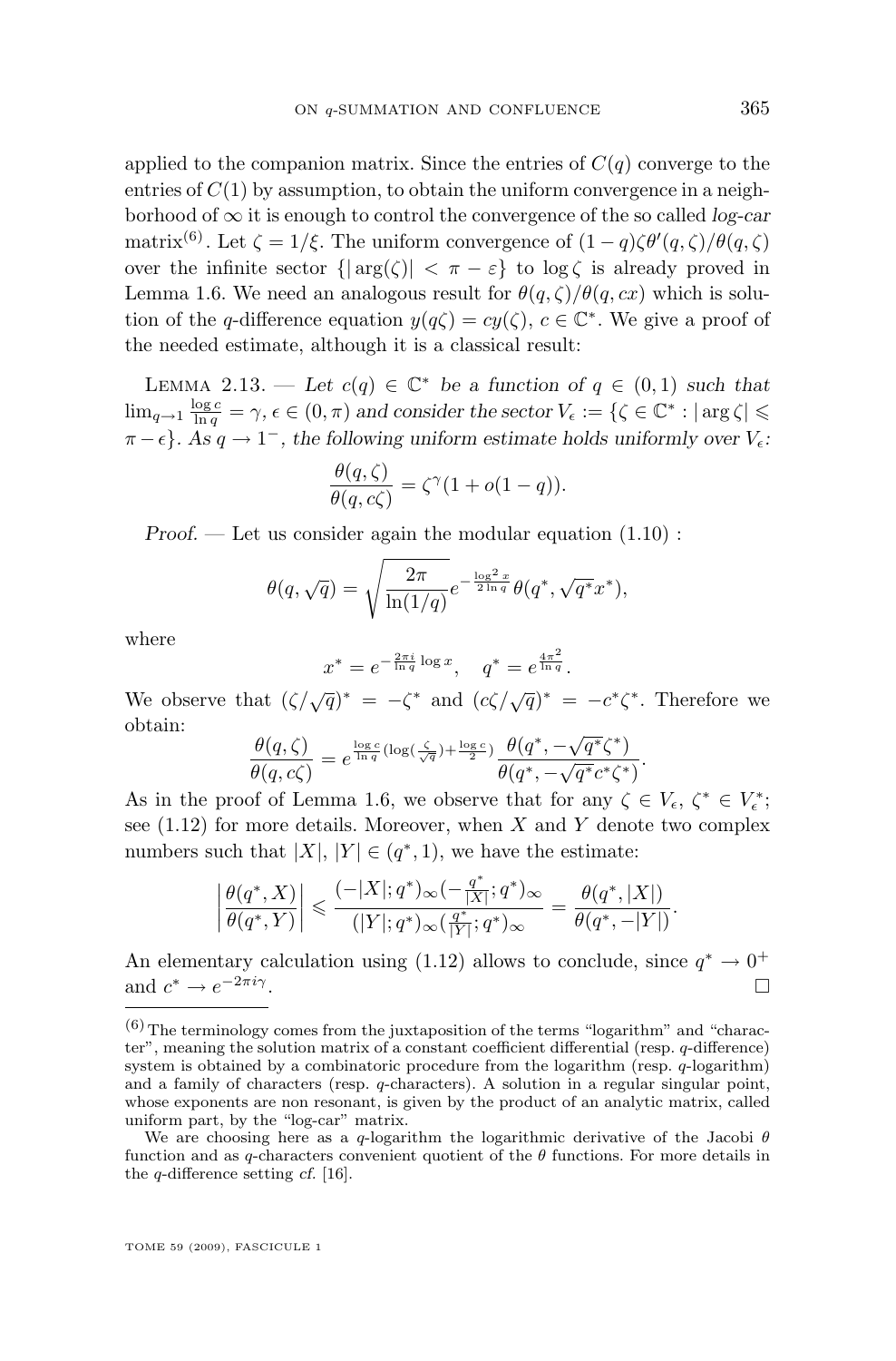<span id="page-20-0"></span>Resuming, the function  $\phi(q,\xi)$  is a linear combination, with coefficients that are continuous functions of q, of a canonical basis of solutions at  $\infty$ : we have proved that both the canonical solutions and the coefficients of the linear combination admit a uniform limit in a bounded sector containing  $d$ , centered at  $\infty$  and of arbitrary radius  $R > 0$ . Combined with Lemma [2.12,](#page-18-0) this means that  $\phi(q, x)$  converges uniformly to  $\phi(1, x)$  in a neighborhood of the direction d, which allows to conclude the proof.

#### **Appendix A. Jackson's integral**

DEFINITION A.1. — We set  

$$
F(x) = \int_0^x f(t) d_q t = (1-q)x \sum_{n \geq 0} f(q^n x) q^n,
$$

*whenever the right hand side converges.*

*Remark A.2. —*

1. Notice that if  $F(x)$  is well-defined then  $d_qF(x) = f(x)$ .

2. If  $f(x)$  is continuous on the closed disk  $D(0, r<sup>+</sup>)$ , then  $F(x)$  is well defined for any  $x \in D(0, r<sup>+</sup>)$ . In fact there exists  $M > 0$  such that  $|f(q<sup>n</sup>x)q<sup>n</sup>| \leq$  $M|q|^n$ , which guarantees the convergence of the infinite sum.

PROPOSITION A.3.

*1. If* f(x) *is an analytic function over the disk* D(0, r<sup>−</sup>)*, then* F(x) *is also analytic over*  $D(0, r^-)$ *.* 

*2.* If  $F(x)$  is analytic over the disk  $D(0, r^-)$  and if  $G(x)$  is another analytic *function over*  $D(0, r^-)$  *such that*  $d_qG(x) = f(x)$ *, then* 

$$
\int_0^x f(t)d_qt = G(x) - G(0).
$$

*Proof. —*

1. It follows from the fact that  $F(x)$  is a uniformly convergent series of analytic function over  $D(0, r - \varepsilon^+)$ , for any  $r > \varepsilon > 0$ .

2. It follows immediately from the remark that the subfield of constants of the ring of analytic function over  $D(0, r^-)$  with respect to the operator  $f(x) \mapsto f(qx)$  is  $\mathbb C$ . In fact this implies that  $F(x) - G(x) \in \mathbb C$ .

П

DEFINITION A.4. — Let us fix a q-orbit  $q^{\mathbb{Z}}\alpha \subset \mathbb{C}$  and suppose that for any  $x \in q^{\mathbb{Z}}\alpha$  the integral  $F(x) = \int_0^x f(t)d_qt$  is well-defined. Then we set

$$
\int_{q^Z\alpha} f(t)d_qt = \lim_{\substack{|x| \to \infty \\ x \in q^{\mathbb{Z}_\alpha}}} \int_0^x f(t)d_qt.
$$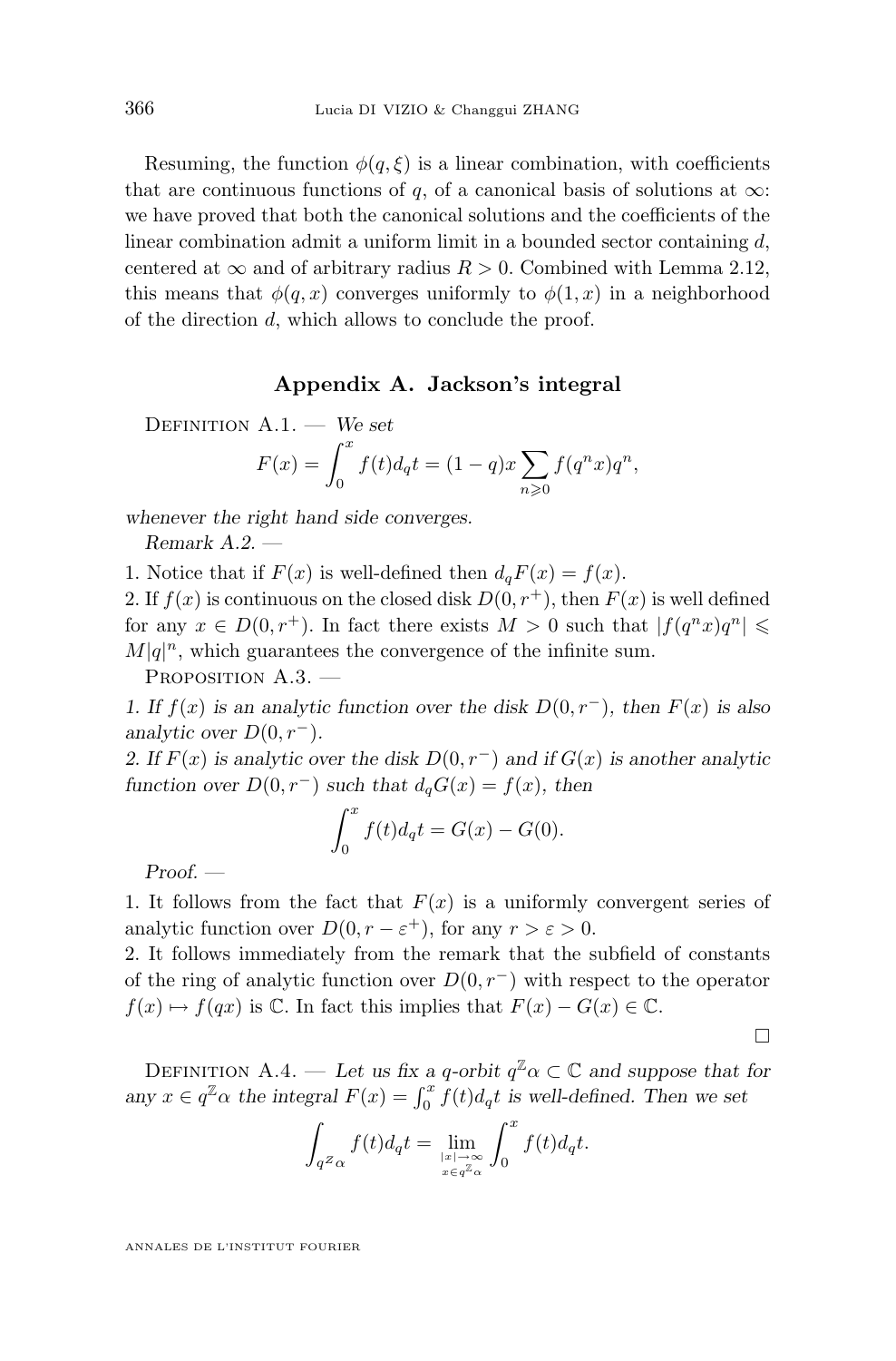<span id="page-21-0"></span>*Remark A.5. —* A straightforward calculation shows that

$$
\int_{q^Z\alpha} f(t)d_qt = (1-q)\alpha \sum_{n\in\mathbb{Z}} f(q^n\alpha)q^n
$$

and in particular that

$$
\int_{q^{\mathbb{Z}}\alpha} f(t) \frac{d_q t}{t} = (1-q) \sum_{n=-\infty}^{+\infty} f(q^n \alpha),
$$

whenever the right side converges.

#### **Appendix B. Expansion of**  $\mathcal{E}_q(x)$  at  $\infty$

The purpose of this section is the proof of Proposition [1.5.](#page-9-0) We recall the notation

(B.1) 
$$
a_{n+1} = \sum_{k=0}^{n} \frac{1}{q^{k+1} - 1}, \quad n \geq 0,
$$

$$
A(q) = \sum_{n \geq 0} \frac{q^{n+1}}{q^{n+1} - 1},
$$

and

$$
\theta(x) = \sum_{n \in \mathbb{Z}} q^{n(n-1)/2} x^n,
$$

and the statement of the proposition:

PROPOSITION B.1. — *For any*  $x \in \mathbb{C}^* \setminus q^{-\mathbb{N}}$ : (B.2)  $\sum$  $n\geqslant 0$  $(q;q)_n x^{n+1} = -\left(-qx\frac{\theta'(-qx)}{\theta(-qx)}\right)$  $\frac{\theta'(-qx)}{\theta(-qx)} + 1 + A(q)\right)\left(\frac{q}{x}\right)$  $\frac{q}{x};q\Big)$ ∞  $+\sum$  $n\geqslant 1$  $a_n$  $\frac{a_n}{(q;q)_n} q^{n(n+1)/2} \left(-\frac{1}{x}\right)$  $\boldsymbol{x}$  $\bigg\}^n$ .

The proof of the proposition above is based on a Watson's formula for basic hypergeometric functions, which is the analogue of a Barnes' formula for Gauss hypergeometric function. Barnes (*cf.* [\[19,](#page-46-0) §14.51] and [\[3\]](#page-45-0)) proved that if  $|\arg(-x)| < \pi$ ,  $c \notin \mathbb{Z}_{\leq 0}$  and  $a-b \notin \mathbb{Z}$ , then the analytic continuation of  $_2F_1(a, b; c; x)$  for  $|x| > 1$  is given by:

$$
{}_2F_1(a,b;c;x) = \frac{\Gamma(c)\Gamma(b-a)}{\Gamma(b)\Gamma(c-a)}(-x)^{-a}{}_2F_1(a,a-c+1,a-b+1;x^{-1})
$$

$$
+ \frac{\Gamma(c)\Gamma(a-b)}{\Gamma(a)\Gamma(c-b)}(-x)^{-b}{}_2F_1(b,b-c+1,b-a+1;x^{-1}).
$$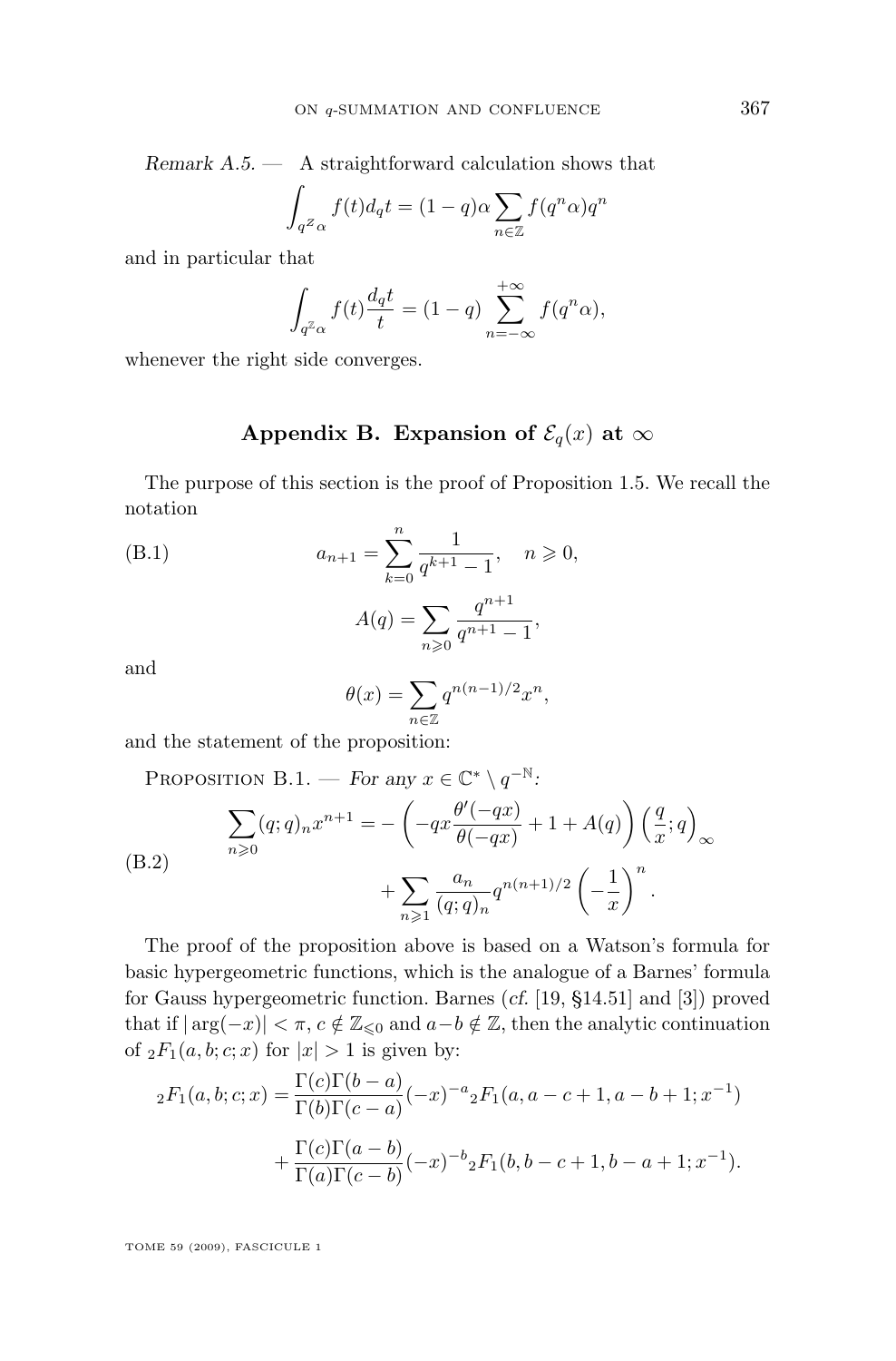<span id="page-22-0"></span>G.N. Watson (*cf.* [\[8,](#page-45-0) §4.3]) proved a formula of the same kind for Heine series, namely if:

(B.3) 
$$
x \notin q^{-\mathbb{N}} \cup \left(\frac{cq}{ab}q^{\mathbb{N}}\right), \quad c \notin q^{-\mathbb{N}}, \quad \frac{a}{b} \notin q^{\mathbb{Z}}, \quad abcx \neq 0.
$$

then

$$
{}_2\phi_1(a,b;c;q,x) = \frac{(b,c/a;q)_\infty}{(c,b/a;q)_\infty} \frac{\theta(-ax)}{\theta(-x)}{}_2\phi_1(a,aq/c;aq/b;q,\frac{cq}{abx})
$$

$$
+ \frac{(a,c/b;q)_\infty}{(c,a/b;q)_\infty} \frac{\theta(-bx)}{\theta(-x)}{}_2\phi_1\left(b,bq/c;bq/a;q,\frac{cq}{abx}\right),
$$

where  $(\alpha_1, ..., \alpha_k; q)_n = \prod_{i=1}^k (\alpha_i; q)_n$ . We are going to consider a degeneration of Watson's formula letting  $b \to a$  and  $c \to 0$ . In this way we obtain an expression for  $_2\phi_1(a, a; 0; q, x)$  that we can apply to

$$
\mathcal{E}_q(x) = x_2 \phi_1 \left( q, q; 0; q, -\frac{x}{1-q} \right).
$$

#### **B.1. Degenerate cases of the Watson's formula**

Let us first consider the case  $b \to aq^m$ , where m denotes a non-negative integer. For this purpose, we introduce the following notation

$$
\Omega_{m+1}(x) = \sum_{k=0}^{m} \frac{q^k x}{q^k x - 1}
$$

and

$$
\Omega_0(x) = 0, \quad \Omega(x) := \Omega_\infty(x) = \lim_{m \to \infty} \Omega_m(x).
$$

Notice that  $\Omega_m(x)$  may be identified to a logarithmic derivative as follows:

$$
\Omega_m(x) = \frac{x \frac{d}{dx}(x;q)_m}{(x;q)_m} = x \frac{d}{dx} \log(x;q)_m, \quad m \in \mathbb{N} \cup \{\infty\}.
$$

Since  $(x;q)_{m+n} = (x;q)_m (xq^m;q)_n$  for any  $m, n \in \mathbb{N}$ , it follows that

(B.4) 
$$
\Omega_{m+n}(x) = \Omega_m(x) + \Omega_n(q^m x), \quad \Omega(x) = \Omega_m(x) + \Omega(q^m x).
$$

Let

$$
\Gamma_q(x) = \frac{(q;q)_{\infty}}{(q^x;q)_{\infty}} (1-q)^{1-x},
$$
 defined for any  $x \notin (-\mathbb{N}),$ 

be the Jackson's Gamma function (*cf.* [\[8,](#page-45-0) §10.1]). It's useful to remark that, if  $\Psi_q(x) = \frac{d}{dx} \log \Gamma_q(x)$ , then (B.5)  $\Psi_q(x) = -\ln q \ \Omega(q^x) - \ln(1-q), \quad \Psi_q(x+m) = \Psi_q(x) + \ln q \ \Omega_m(q^x),$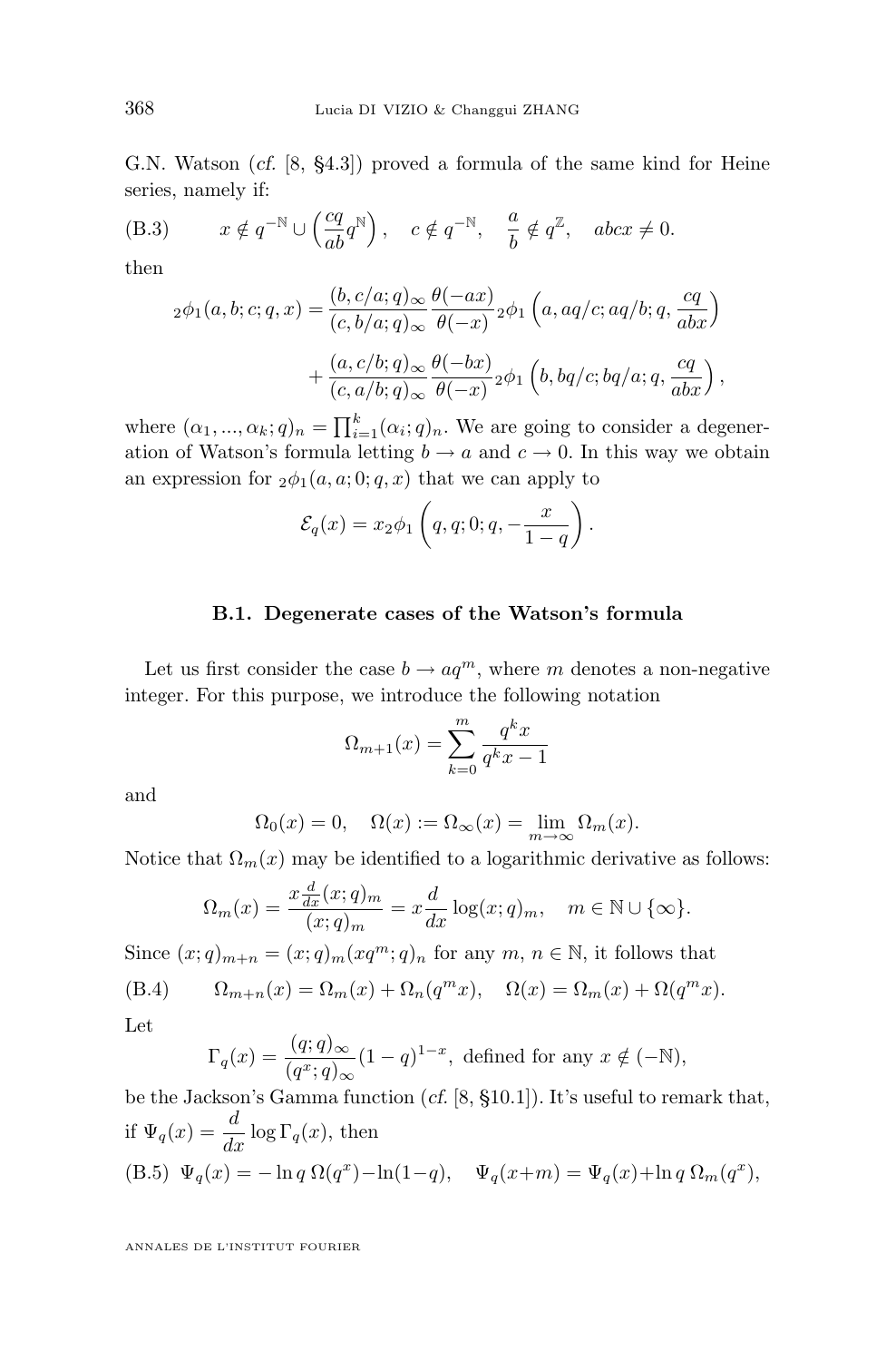<span id="page-23-0"></span>for any non-negative integer m.

We recall that we have set

$$
\ell(x) := \ell_q(x) = -x \frac{\theta'(-x)}{\theta(-x)},
$$

where  $\theta'(-x)$  denotes the derivative of  $\theta$  w.r.t. at the variable x. From the Jacobi's triple formula  $\theta(x) = (q, -x, -q/x; q)_{\infty}$ , one deduces the following relation:

(B.6) 
$$
\ell(x) = -\Omega(x) + \Omega\left(\frac{q}{x}\right).
$$

Since  $\Omega_1(x) + \Omega_1(\frac{1}{x}) = 1$ , putting  $m = 1$  in [\(B.4\)](#page-22-0) allows to obtain the following relation:

$$
\ell(qx) - \ell(x) = 1,
$$

which means that, for any given non-zero complex number  $\lambda$ , the function  $x \mapsto \ell(\lambda x)$  is a q-logarithm. From [\(B.5\)](#page-22-0), one gets the following link between  $\ell_q$  and  $\Psi_q$ :

(B.7) 
$$
\ell(q^x) = \frac{1}{\ln q} (\Psi_q(x) - \Psi_q(1-x)).
$$

Proposition B.2. — *Let* m *be a non-negative integer and let* a*,* c *be non-zero complex numbers. Suppose that*  $a \notin q^{-\mathbb{N}}$ ,  $c \notin q^{-\mathbb{N}}$  and  $c/a \notin q^{-\mathbb{N}}$ . *Then, the following formula holds:*

(B.8) 
$$
{}_{2}\phi_{1}(a,aq^{m};c;q,x) =
$$

$$
\frac{(aq^{m},c/a;q)_{\infty}}{(c,q^{m};q)_{\infty}}\frac{\theta(-ax)}{\theta(-x)}P_{m}(a,c,x) + \frac{(a,cq^{-m}/a;q)_{\infty}}{(c,q;q)_{\infty}(q^{-m};q)_{m}}\frac{\theta(-aq^{m}x)}{\theta(-x)}
$$

$$
\times \left\{ [C_{m}(a,c) + \ell(aq^{m}x)] \Phi_{m}(a,c,x) + \sum_{n=1}^{\infty} C_{m,n}(a,c)\phi_{m,n}(a,c,x) \right\},
$$

*where*

$$
P_m(a, c, x) = \frac{(q; q)_{m-1}}{(a; q)_m} \sum_{n=0}^{m-1} \frac{(a, aq/c; q)_n}{(q, q^{1-m}; q)_n} \left(\frac{cq^{1-m}}{a^2 x}\right)^n,
$$
  

$$
C_m(a, c) = \Omega(q) + \Omega(q^{1+m}) - \Omega(cq^{-m}/a) - \Omega(aq^m) + 1,
$$
  

$$
\Phi_m(a, c, x) = {}_2\phi_1(aq^m, aq^{1+m}/c; q^{1+m}; q, \frac{cq^{1-m}}{a^2 x}) = \sum_{n \geq 0} \phi_{m,n}(a, c, x),
$$
  

$$
\phi_{m,n}(a, c, x) = \frac{(aq^m, aq^{1+m}/c; q)_n}{(q, q^{1+m}; q)_n} \left(\frac{cq^{1-m}}{a^2 x}\right)^n
$$

*and*

$$
C_{m,n}(a,c) = \Omega_n(aq^m) + \Omega_n(aq^{1+m}/c) - \Omega_n(q^{1+m}) - \Omega_n(q).
$$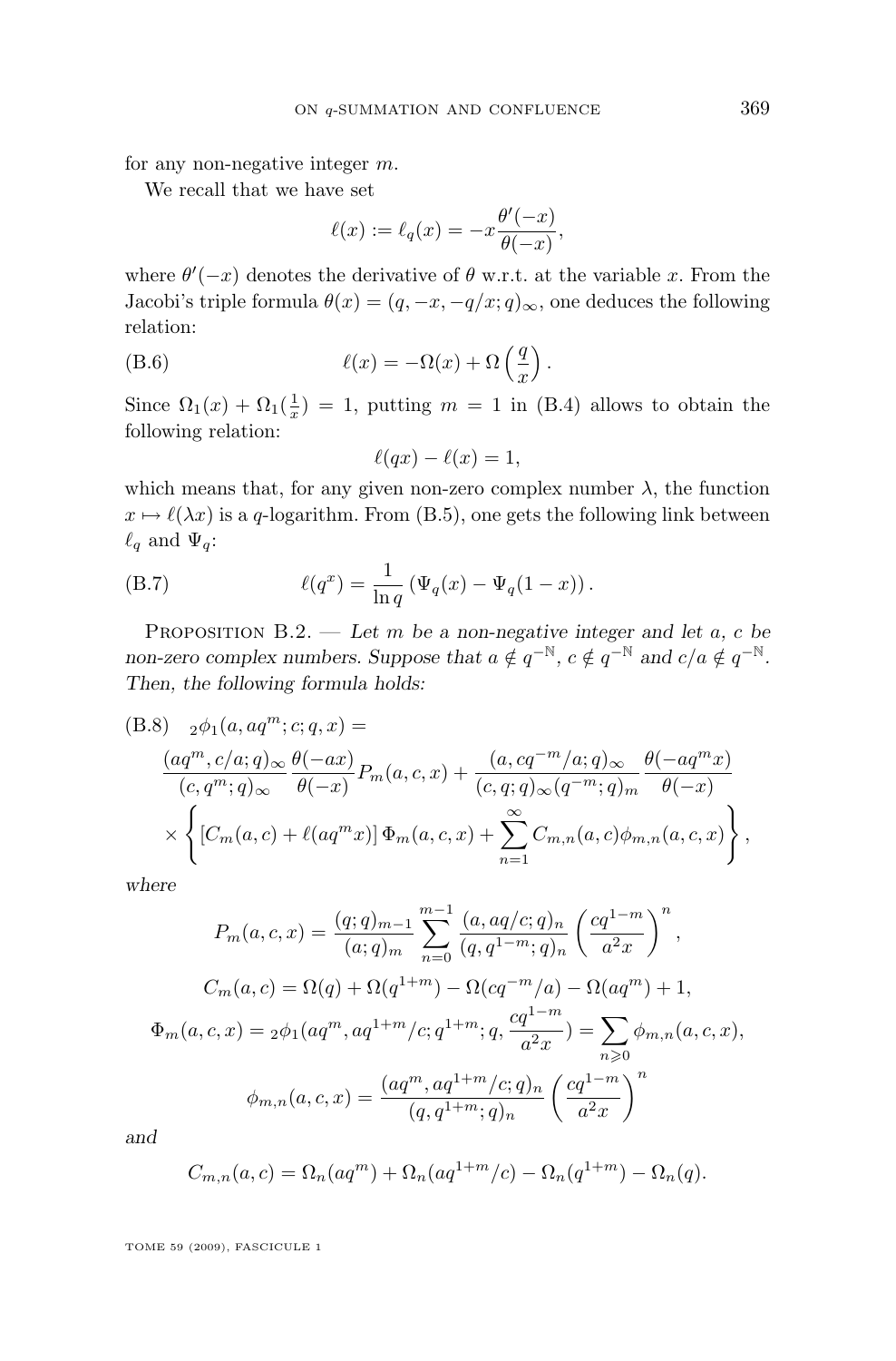<span id="page-24-0"></span>*When*  $m = 0$ ,  $P_m(a, c, x) = 0$ .

*Remark B.3. —* Equations [\(B.2\)](#page-23-0) is a q-analog of [\[7,](#page-45-0) p. 109, (7)].

*Proof.* — Letting  $b = aq^m \epsilon$  in [\(B\)](#page-22-0) gives raise to the following formula:

(B.9) 
$$
_2\phi_1(a, aq^m\epsilon; c; q, x) =
$$

$$
\frac{(aq^m\epsilon, c/a;q)_\infty}{(c,q^m\epsilon;q)_\infty} \frac{\theta(-ax)}{\theta(-x)} \cdot 2\phi_1\left(a, aq/c;q^{1-m}/\epsilon;q,\frac{cq^{1-m}}{a^2\epsilon x}\right)
$$

$$
+\frac{(a,cq^{-m}/(a\epsilon);q)_{\infty}}{(c,q^{-m}/\epsilon;q)_{\infty}}\frac{\theta(-aq^m\epsilon x)}{\theta(-x)}\cdot 2\phi_1\left(aq^m\epsilon,aq^{1+m}\epsilon/c;q^{1+m}\epsilon;q,\frac{cq^{1-m}}{a^2\epsilon x}\right),
$$

Suppose that  $m \geqslant 1$ . Since

$$
(X;q)_{n+m} = (X;q)_m(Xq^m;q)_n, \quad (X;q)_m = (-X)^m (q^{1-m}/X;q)_m q^{m(m-1)/2}
$$
  
and

$$
\theta(q^m X) = X^{-m} q^{-m(m-1)/2} \theta(X),
$$

we obtain

$$
2\phi_1\left(a, aq/c; q^{1-m}/\epsilon; q, \frac{cq^{1-m}}{a^2\epsilon x}\right) = \sum_{n=0}^{m-1} \frac{(a, aq/c; q)_n}{(q, q^{1-m}/\epsilon; q)_n} \left(\frac{cq^{1-m}}{a^2\epsilon x}\right)^n
$$

$$
+ \frac{(a, cq^{-m}/a; q)_m}{(q, \epsilon; q)_m} \left(\frac{q}{a\epsilon x}\right)^m \sum_{n=0}^{\infty} \frac{(aq^m, aq^{1+m}/c; q)_n}{(q^{1+m}, q/\epsilon; q)_n} \left(\frac{cq^{1-m}}{a^2\epsilon x}\right)^n
$$

and

$$
\frac{(a,cq^{-m}/(a\epsilon);q)_{\infty}}{(c,q^{-m}/\epsilon;q)_{\infty}}\frac{\theta(-aq^m\epsilon x)}{\theta(-x)}=-\epsilon\frac{(a,cq^{-m}/(a\epsilon);q)_{\infty}}{(c,q/\epsilon;q)_{\infty}(\epsilon;q)_{m+1}}\left(\frac{q}{ax}\right)^m\frac{\theta(-a\epsilon x)}{\theta(-x)}.
$$

Hence, we can re-write (B.9) as follows:

(B.10) 
$$
{}_2\phi_1(a, aq^m\epsilon; c; q, x) = A(\epsilon) + \frac{B_1(\epsilon)C_1(\epsilon) - B_2(\epsilon)C_2(\epsilon)}{\epsilon - 1},
$$

where

$$
A(\epsilon) = \frac{(aq^m \epsilon, c/a; q)_{\infty}}{(c, q^m \epsilon; q)_{\infty}} \frac{\theta(-ax)}{\theta(-x)} \sum_{n=0}^{m-1} \frac{(a, aq/c; q)_n}{(q, q^{1-m}/\epsilon; q)_n} \left(\frac{cq^{1-m}}{a^2 \epsilon x}\right)^n,
$$
  
\n
$$
B_1(\epsilon) = \epsilon \frac{(a, cq^{-m}/(a\epsilon); q)_{\infty}}{(c, q/\epsilon; q)_{\infty} (\epsilon q; q)_m} \left(\frac{q}{ax}\right)^m \frac{\theta(-a\epsilon x)}{\theta(-x)},
$$
  
\n
$$
C_1(\epsilon) = {}_2\phi_1 \left(aq^m \epsilon, aq^{1+m} \epsilon/c; q^{1+m} \epsilon; q, \frac{cq^{1-m}}{a^2 \epsilon x}\right),
$$
  
\n
$$
B_2(\epsilon) = \frac{(a, cq^{-m}/a; q)_{\infty}}{(c, q\epsilon; q)_{\infty} (q; q)_m} \frac{(aq^m \epsilon; q)_{\infty}}{(aq^m; q)_{\infty}} \left(\frac{q}{a\epsilon x}\right)^m \frac{\theta(-ax)}{\theta(-x)},
$$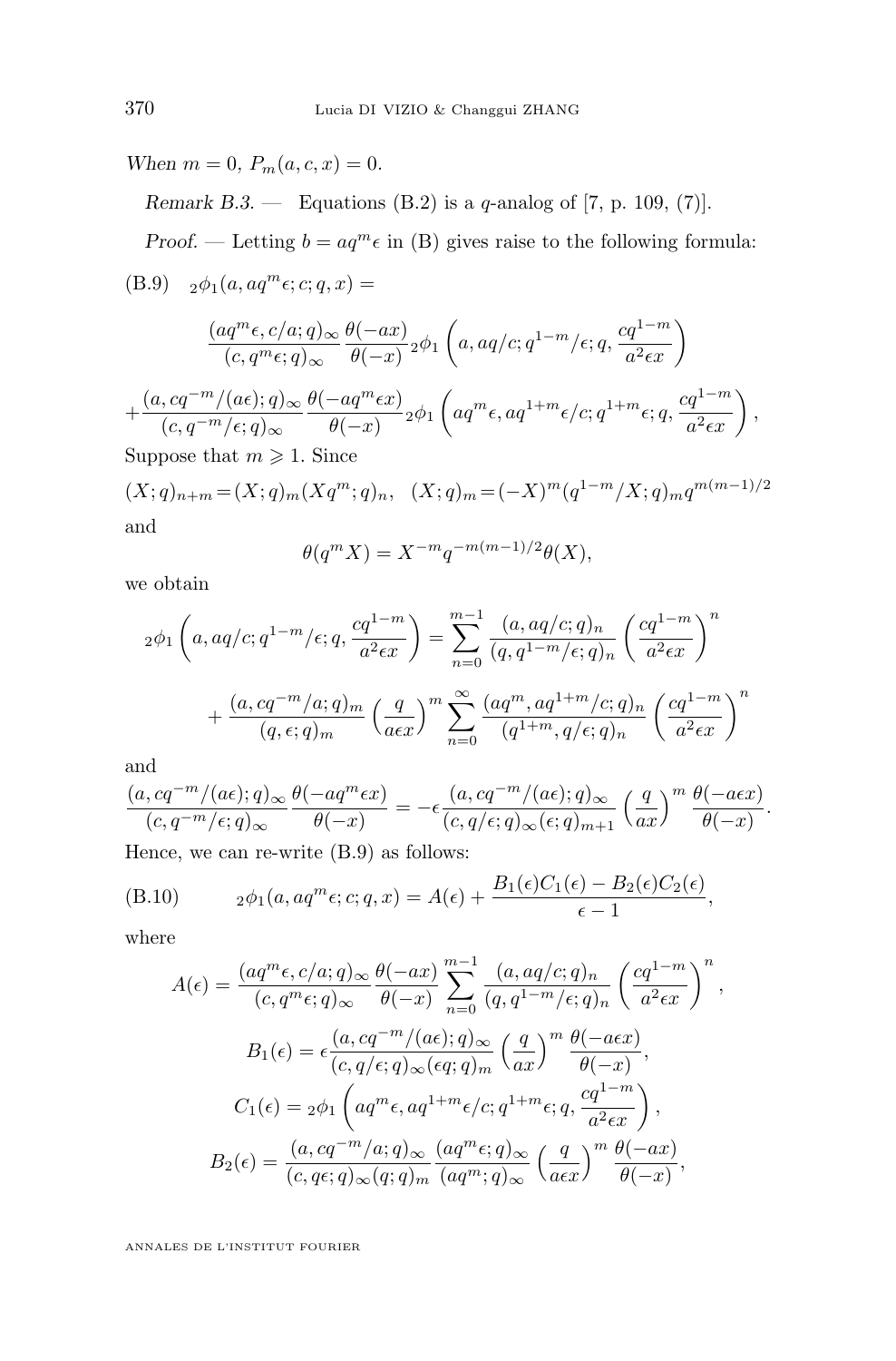$$
C_2(\epsilon) = \sum_{n=0}^{\infty} \frac{(aq^m, aq^{1+m}/c; q)_n}{(q^{1+m}, q/\epsilon; q)_n} \left(\frac{cq^{1-m}}{a^2 \epsilon x}\right)^n.
$$

Since  $B_1(1) = B_2(1)$  and  $C_1(1) = C_2(1)$ , letting  $\epsilon \to 1$  in [\(B.10\)](#page-24-0) allows us to get the following relation:

$$
{}_{2}\phi_1(a,aq^m;c;q,x) = A(1) + [B'_1(1) - B'_2(1)]C + B[C'_1(1) - C'_2(1)],
$$

with  $C = C_1(1)$ ,  $B = B_1(1)$ . By direct computation, it yields:

$$
B'_{1}(1) = [1 - \Omega(cq^{-m}/a) + \Omega(q) - \Omega_{m}(q) + \ell(ax)] B,
$$
  
\n
$$
B'_{2}(1) = [\Omega(aq^{m}) - \Omega(q) - m] B,
$$
  
\n
$$
C'_{1}(1) = \sum_{n=1}^{\infty} \frac{(aq^{m}, aq^{1+m}/c; q)_{n}}{(q^{1+m}, q; q)_{n}}
$$
  
\n
$$
[\Omega_{n}(aq^{m}) + \Omega_{n}(aq^{1+m}/c) - \Omega_{n}(q^{1+m}) - n] \left(\frac{cq^{1-m}}{a^{2}x}\right)^{n}
$$

and

$$
C'_{2}(1) = \sum_{n=1}^{\infty} \frac{(aq^m, aq^{1+m}/c;q)_n}{(q^{1+m}, q;q)_n} [\Omega_n(q) - n] \left(\frac{cq^{1-m}}{a^2x}\right)^n.
$$

Notice also that

$$
B = \frac{(a, cq^{-m}/a; q)_{\infty}}{(c, q; q)_{\infty}(q; q)_{m}} \left(\frac{q}{ax}\right)^{m} \frac{\theta(-ax)}{\theta(-x)} = \frac{(a, cq^{-m}/a; q)_{\infty}}{(c, q; q)_{\infty}(q^{-m}; q)_{m}} \frac{\theta(-aq^{m}x)}{\theta(-x)},
$$

which ends the proof when  $m \geq 1$ .

If  $m = 0$ , the term  $A(\epsilon)$  disappears, so  $P_0(a, c, x) = 0$ .

Consider now two cases for which the hypothesis of Proposition [B.2](#page-23-0) are not all fulfilled:  $c/a \in q^{-\mathbb{N}}$  or  $c = 0$ . Let  $k \in \mathbb{N}$  and  $c/a = q^{-k} \epsilon$ , with  $\epsilon \to 1$ . Then the limit

$$
\lim_{\epsilon \to 1} (q^{-k}\epsilon; q)_{\infty} \Omega(q^{-m-k}\epsilon) = -(q^{-k}; q)_k (q; q)_{\infty},
$$

implies the following:

COROLLARY B.4. — Let k,  $m \in \mathbb{N}$  and  $a \in \mathbb{C}^*$ . The following equality *holds:*

(B.11) 
$$
{}_2\phi_1(a, aq^m; aq^{-k}; q, x) =
$$
  
\n
$$
\frac{(q^{-k-m}; q)_k}{(aq^{-k}; q)_k} \frac{\theta(-ax)}{\theta(-x)}{}_2\phi_1\left(aq^m, q^{1+m+k}; q^{1+m}; q, \frac{q^{1-k-m}}{ax}\right).
$$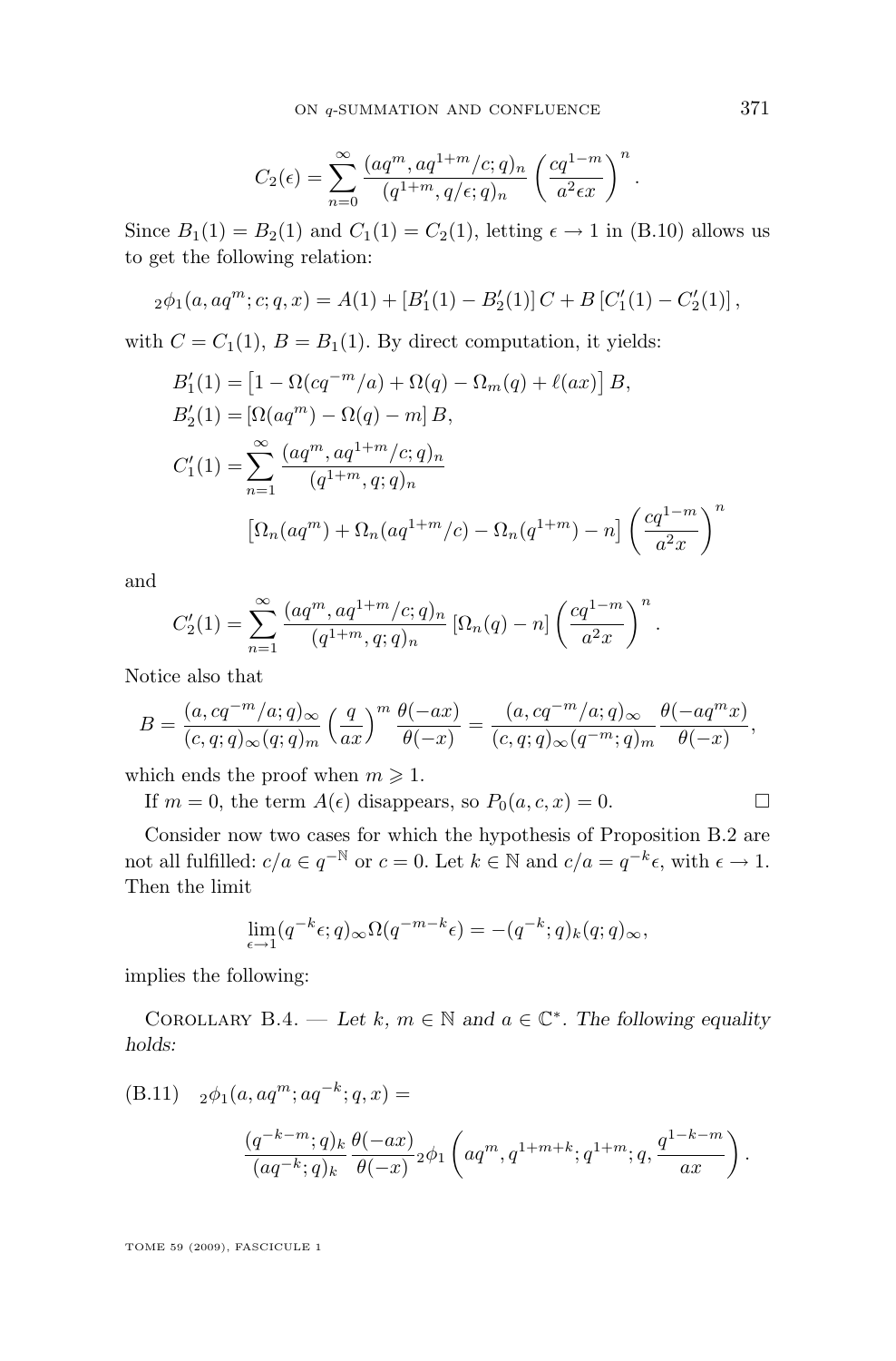<span id="page-26-0"></span>Taking now  $c \to 0$  in [\(B.2\)](#page-23-0) gives the following formula:

(B.12) 
$$
{}_{2}\phi_{1}(a,aq^{m};0;q,x) =
$$

$$
\frac{(aq^{m};q)_{\infty}}{(q^{m};q)_{\infty}}\frac{\theta(-ax)}{\theta(-x)}P_{m}(a,x) + \frac{(a;q)_{\infty}}{(q;q)_{\infty}(q^{-m};q)_{m}}\frac{\theta(-aq^{m}x)}{\theta(-x)}
$$

$$
\times \left\{ [C_{m}(a) + \ell(aq^{m}x)] \Phi_{m}(a,x) + \sum_{n=1}^{\infty} C_{m,n}(a)\phi_{m,n}(a,x) \right\},
$$

where

$$
P_m(a,x) = \frac{(q;q)_{m-1}}{(a;q)_m} \sum_{n=0}^{m-1} \frac{(a;q)_n q^{n(n-1)/2}}{(q,q^{1-m};q)_n} \left(-\frac{q^{2-m}}{ax}\right)^n
$$

$$
C_m(a) = \Omega(q) + \Omega(q^{1+m}) - \Omega(aq^m) + 1,
$$

$$
\Phi_m(a,x) = {}_1\phi_1(aq^m;q^{1+m};q,\frac{q^2}{ax}) = \sum_{n \geq 0} \phi_{m,n}(a,x),
$$

$$
\phi_{m,n}(a,x) = \frac{(aq^m;q)_n q^{n(n-1)/2}}{(q,q^{1+m};q)_n} \left(-\frac{q^2}{ax}\right)^n
$$

,

and

$$
C_{m,n}(a) = \Omega_n(aq^m) + n - \Omega_n(q^{1+m}) - \Omega_n(q).
$$

Once again, when  $m = 0$  and  $P_m(a, x) = 0$ , we have:

(B.13) 
$$
{}_{2}\phi_{1}(a, a; 0; q, x) =
$$
  
\n
$$
\frac{(a;q)_{\infty}}{(q;q)_{\infty}} \frac{\theta(-ax)}{\theta(-x)} \left\{ [C_{0}(a) + \ell(ax)] \Phi_{0}(a,x) + \sum_{n=1}^{\infty} C_{0,n}(a)\phi_{0,n}(a,x) \right\},
$$

where

$$
C_0(a) = 2\Omega(q) - \Omega(a) + 1, \quad \Phi_0(a, x) = {}_1\phi_1(a; q; q, \frac{q^2}{ax}) = \sum_{n \geq 0} \phi_{0,n}(a, x),
$$

$$
\phi_{0,n}(a,x) = \frac{(a;q)_n q^{n(n-1)/2}}{(q,q;q)_n} \left(-\frac{q^2}{ax}\right)^n, \quad C_{0,n}(a) = \Omega_n(a) + n - 2\Omega_n(q).
$$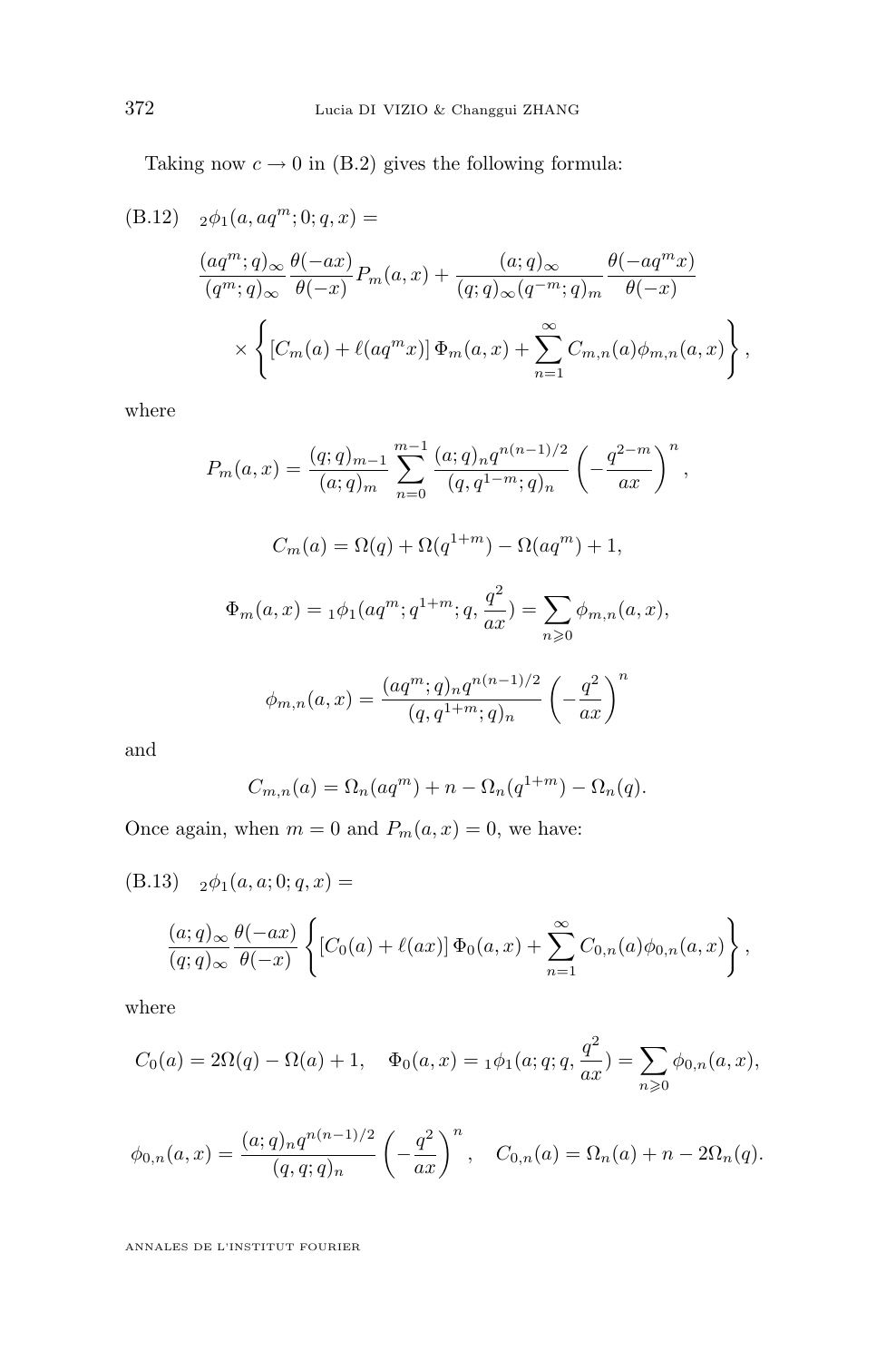#### **B.2. Proof of Proposition [1.5](#page-9-0)**

<span id="page-27-0"></span>The equality  $_1\phi_1(q; q; q, X) = (X; q)_{\infty}$ , plus [\(B.13\)](#page-26-0), where we have set  $a = q$ , implies the following formula:

$$
\sum_{n\geqslant 0} (q;q)_n x^n =
$$
\n
$$
-\frac{1}{x} \left\{ \left[ \Omega(q) + 1 + \ell(qx) \right] (q/x;q)_\infty + \sum_{n\geqslant 1} \left[ n - \Omega_n(q) \right] \frac{q^{n(n-1)/2}}{(q;q)_n} \left( -\frac{q}{x} \right)^n \right\}.
$$

Thus, one may obtain Proposition [1.5](#page-9-0) by taking into account the following equalities:

$$
\ell(qx) = -qx \frac{\theta'(-qx)}{\theta(-qx)}, \quad a_n = \Omega_n(q) - n, \quad A_q = \Omega(q).
$$

#### **Part 2. Summation of divergent** q**-series and confluence: the** case  $q > 1$

**Important.** From now on, we fix  $q \in (1, +\infty) \subset \mathbb{R}$ , so that  $p = q^{-1} \in$  $(0, 1)$ .

In this second part we consider four types of q-summation (*cf.* Definition [4.12](#page-38-0) below): our purpose is studying the relations among them. First of all, we investigate the different sums of the  $q$ -Euler series

$$
\sum_{n\geqslant 0} (-1)^n [n]_q^! x^{n+1}
$$

and their properties (*cf.* [§3](#page-28-0) below). Then we prove a general result for generic q-Gevrey series (*cf.* Theorem [4.14\)](#page-39-0), based on the study of the Tschakaloff series

$$
T_q(x) = \sum_{n \ge 0} q^{n(n-1)/2} x^{n+1},
$$

and of a convenient q-convolution product.

*Notation. —* We set:

$$
(2.14) \quad \theta_p(x) := \theta(p, x) = \sum_{n \in \mathbb{Z}} p^{n(n-1)/2} x^n = (p; p)_{\infty}(-x; p)_{\infty}(-p/x; p)_{\infty}
$$

and

(2.15) 
$$
e_q(x) := (-(1-p)x; p)_{\infty} = \sum_{n \geq 0} \frac{x^n}{[n]_q!}.
$$

Remark that  $e_q(x) = e_p(-x)^{-1}$  and that  $\theta_p(x) = x\theta_p(px)$ .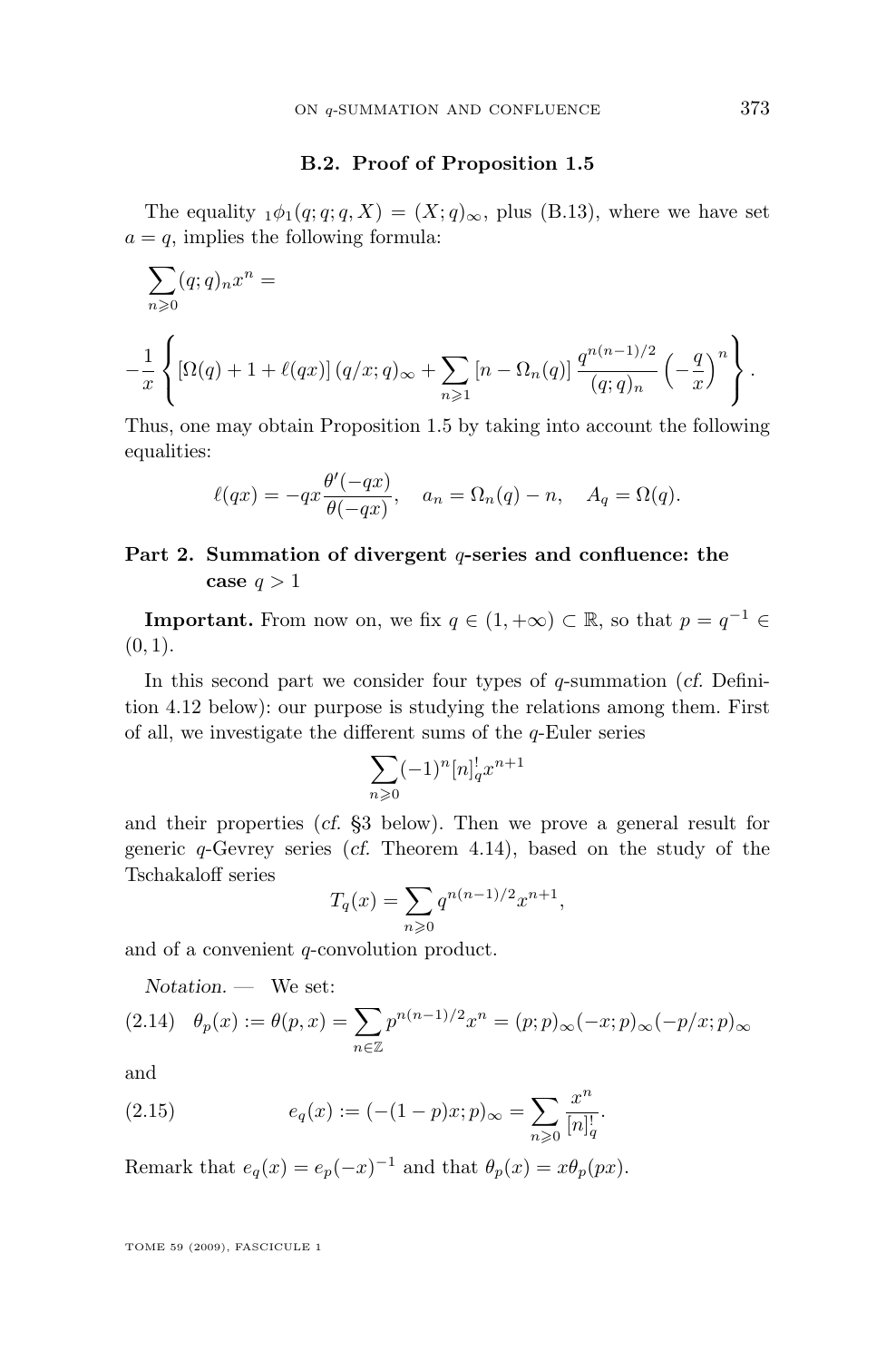#### **3. The divergent** q**-Euler series**

<span id="page-28-0"></span>Since  $q > 1$ , the q-Euler series

$$
\hat{\mathcal{E}}_q(x) = \sum_{n \geq 0} (-1)^n [n]_q^! x^{n+1}
$$

is obviously divergent for any  $x \in \mathbb{C}^*$ , as the Euler series  $\sum_{n\geqslant 0} (-1)^n n! x^{n+1}$ . The corresponding  $q$ -difference equation is

$$
x^2d_qy + y = x.
$$

#### **3.1. Definition of different sums of the** q**-Euler series**

Let us consider the *q*-Borel transforms of  $\hat{\mathcal{E}}_q(x)$  (for the general definition,*cf.* [§4.1\)](#page-35-0):

$$
\psi(\xi) := \frac{1}{1+\xi} \text{ and } \phi(\xi) := \mathcal{E}_p(\xi).
$$

In the following, we will identify  $\mathcal{E}_p(\xi)$  to its analytic continuation on  $\mathbb{C} \setminus$  $((p-1)q^N)$ . For any  $d \in (-\pi, \pi)$  and  $\lambda \notin -p^{\mathbb{Z}}$ , we set:

(3.1) 
$$
\mathcal{E}_q^d(x) = \frac{q-1}{\ln q} \int_0^{e^{id}\infty} \frac{\psi(\xi)}{e_q(q_x^{\xi})} d\xi, \text{ arg } x \in (d-\pi, d+\pi);
$$

(3.2) 
$$
\mathcal{E}_q^{[\lambda]}(x) = \frac{q}{1-p} \int_{\lambda p^{\mathbb{Z}}} \frac{\psi\left(\frac{\xi}{1-p}\right)}{e_q\left(q\frac{\xi}{(1-p)x}\right)} d_p \xi, \quad x \notin (p-1)\lambda q^{\mathbb{Z}};
$$

(3.3) 
$$
E_q^d(x) = \frac{q}{\ln q} \int_0^{e^{id} \infty} \frac{\phi(\xi)}{\theta_p(q_x^{\xi})} d\xi, \text{ arg } x \in (d - \pi, d + \pi);
$$

(3.4) 
$$
E_q^{[\lambda]}(x) = \frac{q}{1-p} \int_{\lambda p^{\mathbb{Z}}} \frac{\phi(\xi)}{\theta_p(q_x^{\xi})} d_p \xi, \quad x \notin (p-1)\lambda q^{\mathbb{Z}};
$$

PROPOSITION 3.1.  $-$  (1) The functions  $\mathcal{E}_q^d$  and  $E_q^d$  can be analytically *continued on the sector*  $\{|\arg x| < 2\pi\}$  *of the Riemann surface of the logarithm.*

(2) The functions  $\mathcal{E}_q^{[\lambda]}$  and  $E_q^{[\lambda]}$  are analytic on  $\mathbb{C}^* \setminus (- (1-p) \lambda q^{\mathbb{Z}})$ , the point  $-(1-p)\lambda q^n$  being a simple pole for any integer  $n \in \mathbb{Z}$ .

*Proof.* — The functions  $\mathcal{E}_q^d$  and  $E_q^d$  are a priori defined for  $|\arg x - d| < \pi$ and d varies in  $(-\pi, \pi)$ . The second assertion is straightforward.  $\square$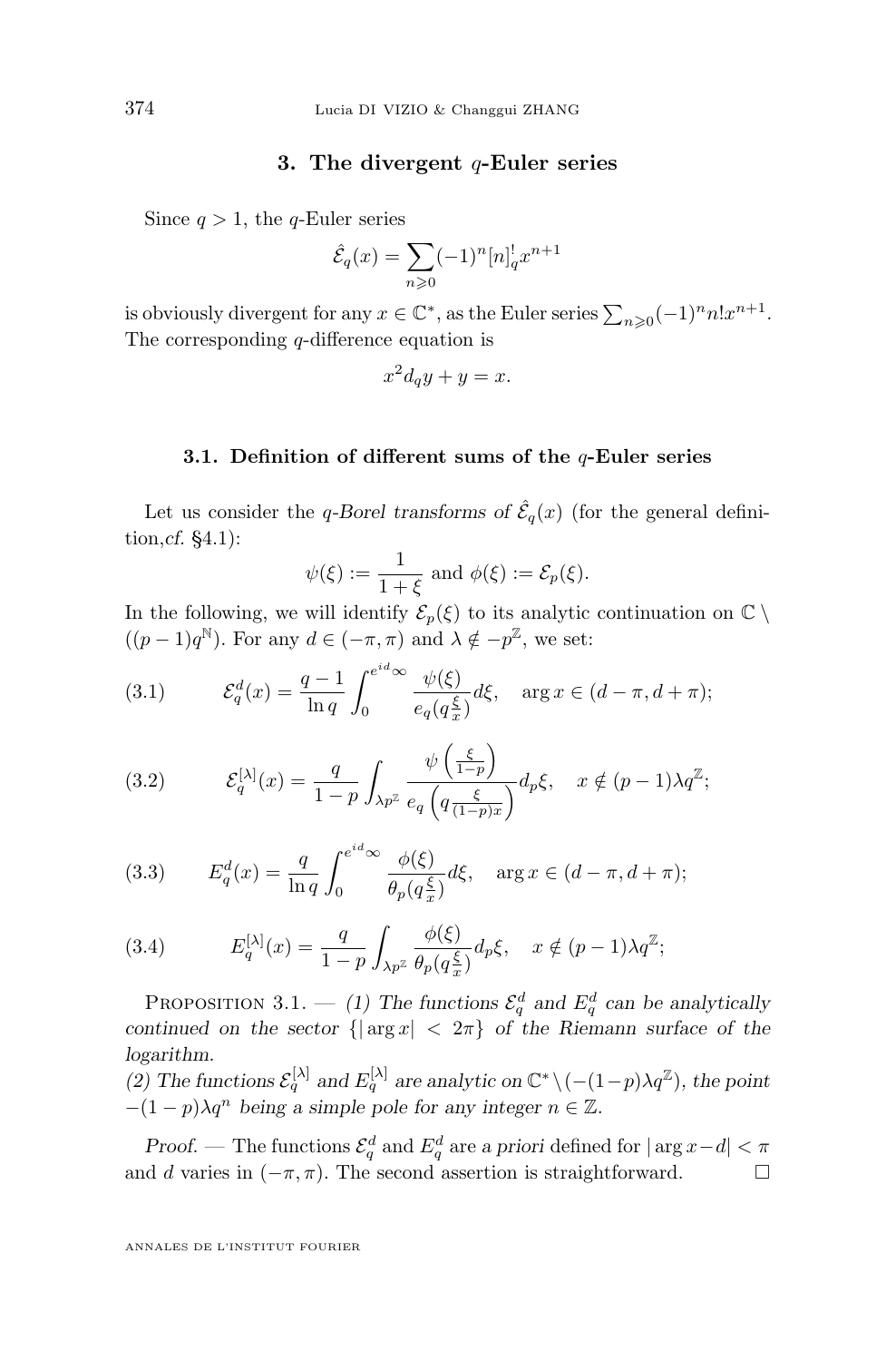<span id="page-29-0"></span>We will denote by  $\mathcal{E}_q$  and  $E_q$  the analytic continuation of  $\mathcal{E}_q^d$  and  $E_q^d$ , respectively, on the open sector  $V(-2\pi, 2\pi) := \{x \in \tilde{C}^* : |\arg x| < 2\pi\}$  on the Riemann surface of the logarithm. We recall the following result:

Proposition 3.2 ([\[15,](#page-45-0) Thm. 2.1] and [\[23,](#page-46-0) Thm. 1.3.2]). — *The func*tion  $\mathcal{E}_q(x)$  (resp.  $\mathcal{E}_q^{[\lambda]}$ ) admits  $\hat{\mathcal{E}}_q(x)$  as q-Gevrey asymptotic expansion at  $x = 0$  in the sector  $\{\arg x < 3\pi/2\}$ . In particular they are solution of  $x^2d_qy + y = x.$ 

The following theorem is about the comparison between the four summations of  $\hat{\mathcal{E}}_q$  we have just introduced:

THEOREM 3.3. 
$$
-\mathcal{E}_q(x) = E_q(x)
$$
 and  $\mathcal{E}_q^{[\lambda]}(x) = E_q^{[\lambda]}(x)$ .

First, we need to prove the following two lemmas.

LEMMA 3.4. — *For any*  $x \in \mathbb{C}$  *such that*  $\arg x \in (-2\pi, 0)$  *we have:* 

(3.5) 
$$
\mathcal{E}_q(xe^{2\pi i}) - \mathcal{E}_q(x) = E_q(xe^{2\pi i}) - E_q(x) = -2\pi i \frac{q-1}{\ln q} \frac{1}{e_q(-\frac{q}{x})}.
$$
  
In particular,  $\mathcal{E}(xe^{2\pi i}) - \mathcal{E}(xe^{2\pi i}) - \mathcal{E}(x) - \mathcal{E}(x)$ .

*In particular:*  $\mathcal{E}_q(xe^{2\pi i}) - E_q(xe^{2\pi i}) = \mathcal{E}_q(x) - E_q(x)$ .

*Proof.* — A variable change in the integral defining  $\mathcal{E}_q^d$  (resp.  $E_q^d$ ) shows that  $\mathcal{E}_q^d(xe^{2\pi i}) = \mathcal{E}_q^{d-2\pi}(x)$  (resp.  $E_q^d(xe^{2\pi i}) = E_q^{d-2\pi}(x)$ ). We are reduced to calculate  $\mathcal{E}_q^{d-2\pi}(x) - \mathcal{E}_q^d(x)$  and hence to calculate a residue at  $\xi = -1$ . In an analogous way, using formula [\(1.1\)](#page-7-0), we obtain

$$
E_q^d(xe^{2\pi i}) - E_q^d(x) = -\frac{q2\pi i}{\ln q} \sum_{n\geqslant 0} \text{Res}_{\xi=(p-1)q^n} \left( \frac{\mathcal{E}_p(\xi)}{\theta_p \left( q \frac{\xi}{x} \right)} \right)
$$
  

$$
= -\frac{q(p-1)2\pi i}{\ln q} \sum_{n\geqslant 0} \frac{q^n (p^{n+1}; p)_{\infty}}{\theta_p \left( q \frac{(p-1)q^n}{x} \right)}
$$
  

$$
= \frac{q(p-1)2\pi i}{\ln q} \frac{(p; p)_{\infty}}{\theta_p \left( \frac{1-q}{x} \right)} \sum_{n\geqslant 0} \frac{p^{n(n-1)/2}}{(p; p)_n}
$$
  

$$
= -\frac{q(p-1)2\pi i}{\ln q} \frac{\left( p, -\frac{x}{q-1}; p \right)_{\infty}}{\theta_p \left( \frac{1-q}{x} \right)}.
$$

The Jacobi triple product formula for  $\theta_p$  immediately allows to conclude.  $\Box$ 

Lemma 3.5. — *Let us consider the homogenous* q*-difference equation*  $(3.6)$  $^{2}d_{q}y=y.$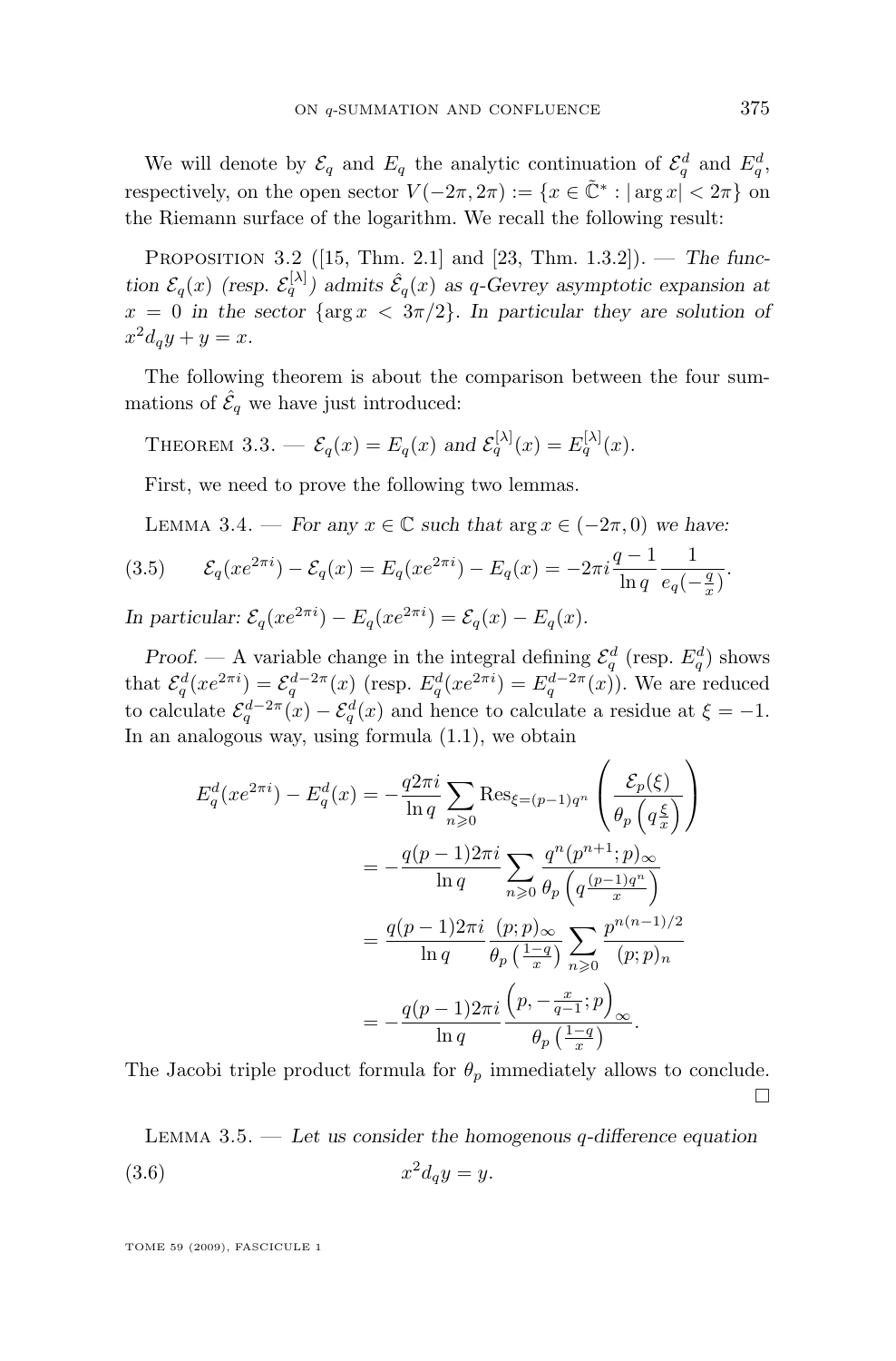<span id="page-30-0"></span>Let  $y_0$  be a meromorphic solution of [\(3.6\)](#page-29-0) on the domain  $\Omega = \{0 < |x| < \infty\}$ R}*. Suppose that one of the following hypotheses is verified:*

- *the function*  $y_0$  *is analytic on*  $\Omega$ *;*
- there exists  $\mu \in \mathbb{C}^*$  such that  $\mu \notin (1-p)p^{\mathbb{N}}$  and such that the *function*  $y_0$  *has only simple poles contained in the set*  $\mu p^N$ ;

*then*  $y_0$  *is identically zero.* 

*Proof.* — Notice that  $1/e_p(q/x)$  is a uniform solution to [\(3.6\)](#page-29-0). Hence, there exists a q-invariant function  $K(x)$  such that  $y_0(x) = K(x)/e_p(q/x)$ . Identifying  $K(x)$  to an elliptic function, one ends the proof noticing that  $(1-p)p^{\mathbb{Z}}$  is the only spiral of poles of  $e_p(q/x)$ .

*Proof of Theorem [3.3.](#page-29-0)* — Lemma [3.4](#page-29-0) implies that  $h^d(x) := E_q^d(x) - \mathcal{E}_q^d(x)$ is an analytic solution of  $(3.6)$  on  $\mathbb{C}^*$ . We deduce from Lemma [3.5](#page-29-0) that  $h^d \equiv 0.$ 

The difference  $E_q^{[\lambda]}(x) - \mathcal{E}_q^{[\lambda]}(x)$  has only simple poles on  $-\lambda(1-p)q^{\mathbb{Z}}$ . Since  $\lambda \notin -p^{\mathbb{Z}}$  we conclude applying Lemma [3.5.](#page-29-0)

#### **3.2.** q**-integral and continuous integral**

Although both  $\mathcal{E}_q(x)$  and  $\mathcal{E}_q^{[\lambda]}$  are solutions of the q-difference equation  $x^2 d_q y + y = x$ , they have a deeply different nature. In fact, while  $\mathcal{E}_q(x)$ is meromorphic on the whole Riemann surface  $\tilde{\mathbb{C}}^*$  of the logarithme, the function  $\mathcal{E}_q^{[\lambda]}$  is a uniform function: more precisely, it is analytic on  $\mathbb{C}^*$ minus a spiral of simple poles.

Let us consider the projection:

$$
\pi: \quad ]0, +\infty[\times \mathbb{R} \cong \tilde{\mathbb{C}}^* \quad \longrightarrow \quad \mathbb{C}^* \n(r, \alpha) \quad \longmapsto \quad re^{2i\pi\alpha}
$$

.

Of course, we can identify  $\mathcal{E}_q^{[\lambda]}$  to its pull back *via*  $\pi$  on  $\tilde{\mathbb{C}}^*$ , *i.e.* to a meromorphic function on  $\widetilde{\mathbb{C}}^*$ , and study the solution  $\mathcal{E}_q(x) - \mathcal{E}_q^{[\lambda]}$  of  $x^2 d_q y + y = 0$ . We have the following result (we identify all meromorphic function on  $\mathbb{C}^*$ to their pull back on  $\widetilde{\mathbb{C}}^*$ ):

PROPOSITION 3.6. — Let  $\lambda \in \mathbb{C}^* \setminus (-q^{\mathbb{Z}})$ *. For any:* 

$$
x \in \tilde{\Omega}_{\lambda} := \pi^{-1} \left( \mathbb{C}^* \setminus [-\lambda(1-p);q] \right),
$$

*we have:*

$$
\mathcal{E}_q(x) - \mathcal{E}_q^{[\lambda]}(x) = -2\pi i \frac{q-1}{\ln q} \left( L_{(-\lambda(1-p))^*,q^*}(x^*) - C_{\lambda,q} \right) e_q(-q/x)^{-1},
$$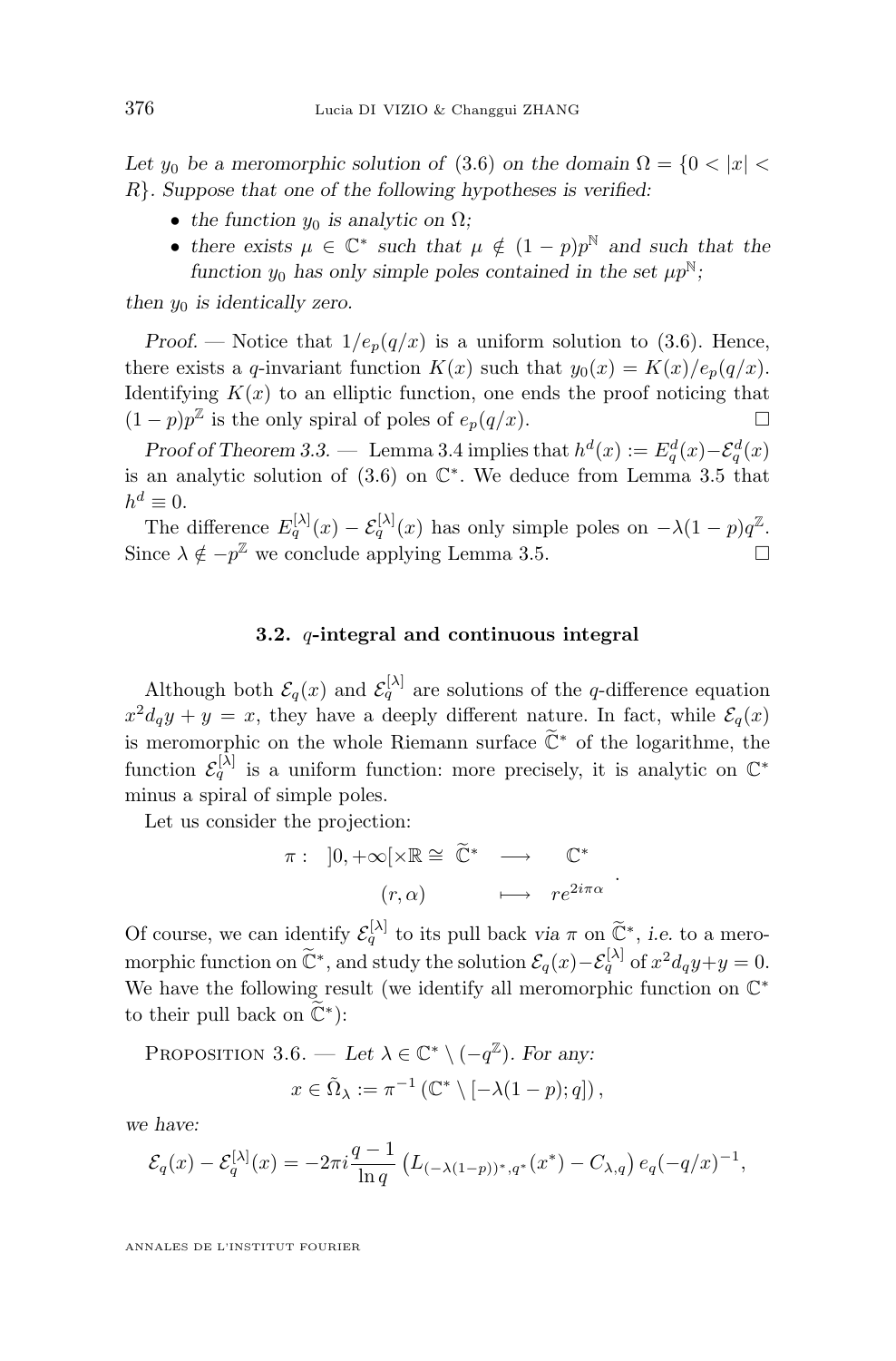<span id="page-31-0"></span>*where we have used the following notation:*

$$
x^* = e^{-2\pi i \frac{\log x}{\ln q}}, \qquad q^* = e^{4\pi^2/\ln q},
$$
  

$$
L_{a,q}(x) = -\frac{x}{a} \frac{\theta_p'(-\frac{x}{a})}{\theta_p(-\frac{x}{a})} = \ell_p\left(\frac{x}{a}\right), \qquad C_{\lambda,q} = L_{(-\lambda(1-p))^*,q^*}\left((1-p)^*\right).
$$

Since  $L_{a,q}(\frac{x}{a'}) = L_{aa',q}(x) = \ell_p(\frac{x}{aa'})$  and  $(xx')^* = x^*(x')^*$ , the theorem above can be rephrased in the following statement:

COROLLARY 3.7. — Let  $p^* = 1/q^* = e^{-4\pi^2/\ln q}$ . Then

$$
\mathcal{E}_q(x) - \mathcal{E}_q^{\{\lambda\}}(x) =
$$
  
- 2\pi i  $\frac{q-1}{\ln q} \left[ \ell_{p^*} \left( \left( -\frac{x}{\lambda(1-p)} \right)^* \right) - \ell_{p^*} \left( \left( -\frac{1}{\lambda} \right)^* \right) \right] e_q(-q/x)^{-1}.$ 

The proof of Proposition [3.6](#page-30-0) is based on the following two lemmas:

LEMMA 3.8. — Let  $\lambda \in \mathbb{C}^* \setminus (-p^{\mathbb{Z}})$  and  $\tilde{\Omega}_{\lambda} := \pi^{-1}(\mathbb{C}^* \setminus [-\lambda(1-p); q]) \subset$  $\tilde{\mathbb{C}}^*$ . For any  $x \in \tilde{\Omega}_{\lambda}$  we set:

$$
U_{\lambda}(x) = (\mathcal{E}_q(x) - \mathcal{E}^{[\lambda]}(x))e_q(-q/x).
$$

*Then*

$$
U_{\lambda}(xe^{2\pi i}) - U_{\lambda}(x) = -2\pi i \frac{q-1}{\ln q}
$$

*and*

$$
U_{\lambda}(qx) = U_{\lambda}(x).
$$

*Proof. —* The proof follows from Lemma [3.4,](#page-29-0) taking into account the functional equation of  $e_q(-q/x)$ :

$$
e_q(-q/x) = \left(1 - \frac{q-1}{x}\right) e_q(-1/x)
$$

LEMMA 3.9. — Let  $a \in \mathbb{C}^*$  and consider the function  $L_{a,q}$  defined for  $x \in \mathbb{C}^* \setminus [a; q]$  as above, i.e. :

$$
L_{a,q}(x) = \ell_p\left(\frac{x}{a}\right) = -\frac{x}{a}\frac{\theta_p'(-\frac{x}{a})}{\theta_p(-\frac{x}{a})}.
$$

*Then, up to an additive constant,* La,q *is the only solution of the* q*-difference equation*  $y(qx) - y(x) = 1$ , which is analytic on  $\mathbb{C}^* \setminus aq^{\mathbb{Z}}$  and has only simple poles at  $aq^{\mathbb{Z}}$ .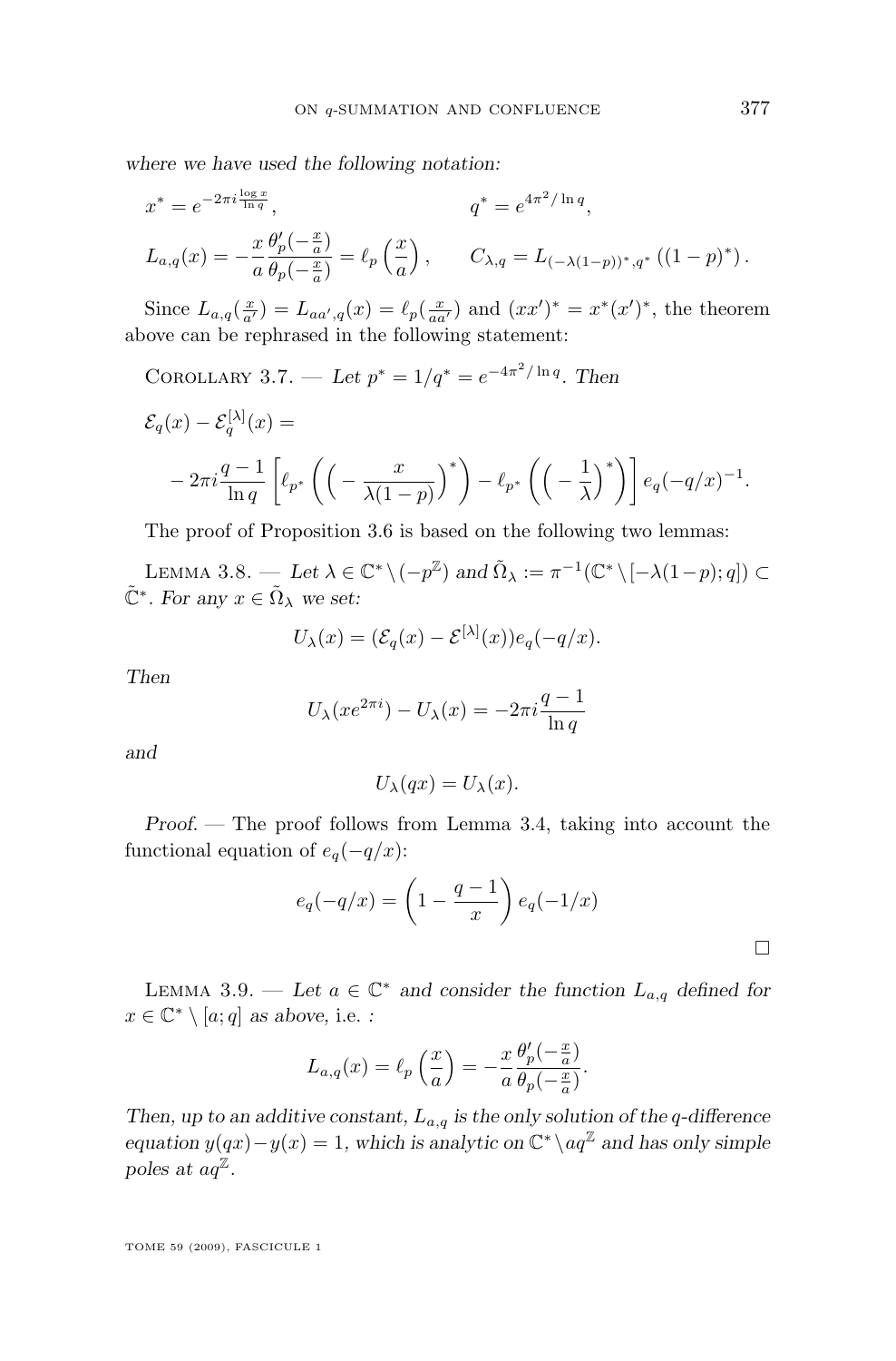<span id="page-32-0"></span>*Proof.* — The functional equation for  $L_{a,q}$  is obtained deriving the equation  $-\frac{x}{a}\theta_p(-p\frac{x}{a}) = \theta_p(-\frac{x}{a})$ . The uniqueness (up to a constant) comes from the remark that there are no non constant elliptic function having only a simple pole in a fundamental domain.

*Proof of Proposition [3.6.](#page-30-0) —* Let us consider the modular variable change:

$$
q \longmapsto q^* = e^{4\pi^2 / \ln q}, \quad x \longmapsto x^* = e^{-2\pi i \frac{\log x}{\ln q}}.
$$

In the notation of Lemma [3.8](#page-31-0) above let  $W(x^*) = U_\lambda(x)$ . Then:

$$
W(x^*q^*) - W(x^*) = -2\pi i \frac{q-1}{\ln q}, \quad W(x^*e^{-2\pi i}) = W(x^*).
$$

Equivalently,  $x^* \mapsto W(x^*)$  represents a uniform solution to a first order  $q^*$ -difference equation. By Lemma [3.9,](#page-31-0) there exists a constant  $C \in \mathbb{C}$  such that

$$
W(x^*) = -2\pi i \frac{q-1}{\ln q} L_{(-\lambda(1-p))^*,q^*}(x^*) + C, \quad x \in \tilde{\Omega}_{\lambda}.
$$

We calculate the constant  $C = C_{\lambda,q}$  setting  $x = 1-p$  and  $x^* = e^{-2\pi i \frac{\ln(1-p)}{\ln q}}$ . Since  $e_q(-q/x)$  has a zero for  $x = 1 - p$ , we obtain the exact expression for  $C$ .

The main result of this section is:

THEOREM 3.10. — *For any*  $x \in \mathbb{C}^* \setminus ]-\infty, 0[$  *we have:* 

$$
\mathcal{E}_q(x) = \frac{1}{\ln q} \int_1^q \mathcal{E}_q^{[\lambda]}(x) \frac{d\lambda}{\lambda}.
$$

The theorem follows from the combination of Corollary [3.7](#page-31-0) and the following lemma:

LEMMA 3.11. − Let  $p^* = 1/q^* = e^{-\frac{4\pi^2}{\ln}q}$ . For z close enough to 1*, we have:*

$$
\int_1^q \ell_{p^*} \left( \left( -\frac{z}{\lambda} \right)^* \right) \frac{d\lambda}{\lambda} = \int_1^q \ell_{p^*} \left( \left( -\frac{1}{\lambda} \right)^* \right) \frac{d\lambda}{\lambda}.
$$

*Proof.* — Let  $\mu = -\lambda^{-1}$ . From the identity  $x^* = e^{-2\pi i \frac{\log x}{\ln q}}$  we deduce that:

$$
\frac{d\lambda}{\lambda} = -\frac{d\mu}{\mu} = -\frac{\ln q}{2\pi i} \frac{d\mu^*}{\mu^*}.
$$

Therefore for  $t = \mu^*$  we obtain:

$$
\int_{1}^{q} \ell_{p^*} \left( \left( -\frac{z}{\lambda} \right)^* \right) \frac{d\lambda}{\lambda} = \frac{\ln q}{2\pi i} \int_{\mathcal{C}_{(-z)^*}} \ell_{p^*}(t) \frac{dt}{t},
$$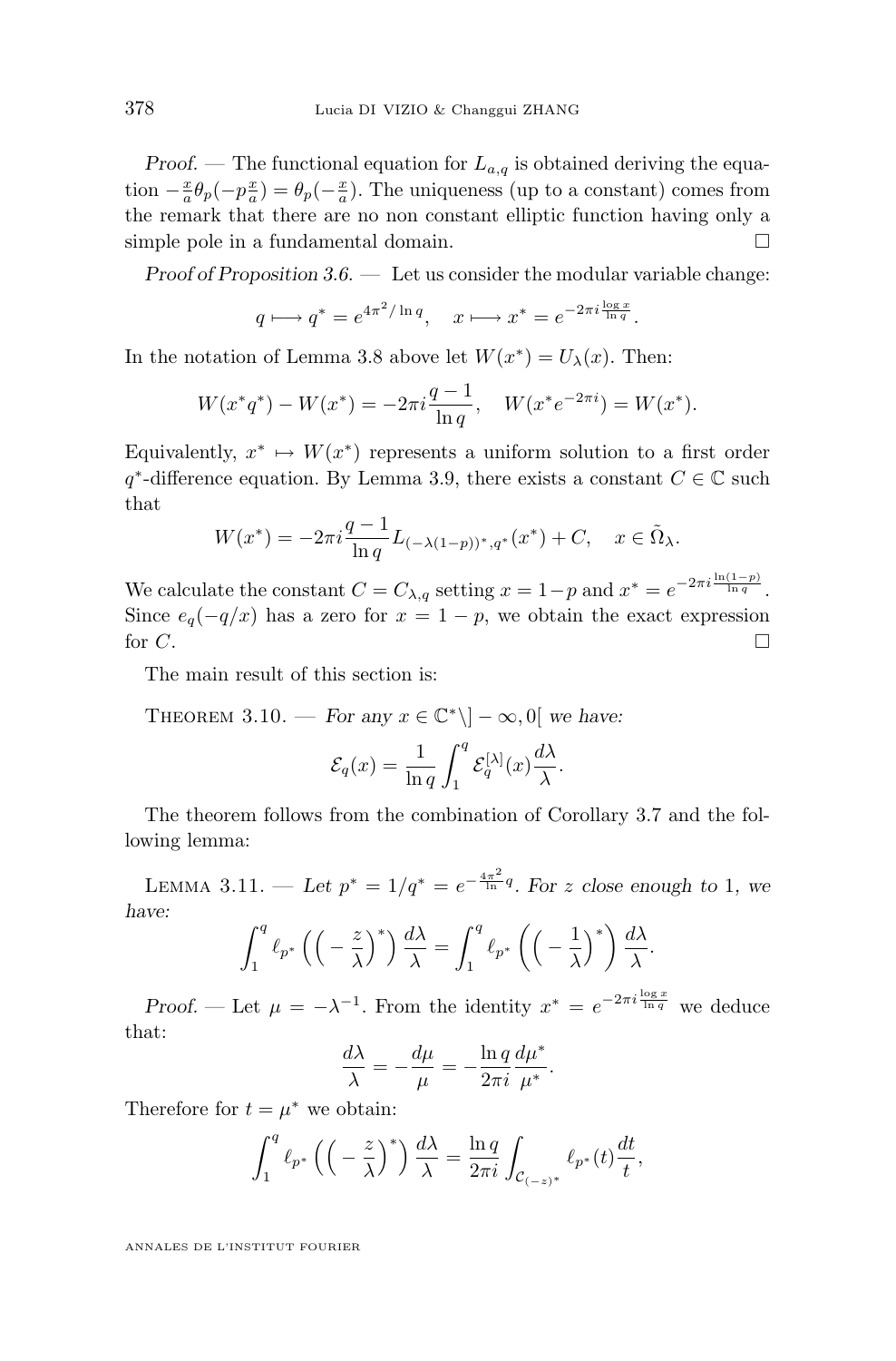where  $\mathcal{C}_{(-z)^*}$  is the positive oriented circle, centered at 0 and passing through the point  $(-z)^*$ . Observing that, for z close enough to 1, the meromorphic function  $t \mapsto \ell_{p^*} (t)$  has no poles in the annulus between  $\mathcal{C}_{(-z)^*}$ and  $\mathcal{C}_{(-1)^*}$ , we conclude applying Cauchy Theorem.

*Remark 3.12. —* In Theorem [3.10,](#page-32-0) we could have replaced the interval [1, q] with a path of the form [a, qa], for any  $a \in \mathbb{C} \setminus (-\infty, 0]$ .

#### **3.3. Comparing sums along different spirals**

Notice that if  $\lambda q^{\mathbb{Z}} = \mu q^{\mathbb{Z}}$ , *i.e.* if  $\lambda$  and  $\mu$  are two complex numbers congruent modulo q, the two discrete sums  $\mathcal{E}_q^{[\lambda]}$  and  $\mathcal{E}_q^{[\mu]}$  coincide. On the other side, if  $\lambda q^{\mathbb{Z}} \neq \mu q^{\mathbb{Z}}$  these sums are trivially distinct, since the sets of their poles are distinct. This simple remark underlines a fundamental difference between the continuous and the discrete summations. In fact, when we make the direction  $d$  vary we are actually constructing an analytic continuation of  $\mathcal{E}_q^d$  on  $\widetilde{\mathbb{C}}^*$ , while when we make  $\lambda q^{\mathbb{Z}}$  vary, we obtain a whole family of distinct meromorphic solution of  $x^2d_qy + y = x$ . This implies that the "discrete Stokes phenomenon" for the discrete summation has a different nature from the classical differential Stokes phenomenon. It is described in the following theorem:

THEOREM 3.13. — *For*  $\lambda, \mu \in \mathbb{C}^* \setminus (1-p)q^{\mathbb{Z}}$  we have:

$$
\mathcal{E}_{q}^{[\lambda]}-\mathcal{E}_{q}^{[\mu]}=\frac{K(\lambda,\mu,x)}{e_{p}(\frac{q}{x})},
$$

*where:*

$$
K(\lambda, \mu, x) = C \frac{\theta_p(-\frac{\lambda}{\mu})\theta_p(\frac{1-p}{x})\theta_p(\frac{(1-p)\lambda\mu}{x})}{\theta_p(\frac{(1-p)\lambda}{x})\theta_p(\frac{(1-p)\mu}{x})},
$$

*where* C *is a constant depending only on* q*.*

*Proof.* — The function  $\mathcal{E}_q^{[\lambda]}(x) - \mathcal{E}_q^{[\mu]}(x)$  being solution of the homogeneous equation  $x^2 d_q y = -y$ , has the form

$$
\mathcal{E}_q^{[\lambda]}-\mathcal{E}_q^{[\mu]}=\frac{K(\lambda,\mu,x)}{e_p(\frac{q}{x})},
$$

where  $K(\lambda, \mu, x)$  is q-invariant function in each variable  $(x, \lambda, \mu)$ .

We want a more precise description of  $K(\lambda, \mu, x)$ . Notice that  $\mathcal{E}_q^{[\lambda]} - \mathcal{E}_q^{[\mu]}$ has only two spirals of simple poles:  $-(1-p)\lambda p^{\mathbb{Z}}$  and  $-(1-p)\mu p^{\mathbb{Z}}$ . Since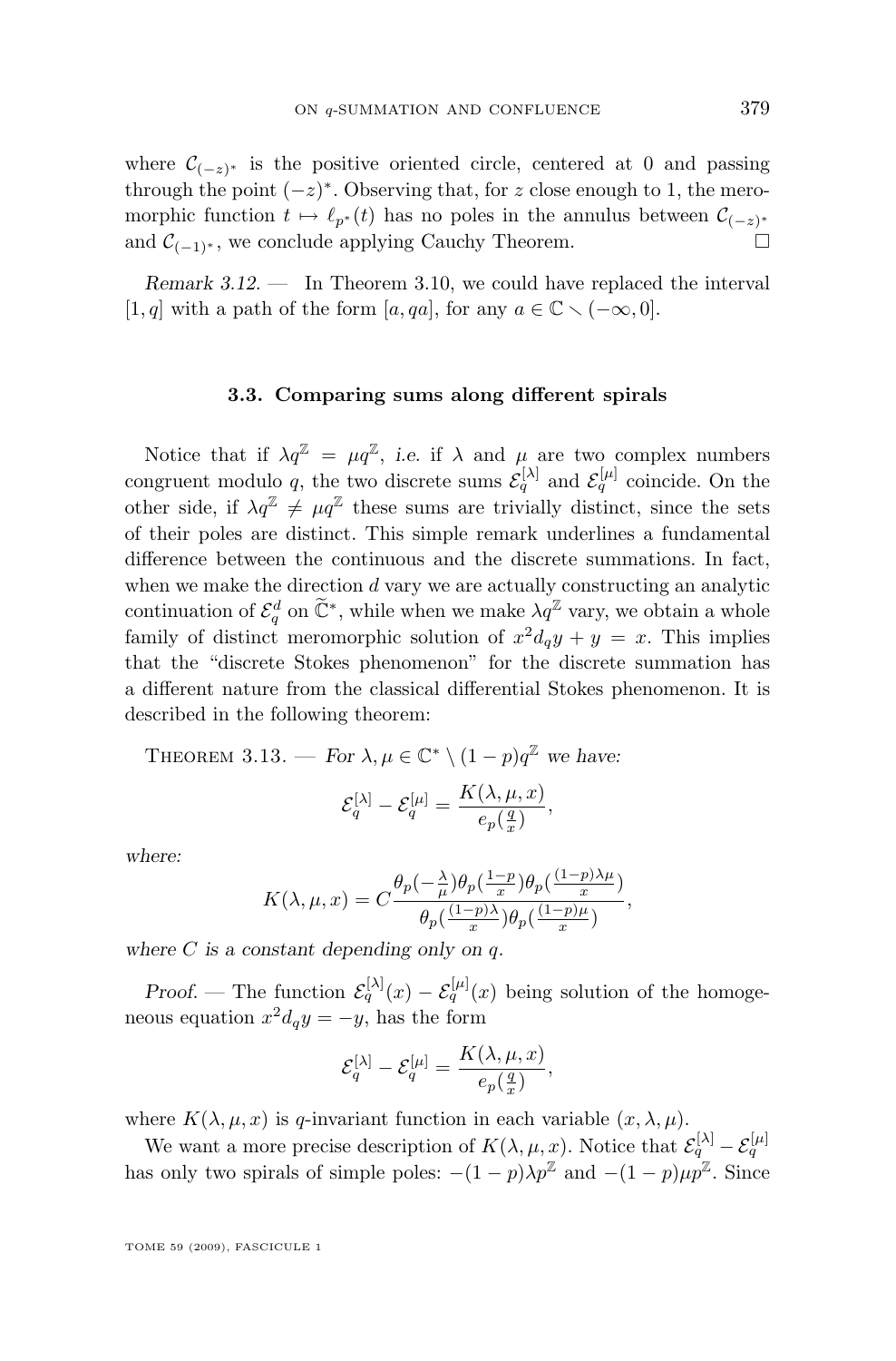any q-invariant uniform function can be written as a quotient of Theta functions, we obtain:

$$
K(\lambda, \mu, x) = \frac{C(\lambda, \mu)\theta(\frac{\alpha}{x})\theta(\frac{\beta}{x})}{\theta(\frac{(1-p)\mu}{x})\theta(\frac{(1-p)\mu}{x})},
$$

where  $\alpha\beta = (1-p)^2\lambda\mu$ . Moreover the factor  $e_q(-q/x)$  in

$$
K(\lambda, \mu, x) = e_q(-q/x)(\mathcal{E}_q^{[\lambda]} - \mathcal{E}_q^{[\mu]}),
$$

implies that  $K(\lambda, \mu, x)$  has a spiral of simple zeros at  $(1-p)p^{\mathbb{Z}}$ , which implies that we can chose either  $\alpha$  or  $\beta$  equal to  $-(1 - p)$ . We conclude that  $\{\alpha, \beta\} = \{-(1-p), -(1-p)\lambda\mu\}.$ 

We have to calculate  $C(\lambda, \mu)$ . The poles of  $K(\lambda, \mu, x)$  with respect to the variable  $\lambda$  forms two spirals:  $-\frac{x}{1-p}p^{\mathbb{Z}}$  and  $-p^{\mathbb{Z}}$ , hence:

$$
C(\lambda, \mu) = \frac{\theta(-\frac{\lambda}{\mu})}{\theta(\lambda)} C(\mu).
$$

A similar argument shows that  $C(\mu) = C/\theta(p\mu)$ .

*Remark 3.14.* — One can express the constant C in terms of q-series. For instance, setting  $x = 1$  and letting  $\lambda \to \mu = 1$  in  $K(\lambda, \mu, x)$ , we can express C as a value of a derivative.

#### **3.4. Confluence**

THEOREM 3.15. — Let  $\mathcal{E}(x)$  be the sum of the classical Euler series in *the direction*  $\mathbb{R}^+$ *. Then*  $\mathcal{E}_q(x) \to \mathcal{E}(x)$  *if*  $q \to 1^+$  *for any*  $x \in \mathbb{C}$  *such that*  $\arg x \in (-\pi, \pi)$  and the convergence is uniform on the compacts of such a *domain.*

*Proof.* — Notice that for any  $t \in \mathbb{R}^+$  we have  $e_q(t) \to e^t$  and  $e_q(t) \leq e^t$ . The dominated convergence theorem applied to the  $q$ -Laplace transform in a direction  $d \in (-\pi, \pi)$  allows to conclude. Moreover, the estimate of  $e_q(x)$ being uniform with respect to  $d = \arg x$ , the uniform convergence on the compacts of  $\{|argx| < \pi\}$  follows at once.

COROLLARY 3.16. – The same statement holds for  $\mathcal{E}_q^{[\lambda]}(x)$  when  $q \rightarrow 1^+$ .

*Proof.* — The proof results of the combination of Proposition [3.6](#page-30-0) relating  $\mathcal{E}_q(x)$  to  $\mathcal{E}_q^{[\lambda]}(x)$ , Lemma [1.6](#page-11-0) on the uniform convergence of the q-logarithm, and the theorem above.  $\Box$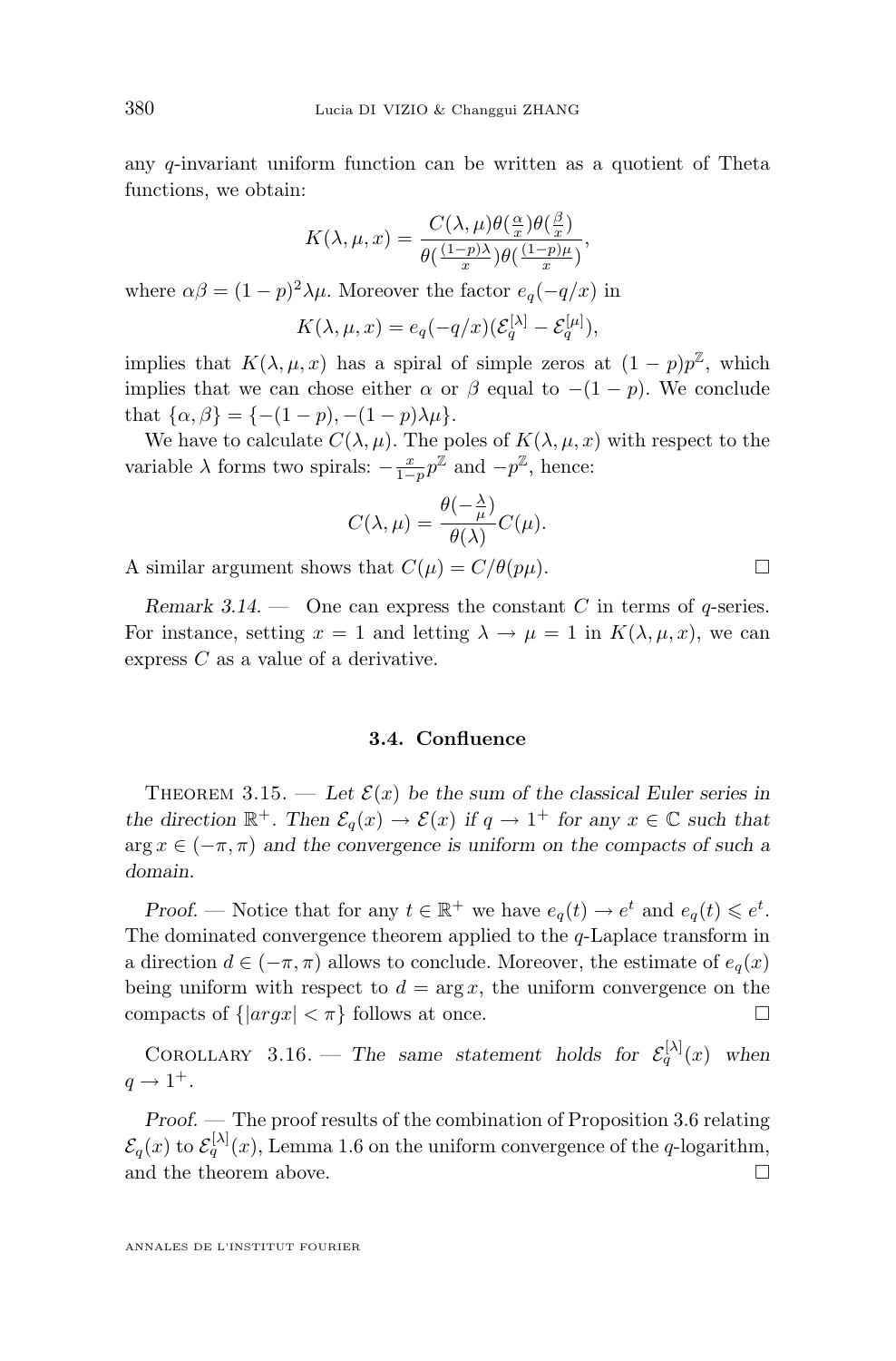#### **4. Generic** q**-Gevrey series**

<span id="page-35-0"></span>We call *generic* q-Gevrey series a power series  $\hat{f} \in \mathbb{C}[[x]]$  satisfying a q-difference equation  $\Delta \hat{f} \in \mathbb{C}\{x\}$  for some analytic q-difference operator  $\Delta$ of the form:

(4.1) 
$$
\Delta := a_0(x)(x\sigma_q)^n + a_1(x)(x\sigma_q)^{n-1} + ... + a_n(x),
$$
  
with  $a_j \in \mathbb{C}\{x\}, a_0(0)a_n(0) \neq 0,$ 

and  $\sigma_q(f(x)) = f(qx)$ . This means that the associated Newton polygon has only one finite slope equal to one (*cf.* [\[13\]](#page-45-0) and [\[20\]](#page-46-0)).

An explicit calculation (*cf.* also [\[6,](#page-45-0) Lemma 1.1.10]) shows that

LEMMA 4.1. — Let  $d_q = \frac{\sigma_q - 1}{x(q-1)}$  and consider a q-difference operator ∆ ∈ C{x}[σq]*. Then* ∆ *can be written as* (4.1) *if and only if it can be rewritten in the following form:* (4.2)

$$
\Delta := b_0(x)(x^2d_q)^n + b_1(x)(x^2d_q)^{n-1} + \ldots + b_n(x), \quad b_j \in \mathbb{C}\{x\}, \ b_0(0)b_n(0) \neq 0.
$$

Notice that the q-Euler series  $\hat{\mathcal{E}}(x)$  considered in previous section is a generic q-Gevrey series.

#### **4.1. Two formal** q**-Borel transforms**

The classical Borel transform associates to each power series

$$
\sum_{n\geqslant 0} a_n x^{n+1}
$$

the *more convergent* (or *less divergent*) power series  $\sum_{n\geqslant 0} \frac{a_n}{n!} \xi^n$ . For the solutions of a q-difference equations, the Gevrey "scaling factor"  $(n!)^s$  is replaced by the *q*-Gevrey one:  $(q^{sn^2/2})$  (*cf.* [\[4\]](#page-45-0),[\[13\]](#page-45-0),[\[20\]](#page-46-0),[\[21\]](#page-46-0)). Indeed, in the literature there are (at least) two q-analogs of the factorial n!, namely  $[n]_q^!$ and  $q^{n(n-1)/2}$ . The reason for this dichotomy is the identity

$$
[n]_q^! = \frac{(q;q)_n}{(1-q)^n} = \frac{(p;p)_n}{(1-p)^n} q^{n(n-1)/2} = [n]_p^! q^{n(n-1)/2},
$$

which implies that

(4.3) 
$$
[n]_q^! \sim \frac{q^{n(n-1)/2}}{(1-p)^n}
$$
, when  $n \to +\infty$ .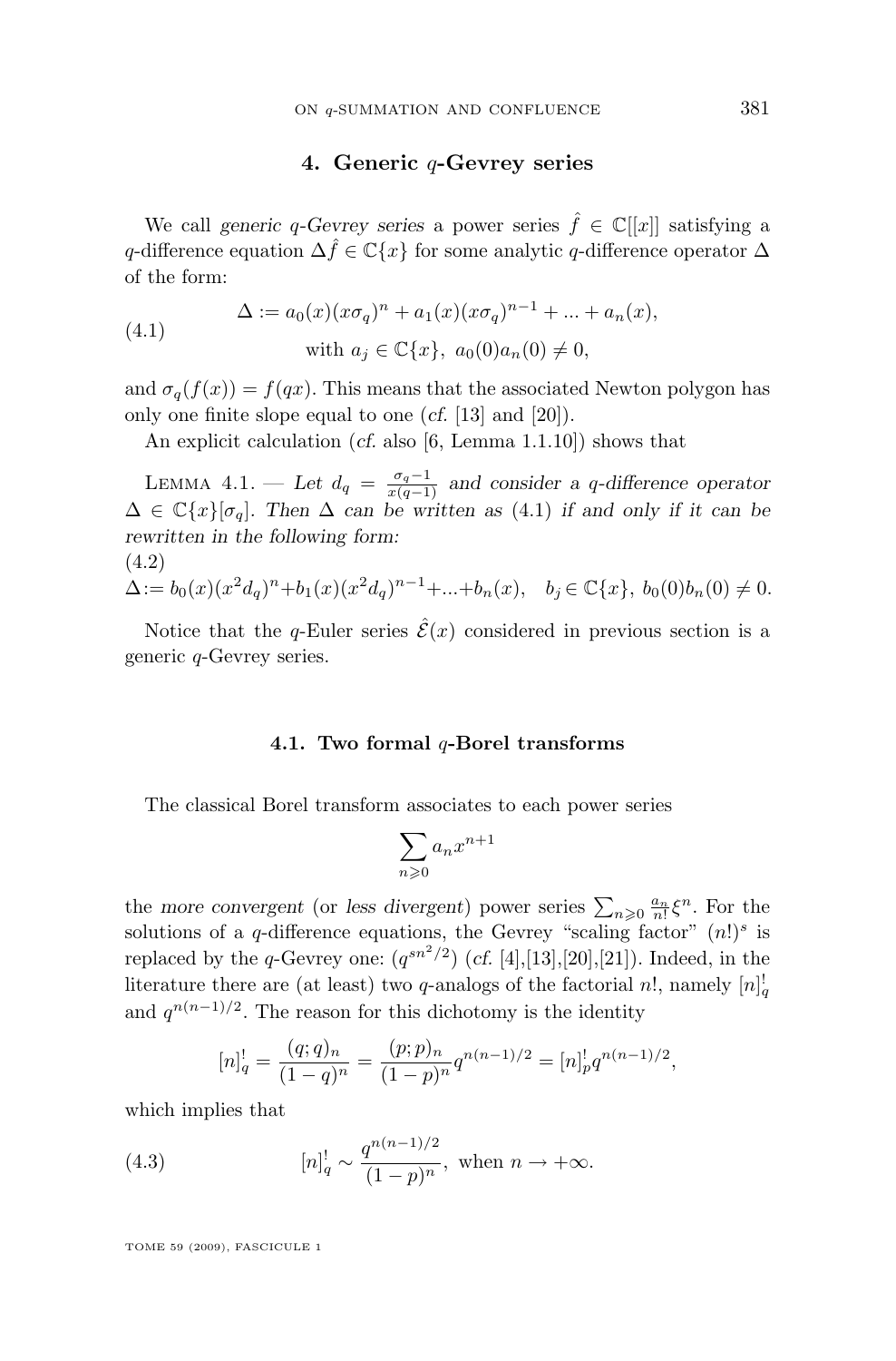Let us consider the following two formal Borel transforms, associated to those q-factorials:

$$
\mathcal{B}_q : x \in [[x]] \to \mathbb{C}[[\xi]], \sum_{n \geq 0} a_n x^{n+1} \longmapsto \sum_{n \geq 0} \frac{a_n}{[n]_q^!} \xi^n
$$

and

$$
B_q : x\mathbb{C}[[x]] \to \mathbb{C}[[\xi]], \sum_{n\geqslant 0} a_n x^{n+1} \longmapsto \sum_{n\geqslant 0} \frac{a_n}{q^{n(n-1)/2}} \xi^n.
$$

Following J.P. Ramis [\[13\]](#page-45-0) we set:

DEFINITION  $4.2.$  — An entire function  $\phi$  is said to have q-exponential growth of order 1 at  $\infty$  *if there exist two constants*  $K > 0$  *and*  $\mu > 0$  *such that*

$$
|\phi(x)| < K|x|^{\mu} e_q(|x|), \quad |x| \to \infty.
$$

Remark that the function  $e_q(|x|)$  can be replaced by  $e^{\ln^2 |x|/(2 \ln q)}$ .

LEMMA 4.3 ([\[13,](#page-45-0) Prop. 2.1]). — Let  $\mathbb{E}_q$  be the set of all the entire *functions having a q-exponential growth of order 1 at*  $\infty$ *, and let*  $\mathbb{C}\lbrace x \rbrace$ *be the set of all power series having a positive convergence radius. Then*  $\mathbb{E}_q = \mathcal{B}_q(x\mathbb{C}\{x\}) = B_q(x\mathbb{C}\{x\}).$ 

The following function space  $\mathbb{H}_q$  has been introduced in [\[23\]](#page-46-0) and [\[15\]](#page-45-0); see also [\[20\]](#page-46-0).

DEFINITION 4.4. — *For any*  $\lambda \in \mathbb{C}^*$ , *let*  $[\lambda; q] = \lambda q^{\mathbb{Z}}$ *.* 

- (1) *A germ of function*  $\phi$  *analytic at* 0 *is said to belong to*  $\mathbb{H}^{[\lambda;q]}$  *if there exist a domain*  $\Omega \subset \mathbb{C}$  *and a real number*  $r > 0$  *such that:* 
	- $\bullet \cup_{m\geq 0} \{x \in \mathbb{C} : |x \lambda q^m| < r q^m\} \subset \Omega;$
	- φ *can be continued to be an analytic function on* Ω *with a* q*-exponential growth of order 1 at infinity.*
- (2) *A germ of function*  $\phi$  *analytic at* 0 *is said to belong to*  $\mathbb{H}_q$  *if there exist a finite set*  $\Lambda \subset \mathbb{C}^*$  *such that*  $\phi \in \mathbb{H}^{[\lambda; q]}$  *for any*  $\lambda \in \mathbb{C}^* \setminus \Lambda$ *.*

PROPOSITION 4.5. — Let  $\hat{f} \in x\mathbb{C}[[x]], \lambda \in \mathbb{C}^*$  and let  $\psi = \mathcal{B}_q\hat{f}, \phi =$  $B_q \hat{f}$ . Then  $\psi \in \mathbb{H}^{[\lambda;q]}$  if and only if  $\phi \in \mathbb{H}^{[(1-p)\lambda;q]}$ .

*Moreover, the map*  $\sum_{n\geqslant 0} a_n x^n \mapsto \sum_{n\geqslant 0} a_n [n]^!_p x^n$  *induces an automorphism of the vector space*  $\mathbb{H}_q$ .

*Proof. —* Use the integral representation for the corresponding Hadamard  $\Box$ 

DEFINITION 4.6. — Let  $\lambda \in \mathbb{C}^*$  and let  $\hat{f} \in x\mathbb{C}[[x]]$ .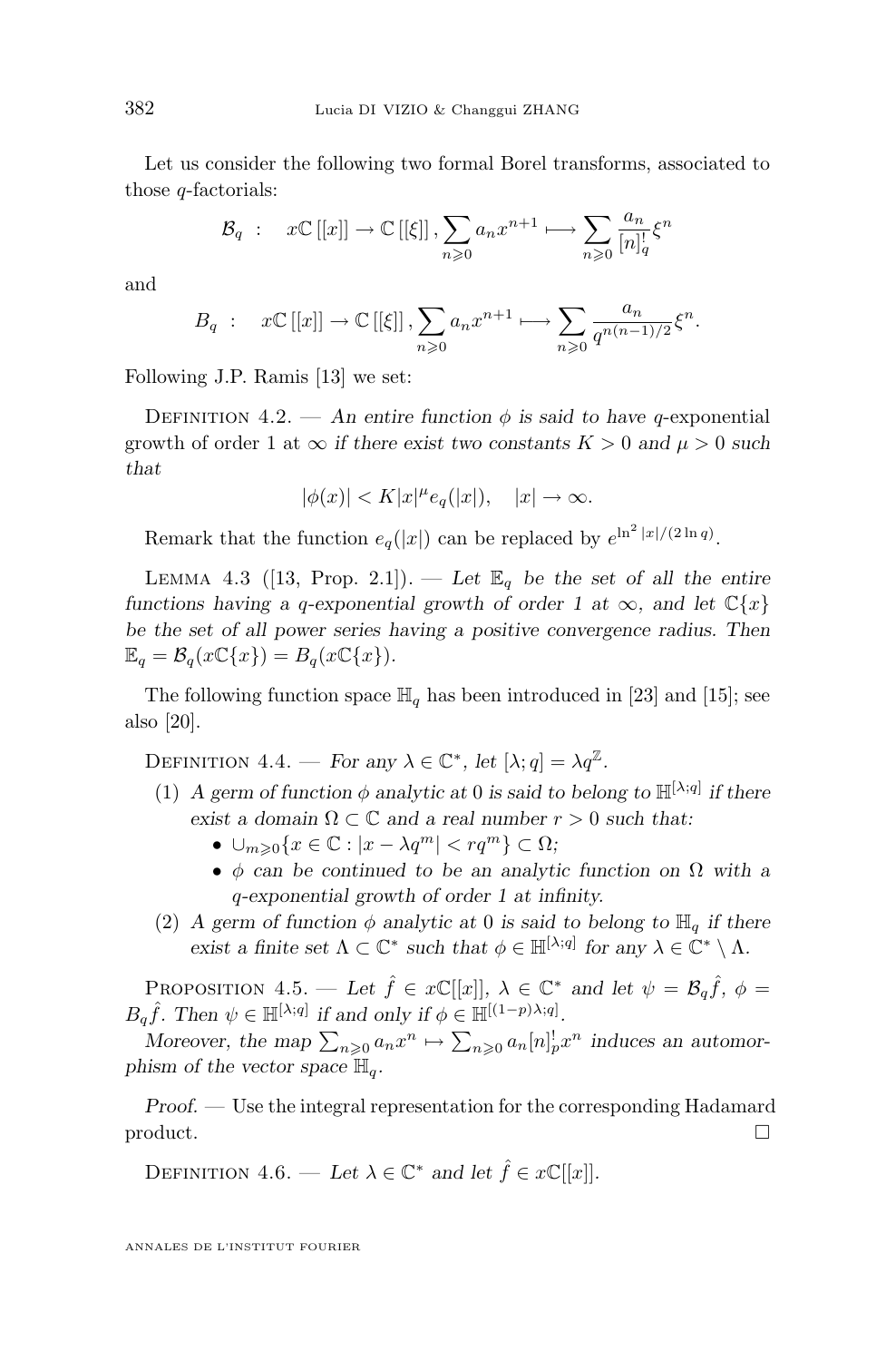- <span id="page-37-0"></span>(1) We set  $\mathbb{C}\lbrace x\rbrace_q^{[\lambda;q]} = \mathcal{B}_q^{-1} \mathbb{H}^{[\lambda/(1-p);q]} = B_q^{-1} \mathbb{H}^{[\lambda;q]}$ . We say that  $\hat{f} \in$  $\mathbb{C}\{x\}^{\lfloor \lambda; q \rfloor}_q$  is q-Borel summable along  $[\lambda; q]$ .
- (2) *Each element of*  $\mathbb{DS}\hat{f} := \{[\lambda; q] : \hat{f} \notin \mathbb{C}\{x\}\{q^{|\lambda|; q|}\}\$  will be called singular direction of  $\hat{f}$ .
- (3) If  $\mathbb{DS}\hat{f}$  *is finite,*  $\hat{f}$  *is called q*-Borel summable *and we denote*  $\mathbb{C}\{x\}_q$ *the set of* q*-Borel summable series.*

Theorem 4.7 ([\[23,](#page-46-0) Thm. 1.2.1]). — *Every generic* q*-Gevrey series is* q*-Borel summable.*

#### **4.2. Different kinds of** q**-exponential summation**

The classical Borel-Laplace exponential summation is based on the Euler's integral representation of the Gamma function, namely

(4.4) 
$$
n! = \int_0^\infty e^{-t} t^{n+1} \frac{dt}{t}.
$$

In the definition of a  $q$ -summation procedure one must be guided by the q-analogs of this last integral, question investigated since Jackson, Wigeret, Watson, etc...

We recall the following  $q$ -analogs of the integral representation of the Euler Gamma function.

PROPOSITION 4.8. — For 
$$
d \in (-\pi, \pi)
$$
 and  $\lambda \notin (-q^{\mathbb{Z}})$  we have:

(4.5) 
$$
[n]_q^! = \frac{q-1}{\ln q} \int_0^{\infty e^{id}} \frac{t^n}{e_q(qt)} dt = \frac{q-1}{\ln q} \int_0^{\infty e^{id}} t^n e_p(-qt) dt,
$$

(4.6) 
$$
[n]_q^! = q \int_{\lambda p^{\mathbb{Z}}} \frac{t^n}{e_q(qt)} d_p t = q \int_{\lambda p^{\mathbb{Z}}} t^n e_p(-qt) d_p t,
$$

(4.7) 
$$
q^{n(n-1)/2} = \frac{q}{\ln q} \int_0^{\infty e^{id}} \frac{t^n}{\theta_p(qt)} dt,
$$

(4.8) 
$$
q^{n(n-1)/2} = \frac{q}{1-p} \int_{\lambda p^{\mathbb{Z}}} \frac{t^n}{\theta_p(qt)} d_p t.
$$

*Proof. —* For the proof of the identities above *cf.* [\[1,](#page-45-0) pages 549-550]. More precisely, letting  $c \to n+1$ ,  $b \to 1$  and  $a \to 0$  (resp. letting  $c \to n+1$ ,  $b, a \rightarrow 0$ ) in

$$
\int_0^\infty x^{c-1} \frac{(-ax;p)_\infty (-pb/x;p)_\infty}{(-x;p)_\infty (-p/x;p)_\infty} dx = \frac{(ab;p)_\infty (p^c;p)_\infty (p^{1-c};p)_\infty \pi}{(bp^c;p)_\infty (ap^{-c};p)_\infty (p;p)_\infty \sin(\pi c)},
$$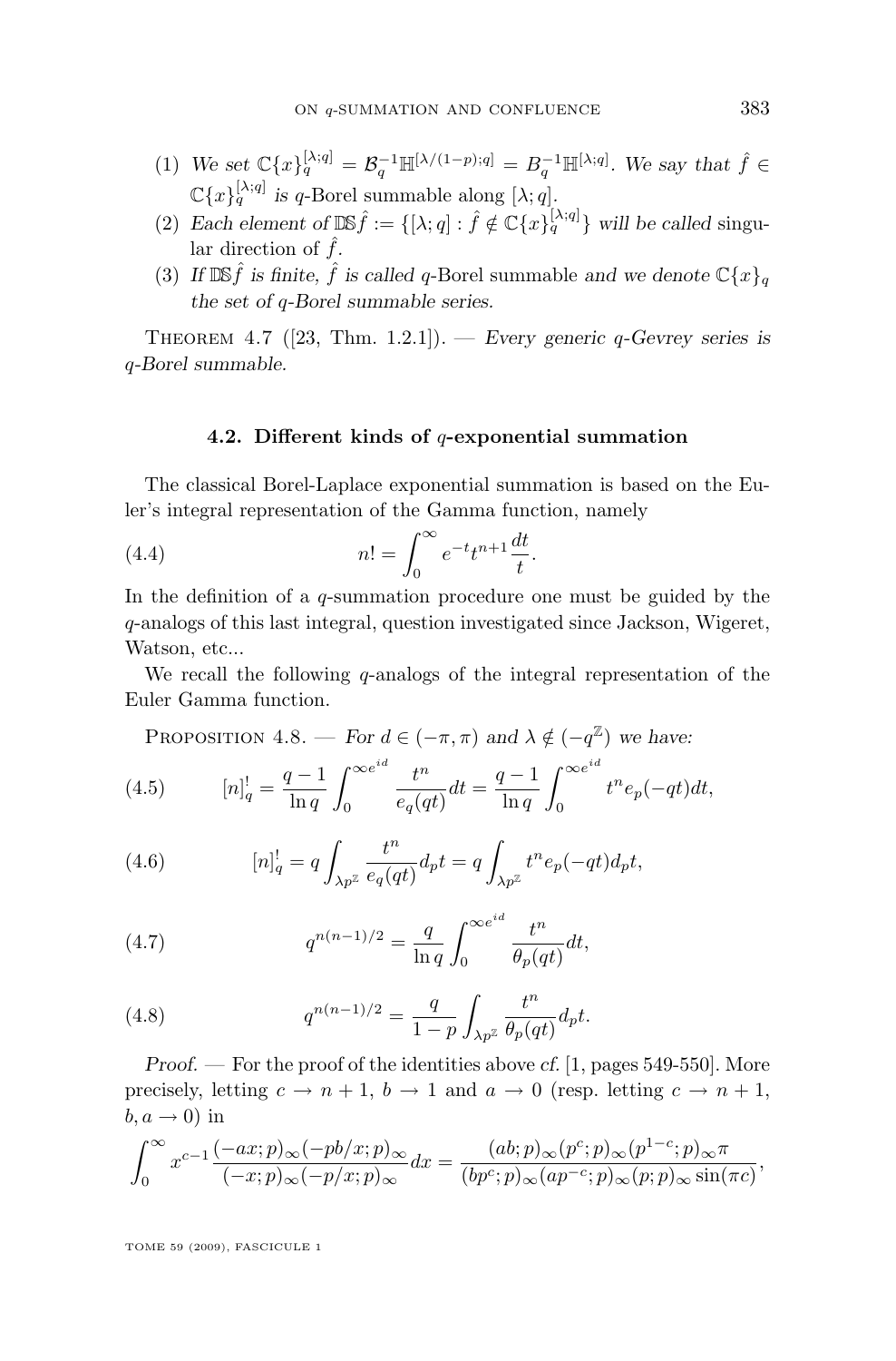<span id="page-38-0"></span>one gets the formula

$$
\int_0^\infty \frac{x^n}{(-x;p)_\infty} dx = (\ln q)(p;p)_n p^{-n(n+1)/2}
$$
  
\n
$$
\left(\text{resp. } \int_0^\infty \frac{x^n}{(-x;p)_\infty (-p/x;p)_\infty} dx = (\ln q) p^{-n(n+1)/2}\right),
$$

which yields  $(4.5)$  (resp.  $(4.7)$ ). Similarly, the formulae  $(4.6)$  and  $(4.8)$  can be viewed as special cases of

$$
\int_0^\infty x^{c-1} \frac{(-ax;p)_\infty (-bp/x;p)_\infty}{(-x;p)_\infty (-p/x;p)_\infty} d_p x =
$$
  

$$
\frac{(1-p)(p;p)_\infty (-p^c;p)_\infty (-p^{1-c};p)_\infty (ab;p)_\infty}{(-1;p)_\infty (-p;p)_\infty (ap^{-c};p)_\infty (bp^c;p)_\infty}.
$$

*Remark 4.9.* — In particular, [\(4.8\)](#page-37-0) and [\(4.7\)](#page-37-0) have been studied in [\[15\]](#page-45-0) and [\[23\]](#page-46-0) as starting points for the corresponding summation procedures. Other kinds of q-summation are considered in [\[20\]](#page-46-0) and [\[12\]](#page-45-0).

Let  $d \in [-\pi, \pi)$ . We will identify d to the half line  $[0, \infty e^{id}] := \mathbb{R}^+ e^{id}$ .

DEFINITION 4.10. — We set  $\mathbb{H}_q^d = \cap_{\lambda \in (0, \infty e^{id})} \mathbb{H}^{[\lambda; q]}$ .

*Remark 4.11.* – The functional space  $\mathbb{H}_q^d$  is exactly the space  $\mathbb{H}_{q;1}^d$  introduced in [\[20\]](#page-46-0).

Let  $\lambda \in \mathbb{C}^*$  and  $d \in [-\pi, \pi)$ . According to Proposition [4.8,](#page-37-0) the following four q*-Laplace transforms* are well defined:

$$
\forall \phi \in \mathbb{H}^{[\lambda;q]}, \quad L_q^{[\lambda]}\phi = \frac{q}{1-p} \int_{\lambda p^{\mathbb{Z}}} \frac{\phi(\xi)}{\theta_p(q_x^{\xi})} d_p \xi;
$$

$$
\forall \phi \in \mathbb{H}^{[\lambda/(1-p);q]}, \quad \mathcal{L}_q^{[\lambda]} \phi = \frac{q}{1-p} \int_{\lambda p^{\mathbb{Z}}} \frac{\phi(\xi/(1-p))}{e_q(q\frac{\xi}{(1-p)x})} d_p \xi;
$$

$$
\forall \phi \in \mathbb{H}_q^d, \quad L_q^d \phi = \frac{q}{\ln q} \int_0^{e^{id}\infty} \frac{\phi(\xi)}{\theta_p(q_x^{\xi})} d\xi, \quad \mathcal{L}_q^d \phi = \frac{q-1}{\ln q} \int_0^{e^{id}\infty} \frac{\phi(\xi)}{e_q(q_x^{\xi})} d\xi.
$$

DEFINITION 4.12. — (1) If  $\hat{f} \in \mathbb{C}\lbrace x \rbrace_q^{[\lambda;q]}$ , we define its sums in the *direction*  $[\lambda; q]$  *as follows:* 

$$
\mathcal{S}_q^{[\lambda]} \hat{f} = \mathcal{L}_q^{[\lambda]} (\mathcal{B}_q \hat{f}), \quad S_q^{[\lambda]} \hat{f} = L_q^{[\lambda]} (B_q \hat{f}).
$$

(2) If  $\hat{f} \in \mathbb{C}\lbrace x \rbrace_q^d$ , define its sums in the direction d as follows:

$$
\mathcal{S}_q^d \hat{f} = \mathcal{L}_q^d(\mathcal{B}_q \hat{f}), \quad \mathcal{S}_q^d \hat{f} = L_q^d(B_q \hat{f}).
$$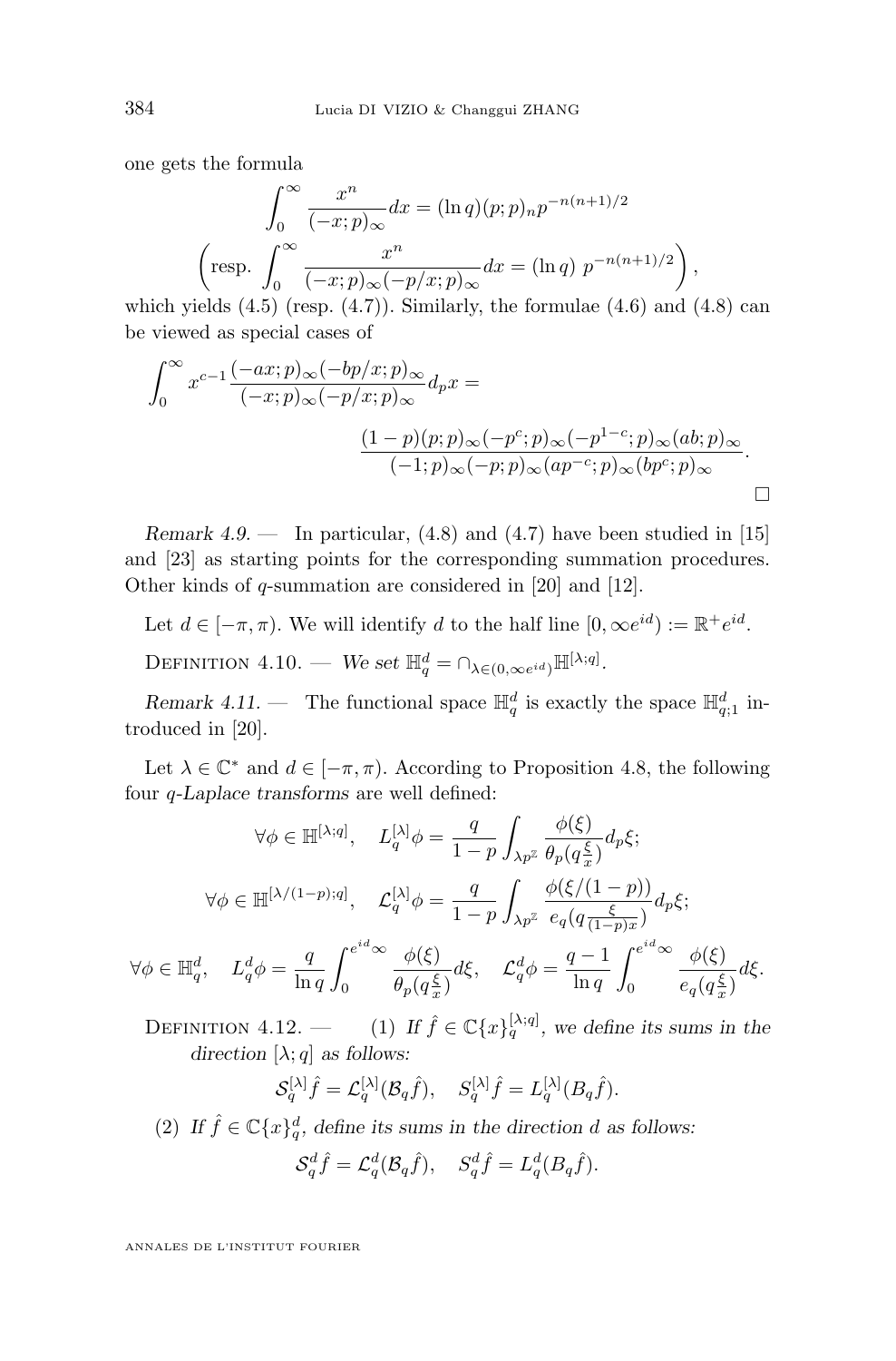<span id="page-39-0"></span>*Remark 4.13. —*

• The summation procedures  $\hat{f} \to S^{[\lambda;q]} \hat{f}$  and  $\hat{f} \to S^d \hat{f}$  are introduced in [\[23\]](#page-46-0) and [\[21\]](#page-46-0): they have many good asymptotic properties.

• Suppose that  $\hat{f}$  is q-summable and that d is not a singular direction. Then we have the following *formal* equality (meaning that we exchange carelessly the infinite sum and the integral):

(4.9) 
$$
\mathcal{S}_q^d \hat{f} = \frac{1}{\ln q} \int_{e^{id}}^{qe^{id}} \mathcal{S}_q^{[\lambda]} \hat{f} \frac{d\lambda}{\lambda}
$$

and

(4.10) 
$$
S_q^d \hat{f} = \frac{1}{\ln q} \int_{e^{id}}^{q e^{id}} S_q^{[\lambda]} \hat{f} \frac{d\lambda}{\lambda}.
$$

To prove that this identity is not only formal, but analytic, one would like to apply the dominated convergence theorem: unfortunately the dominated convergence is a little bit delicate for a general  $\hat{f}$ , since we don't really control the spirals of poles of the discrete  $q$ -Borel sums. Anyway, we will prove (4.9) and (4.10) for a generic q-Gevrey series (*cf.* Theorem 4.14).

At this stage a natural question arises:

Do we have 
$$
S^{[\lambda;q]} \hat{f} = S^{[\lambda;q]} \hat{f}
$$
 and  $S^d \hat{f} = S^d \hat{f}$ ?

The answer is clear, and trivially positive, if  $\hat{f}(x)$  is a germ of analytic function at zero: in this case all the sums of  $\hat{f}(x)$  coincide with f.

The rest of the paper is devoted to the proof of the following theorem:

THEOREM 4.14. — Let  $\hat{f}$  be a generic q-Gevrey series and let  $\lambda \in \mathbb{C}^*$ ,  $d \in [-\pi, \pi)$ . Assume that  $\lambda \notin \mathbb{DS}(\hat{f})$  and  $(0, e^{id} \infty) \cap \mathbb{DS}(\hat{f}) = \emptyset$ . Then

(1)  $S_q^{[\lambda]} \hat{f} = S_q^{[\lambda]} \hat{f}$ , on a convenient domain  $\Omega$ .

(2)  $S_q^d \hat{f} = S_q^d \hat{f}$  on a convenient sector containing the direction d. *Moreover we have:*

$$
\mathcal{S}_q^d \hat{f} = \frac{1}{\ln q} \int_{e^{id}}^{qe^{id}} \mathcal{S}_q^{[\lambda]} \hat{f} \frac{d\lambda}{\lambda}.
$$

*Remark 4.15. —* Theorems [3.3](#page-29-0) and [3.10](#page-32-0) are a special case of Theorem 4.14.

Before giving a proof of Theorem 4.14 in [§4.5,](#page-44-0) we make a digression about two essential ingredients of the proof: first we prove the theorem in the special case of the Tschakaloff series; then we introduce a functional space that allows to read, in certain sense, any  $q$ -Gevrey series as a finite linear combination of some modified Tschakaloff series.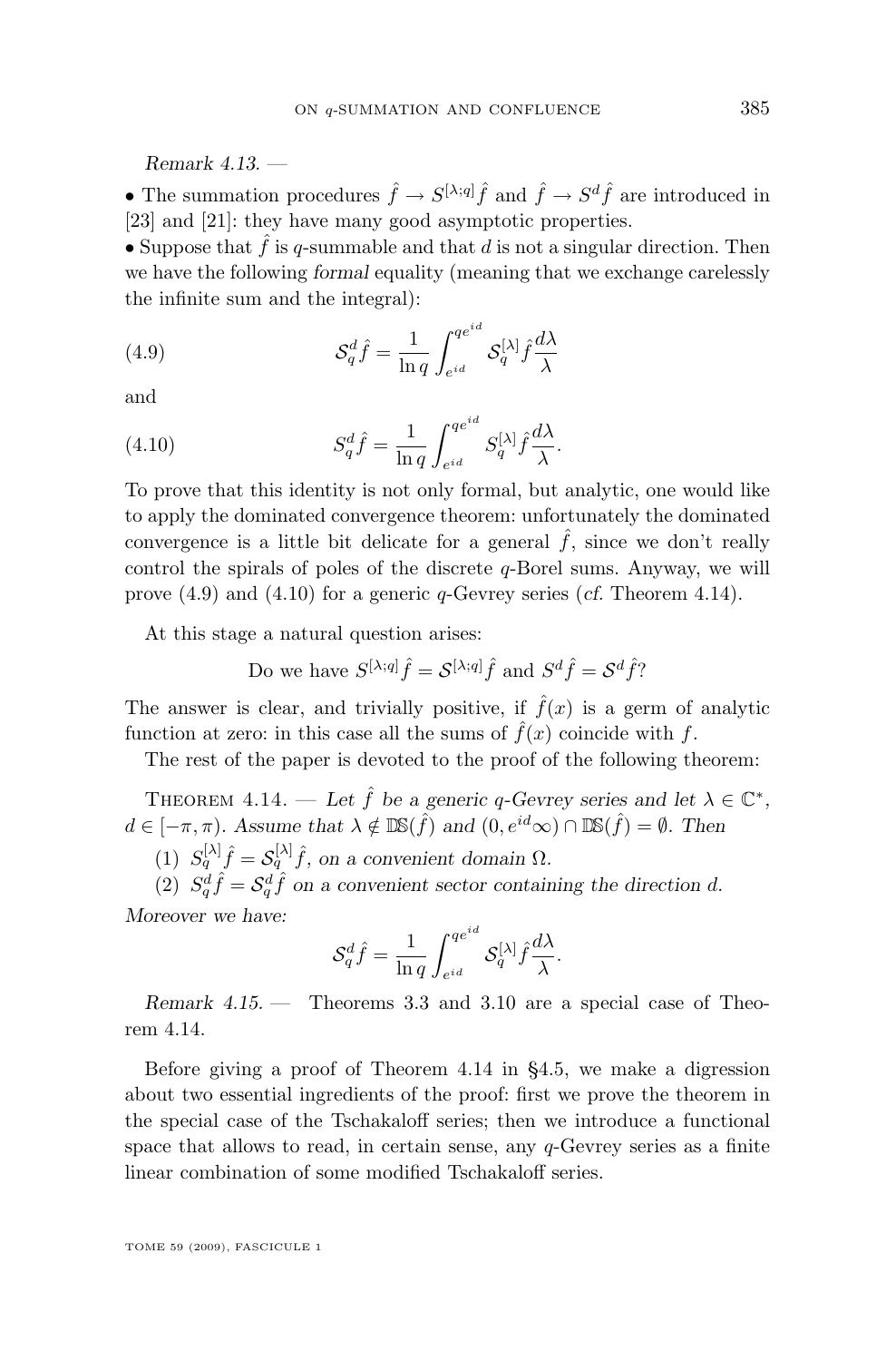#### **4.3. The Tschakaloff series**

<span id="page-40-0"></span>Let us consider another  $q$ -analogue of the Euler series:

$$
T_q(x) = \sum_{n \geq 0} q^{n(n-1)/2} x^{n+1},
$$

called the Tschakaloff series or the partial Theta function. It satisfies the q-difference equation

$$
xT_q(qx) - qT_q(x) = -qx,
$$

that can also be rewritten in the form  $x^2(q-1)d_qy + (x-q)y = -qx$ . The Borel transforms of  $T_q$  are:

$$
\psi(\xi) = \mathcal{B}_q(T_q) = \sum_{n \geq 0} \frac{\xi^n}{[n]_p^!} = e_p(\xi) = ((1 - p)\xi; p)^{-1}
$$

and

$$
\phi(\xi) = B_q(T_q) = \frac{1}{1-\xi}.
$$

PROPOSITION 4.16. — Let us fix  $\lambda \notin [-1; q]$ . Then  $S_q^{[\lambda]}T_q = S_q^{[\lambda]}T_q$ .

*Proof. —* The definition of the Jackson integral (*cf.* [§A\)](#page-20-0) and the Jacobi triple product formula  $(cf. (2.14))$  $(cf. (2.14))$  $(cf. (2.14))$ , plus the development of the  $q$ exponential  $e_q(x)$  as an infinite product (*cf.* [\(2.15\)](#page-27-0)), imply that:

$$
\mathcal{L}_q^{[\lambda]}\psi = \frac{q}{1-p} \int_{\lambda p^{\mathbb{Z}}} \frac{e_p(\xi)}{e_q \left(\frac{q\xi}{(1-p)x}\right)} d_p \xi = \frac{q}{1-p} \int_{\lambda p^{\mathbb{Z}}} \left(\xi, -\frac{q\xi}{x}; p\right)_{\infty}^{-1} d_p \xi
$$

$$
= \lambda(p; p)_{\infty} \sum_{n \in \mathbb{Z}} \frac{p^n(-p^{1-n}x/\lambda; p)_{\infty}}{(p^{n+1}\lambda; p)_{\infty} \theta_p(p^n \lambda/x)}.
$$

Since  $\theta_p(x) = p^{n(n-1)/2} x^n \theta_p(p^n x)$  for any  $n \in \mathbb{Z}$ , we obtain:

$$
\mathcal{S}_q^{[\lambda]}T_q = \mathcal{L}_q^{[\lambda]}\psi = \frac{\lambda(p;p)_{\infty}}{\theta_p(\lambda/x)} \sum_{n \in \mathbb{Z}} \frac{\left(-p^{1-n}\frac{x}{\lambda};p\right)_{\infty}}{\left(p^{n+1}\lambda;p\right)_{\infty}} p^{n(n+1)/2} \left(\frac{\lambda}{x}\right)^n.
$$

On the other hand we have:

$$
S_q^{[\lambda]}T_q = L_q^{[\lambda]}\phi = \frac{q}{1-p} \int_{p^{\mathbb{Z}}\lambda} \frac{d_p\xi}{(1-\xi)\theta_p(q\xi/x)}
$$

$$
= \lambda \sum_{n\in\mathbb{Z}} \frac{p^n}{(1-p^{n+1}\lambda)\theta_p(p^n\lambda/x)}
$$

$$
= \frac{\lambda}{\theta_p(\lambda/x)} \sum_{n\in\mathbb{Z}} \frac{p^{n(n+1)/2}}{1-p^{n+1}\lambda} \left(\frac{\lambda}{x}\right)^n
$$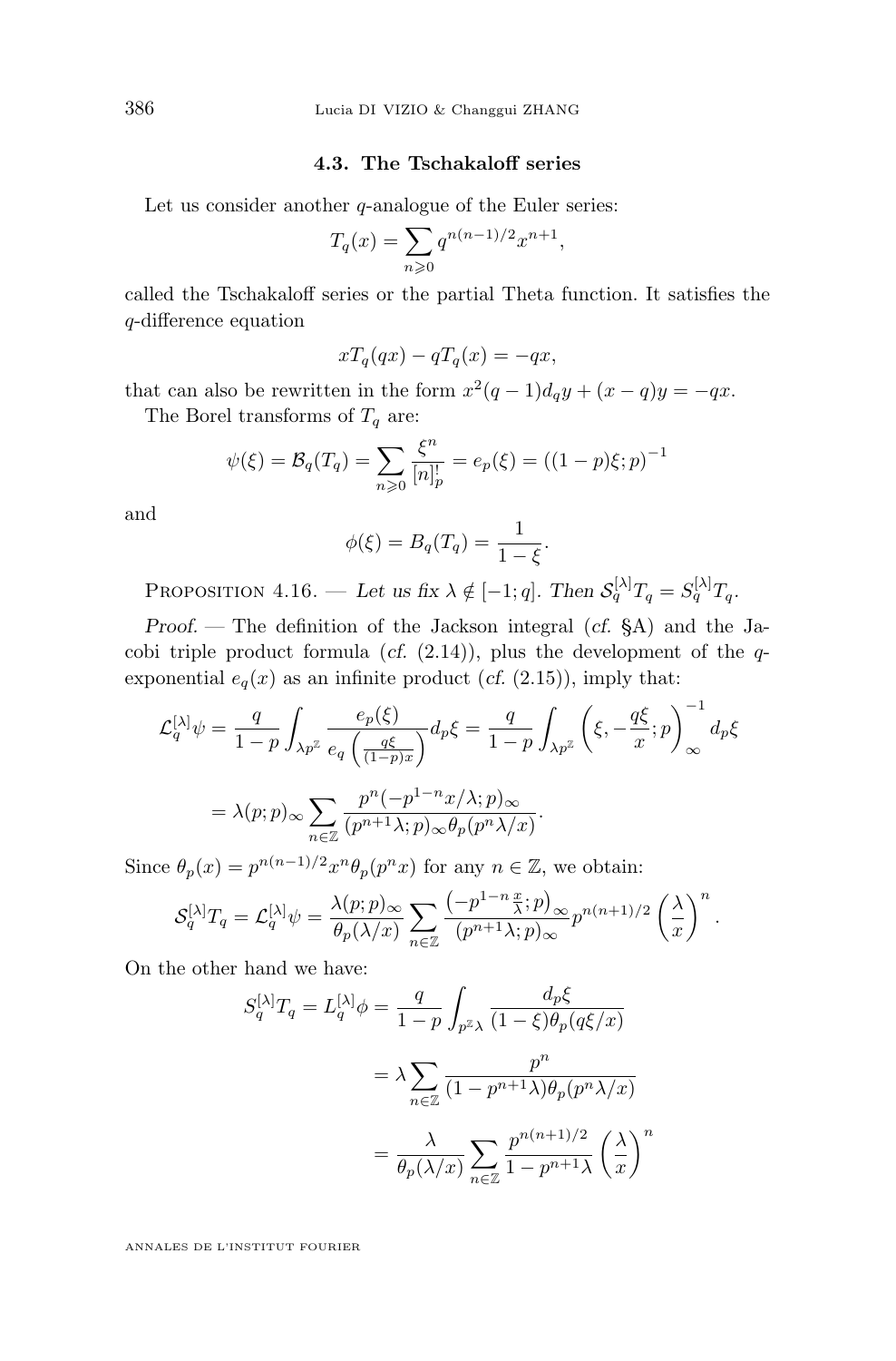A straightforward calculation of the residues of  $(x, p)_{\infty}^{-1}$  at  $x = p^{-k}$ , for  $k \geqslant 0$ , gives the formula:

$$
\frac{1}{(x;p)_{\infty}} = \frac{1}{(p;p)_{\infty}} \sum_{k \geq 0} \frac{a_k}{1 - xp^k}, \text{ with } a_k = \frac{1}{(p^{-k};p)_k} = \frac{(-1)^k p^{k(k+1)/2}}{(p;p)_k}.
$$

Therefore we obtain:

$$
\mathcal{S}_q^{[\lambda]}T_q = \frac{\lambda}{\theta(\frac{\lambda}{x})} \sum_{\ell \in \mathbb{Z}} \frac{p^{\ell(\ell+1)/2}}{1 - p^{\ell} \lambda} \left(\frac{\lambda}{x}\right)^{\ell} (a_{\ell}; p)_{\infty} \mathbf{0} \phi_1(-; a_{\ell}; p, a_{\ell}), \quad a_{\ell} = -p^{1-\ell} \frac{x}{\lambda}.
$$

The Ramanujan formula (*cf.* [\[24,](#page-46-0) Thm. 4.4]):

$$
(x;p)_{\infty} \circ \phi_1(-;x;p,x) = 1, \text{ for any } x \notin q^{-\mathbb{N}},
$$
 implies that  $\mathcal{L}_q^{[\lambda]}\psi = L_q^{[\lambda]}\phi.$ 

#### **4.4. The functional space** H **in the Borel plane**

We recall that the q-Borel transform  $B_q$  associates to a power series  $\hat{f}$  =  $\sum_{n\geqslant 0} a_n x^{n+1} \in \mathbb{C}[[x]]$  the power series  $\phi = \sum_{n\geqslant 0} a_n q^{-n(n-1)/2} \xi^n \in \mathbb{C}[[\xi]].$ As we have already pointed out, the  $q$ -Borel transform of a generic  $q$ -Gevrey series admits a positif radius of convergence and can be continued to an analytic function in the whole complex plane minus a finite number of sets of the form  $\lambda q^{\mathbb{N}}$  (*cf.* [\[20\]](#page-46-0) and [\[23\]](#page-46-0)).

In this section we want to prove that every generic  $q$ -Gevrey series can be expressed by means of "modified Tschakaloff series". Our strategy consists in proving that the  $q$ -Borel transform of any generic  $q$ -Gevrey series admits an elementary decomposition, by studying the  $q$ -convolution product of suitable entire functions by a rational functions. This leads to the construction of a functional space which is somehow spanned by the  $q$ -Borel transforms of the modified Tschakaloff series.

DEFINITION 4.17. — We call q-convolution product the following bilin*ear operator:*

$$
\begin{array}{rcl}\n\ast_q : & \mathbb{C}\{\xi\} \times \mathbb{C}\{\xi\} \longrightarrow & \xi \mathbb{C}\{\xi\} \\
& \xi^n \ast_q \xi^m \longmapsto q^{-(nm+n+m+1)} \xi^{n+m+1}\n\end{array}
$$

.

A direct calculation shows that

1. If 
$$
\phi = \sum_{n\geq 0} \phi_n \xi^n \in \mathbb{C}\{\xi\}
$$
 and  $\psi \in \mathbb{C}\{\xi\}$ , then ([12, 1.4.3, where  $s = 1$ )])

$$
\phi *_{q} \psi(\xi) = \sum_{\geq 0} \phi_0 q^{-n-1} \xi^{n+1} \psi(q^{-n-1} \xi).
$$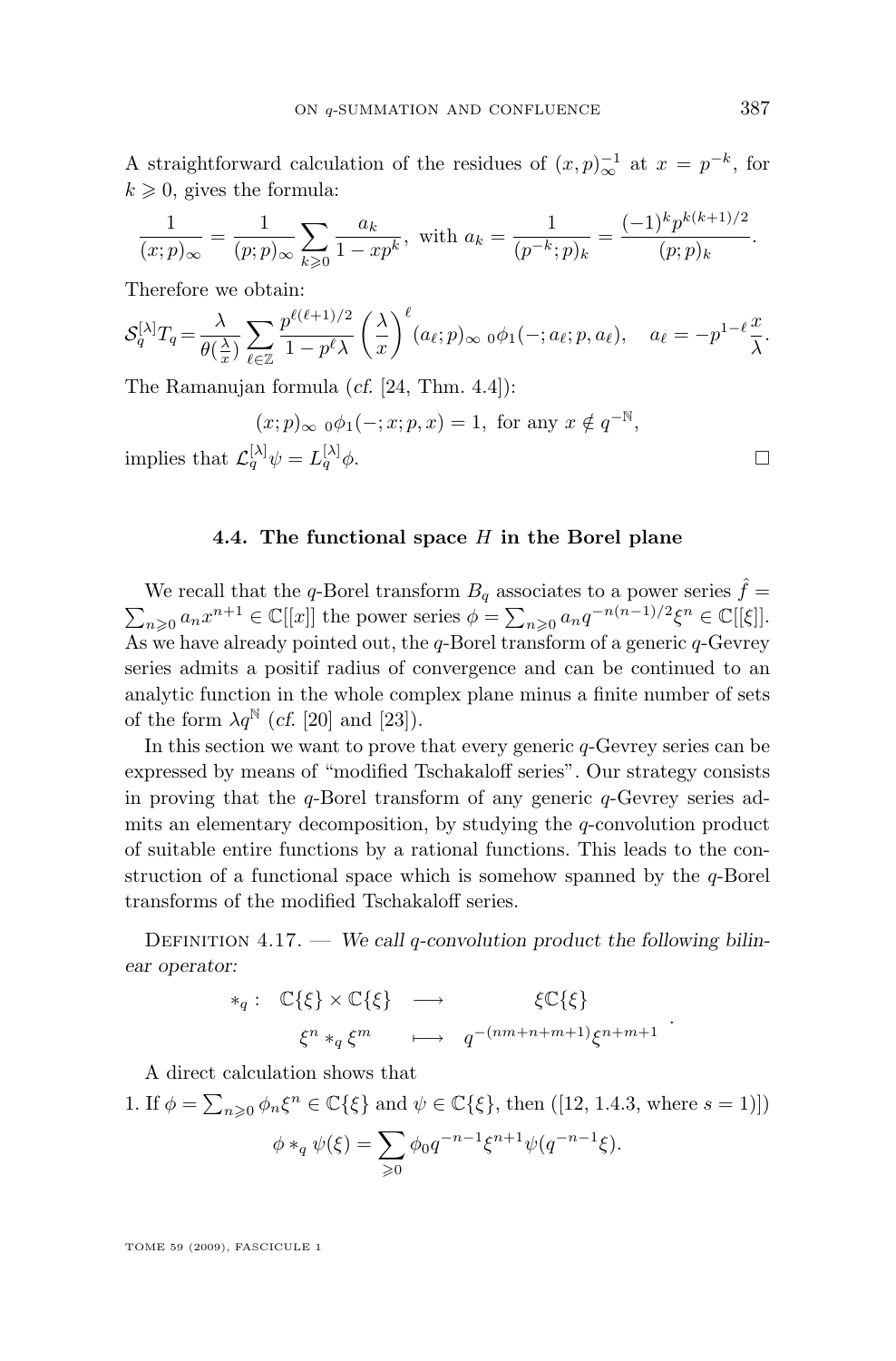<span id="page-42-0"></span>2.  $B_q(\hat{f}\hat{g}) = B_q(\hat{f}) *_{q} B_q(\hat{g})$ .

Let K be the set of rational functions bounded at zero and let  $\mathbb{E}_q$  be the set of all entire functions admitting at most a  $q$ -exponential growth of order 1 at the infinity. We know that  $K \cap \mathbb{E}_q = \mathbb{C}[\xi]$  and  $\mathbb{E}_q = B_q(x \mathbb{C}\{x\})$ (*cf.* [Ram92]). Notice that the formula  $B_q(\hat{f}\hat{g}) = B_q(\hat{f}) *_{q} B_q(\hat{g})$  identifies  $(\mathbb{E}_q, *_{q})$  to a commutatif sub-ring of  $(\mathbb{C}\{\xi\}, *_{q})$ .

DEFINITION 4.18. — *We define the functional space*  $H := \bigcup_{n\geq 0} H_n$  *in the following way:*

$$
H_{-1} = \{1\}, \quad H_0 = K, \quad H_1 = \mathbb{E}_q *_q K := \{\phi *_q r : \phi \in \mathbb{E}_q, r \in K\}
$$

*and, for any integer*  $n \geq 1$ ,

$$
H_{2n} = KH_{2n-1} := \{ ru : r \in K, u \in H_{2n-1} \},
$$
  

$$
H_{2n+1} = \mathbb{E}_q *_q H_{2n} := \{ \phi *_q u : \phi \in \mathbb{E}_q, u \in H_{2n} \}.
$$

PROPOSITION 4.19. — *For any*  $(r, \phi, u) \in K \times \mathbb{E}_q \times H$ , we have  $(ru, \phi *_{q}$  $u)$  ∈  $H \times H$ *.* In other words, the functional space H is a  $(K, \mathbb{E}_q)$ -bimodule.

*Proof.* — It follows immediately from the definition of H. Indeed, if  $n \leq$ m, then  $H_n \subset H_m$ . So, we can suppose that  $(r, \phi, u) \in K \times \mathbb{E}_q \times H_n$  and hence,  $(ru, \phi *_q u) \in H_{n+2} \times H_{n+2} \subset H \times H$ .

THEOREM 4.20. — *For any*  $u \in H$ *, there exist*  $\phi_0, \phi_1, \ldots, \phi_n \in \mathbb{E}_q$  and  $r_0, r_1, \ldots, r_n \in K$  *such that* 

$$
u = \phi_0 + r_0 + \phi_1 *_{q} r_1 + \dots + \phi_n *_{q} r_n.
$$

*Moreover, we can suppose that*  $r_1$ , ...,  $r_n$  *are rational functions of the form*  $\frac{1}{(\xi - \lambda_i)^{\nu_i}}$ , where  $c_i$ ,  $\lambda_i \in \mathbb{C}^*$  and  $\nu_i \in \mathbb{N}$ .

*Proof.* — Since  $H_m \subset H_{m+1}$ , for any  $u \in H$  there exists  $m \in \mathbb{N}$  such that  $u \in H_m$ . So we can prove the theorem by induction on m. The cases  $m = 0$  and  $m = 1$  are trivial. Suppose that  $u \in H_{m+1}$ . Then there exists  $(r, v, \phi) \in K \times H_m \times \mathbb{E}_q$  such that on of the following two cases occurs:

 $(1) u = rv,$ (2)  $u = \phi * v$ ,

and, by inductional hypothesis,  $v = \phi_0 + r_0 + \sum_{j=1}^m \phi_j *_q r_j$ . The proof in the case (2) is straightforward, since  $\phi *_q (\phi_j *_q r_j) = (\phi *_q \phi_j *_q r_j$ . In the case (1), we need the following elementary lemma.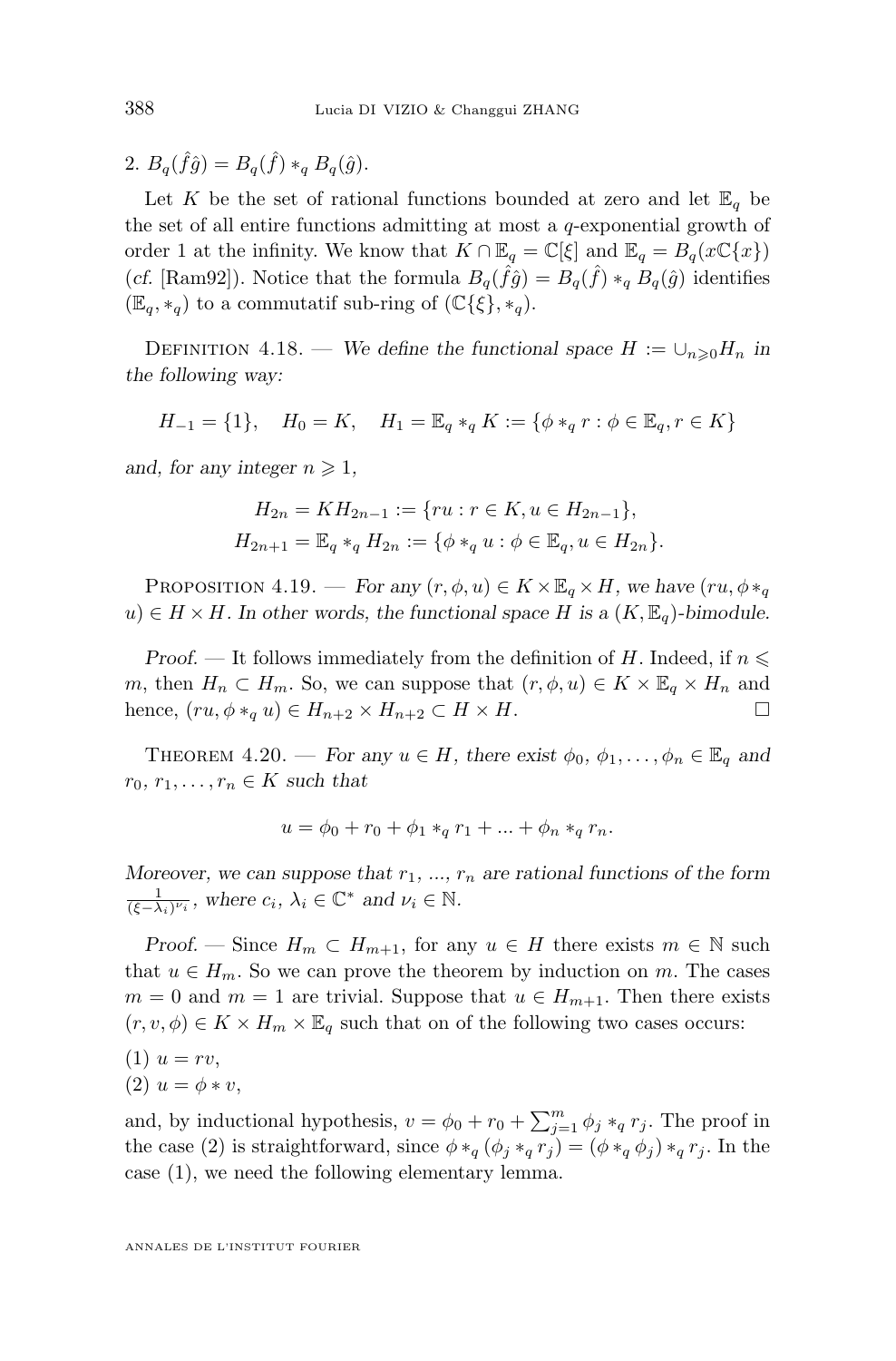LEMMA 4.21. — *For any*  $(a, b, \ell, n) \in \mathbb{C}^* \times \mathbb{C}^* \times \mathbb{N} \times \mathbb{N}$  such that  $a \neq b$ , *the following decomposition holds:*

$$
\frac{1}{(x-a)^{\ell}} \frac{1}{(x-b)^n} = \sum_{k=0}^{\ell-1} \frac{(n+k)!}{(a-b)^{n+k}k!} \frac{(-1)^k}{(x-a)^{\ell-k}} + \sum_{k=0}^{n-1} \frac{(\ell+k)!}{(b-a)^{\ell+k}k!} \frac{(-1)^k}{(x-b)^{n-k}}.
$$

*Proof.* — It enough to take the  $(\ell - 1)$ -th derivative with respect to a and the  $n-1$ -th derivative with respect to b in the formula

$$
\frac{1}{x-a} \frac{1}{x-b} = \frac{1}{a-b} \left( \frac{1}{x-a} - \frac{1}{x-b} \right).
$$

Let us go back to the proof of the Theorem [4.20.](#page-42-0) By linearity, it enough to consider a product of the form  $r(\phi *_{q} r')$ , with  $r = \frac{1}{(\xi - \lambda)^{\ell}}$ ,  $r' = \frac{1}{(\xi - \mu)^{n}}$ and  $\phi = \sum_{k\geqslant 0} \phi_k \xi^k \in \mathbb{E}_q$ . Since

$$
r' *_{q} \phi(\xi) = \sum_{k \geqslant 0} \phi_{k} q^{-k-1} \frac{\xi^{k+1}}{(q^{-k-1}\xi - \mu)^{n}},
$$

the decomposition follows from the lemma above.  $\Box$ 

COROLLARY 4.22. — *For any*  $u \in H$ *, there exist*  $\lambda_1, \ldots, \lambda_n \in \mathbb{C}^*$  such *that u is analytic on the domain*  $\mathbb{C} \setminus (\cup_{i=1}^{m} \lambda_i q^{\mathbb{N}})$  *and the function* U defined *by*

$$
U(\xi) = u(\xi) \prod_{i=1}^{n} \prod_{m \geqslant 0} \left( 1 - \frac{\xi}{\lambda_i q^m} \right)
$$

*can be continued to an entire function that has at most a* q*-exponential growth of order*  $n + 1$  *at the infinity.* 

The corollary results from the combination of the theorem above and the following lemma:

LEMMA 4.23. — Let  $\phi \in \mathbb{E}_q$ ,  $r = \frac{1}{(\xi - \lambda)^n}$ ,  $n \geqslant 1$  and  $\lambda \in \mathbb{C}^*$ . Then  $\phi *_{q} r$ *admits*  $\lambda q^{\mathbb{N}}$  *as set of poles and there exist*  $C > 0$ *, m > 0 such that, for any*  $\epsilon > 0$ ,

$$
|\xi q^{-n}-\lambda|>\epsilon\quad\Longrightarrow\quad |\phi\ast_q r(\xi)|<\frac{C}{\epsilon^n}|\xi|^m|e^{\frac{(\log x)^2}{2\ln q}}|.
$$

*Proof.* — Let  $\phi = \sum_{k\geqslant 0} \phi_n \xi^k$ . Since  $\phi \in \mathbb{E}_q$ , there exist  $A, B > 0$  such that

$$
\forall k \in \mathbb{N}, \quad |\phi_k| < AB^n q^{-n(n+1)/2}.
$$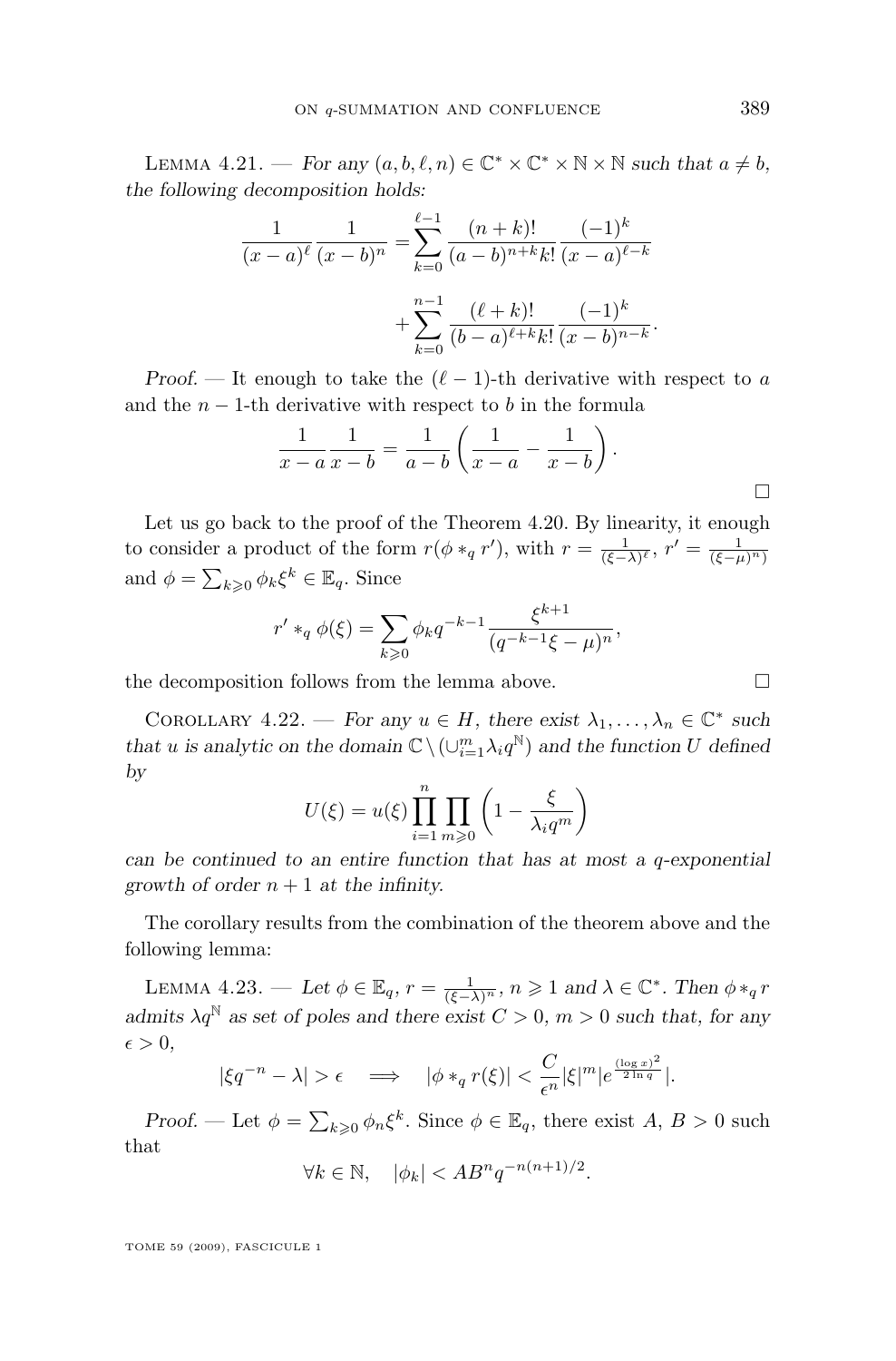On the other hand,

$$
\phi*_q r = \sum_{k \geqslant 0} \phi_k q^{-k-1} \xi^{k+1} r(q^{-k-1} \xi),
$$

which implies directly the lemma.  $\Box$ 

#### **4.5. Proof of Theorem [4.14](#page-39-0)**

We start by proving the following preparatory result:

PROPOSITION 4.24. — *If*  $\hat{f} \in x\mathbb{C}[[x]]$  *is a generic q-Gevrey series, then its* q*-Borel transform belongs to* H*.*

*Proof.* — Let  $\Delta$  be a linear analytic q-difference operator such that  $\Delta \hat{f}$  =  $g \in x\mathbb{C}\{x\}$ . We know that  $\Delta$  admits an analytic factorization (*cf.* [\[20,](#page-46-0) Prop. 5.1.4], [\[18,](#page-46-0) Thm. 1.2.1]): (4.11)

$$
\Delta\!=\!(x\sigma_q\!-\!\lambda_1)h_1(x\sigma_q\!-\!\lambda_2)h_2...(x\sigma_q\!-\!\lambda_n)h_n,\quad \lambda_j\!\in\!\mathbb{C},\;h_j\!\in\!\mathbb{C}\{x\},\;h_j(0)\!=\!1.
$$

We suppose that we have chosen  $n$  minimal and let us prove the statement by induction on n. We consider first of all the case  $n = 1$ : we suppose that  $(x\sigma_q - \lambda_1)h_1\hat{f} = g$ , with  $B_q(g) \in H^{(7)}$ . This implies that  $B_q(h_1\hat{f}) \in H$ , since  $B_q((x\sigma_q - \lambda_1)h_1\hat{f}) = (q\xi - \lambda_1)B_q(h_1\hat{f})$ . Therefore  $B_q(\hat{f}) \in H$ , in fact  $B_q(\hat{f}) = B_q(h^{-1}) * q B_q(h_1\hat{f}),$  with  $B_q(h_1^{-1}) \in \mathbb{E}_q$  and  $B_q(h_1f) \in H$ .

For  $n > 1$ , the inductive hypothesis implies that  $B_q((x\sigma_q - \lambda_n)h_n\hat{f}) \in H$ , and hence that  $B_q(\hat{f}) \in H$ .

*Proof of Theorem [4.14.](#page-39-0)* — Applying Theorem [4.20](#page-42-0) to  $B_q(\hat{f})$ , we can write  $\hat{f}$  as follows:

$$
\hat{f} = f_0 + \hat{e}_0 + f_1 \hat{e}_1 + \dots + f_n \hat{e}_n,
$$

where  $f_0, \ldots, f_n \in x\mathbb{C}\{x\}, B_q(\hat{e}_0) \in K$  and, for  $i = 1,\ldots, n, B_q(\hat{e}_i) =$  $\frac{1}{(\xi-\lambda_i)^{\nu_i}}$ . So it is enough to prove Theorem [4.14](#page-39-0) for a modified Tschakaloff series (*cf.* [\[12,](#page-45-0) Prop. 1.4.2]), *i.e.* under the assumption  $B_q(\hat{f}) = \frac{1}{(\xi - \lambda)^n}$ . By replacing  $\xi$  by  $-\lambda \xi$ , we can suppose that  $\lambda = -1$ . The case  $n = 1$ corresponds exactly to the Tschakaloff divergent series  $\hat{\mathcal{E}}$ , and the result is stated in Proposition [4.16.](#page-40-0) If  $n > 1$ , by considering

$$
\hat{f}(x) = \frac{(-1)^{n-1}}{(n-1)!x^{n-1}} \partial^{n-1} \partial a^{n-1} \hat{\mathcal{E}}(ax) \|_{a=1},
$$

<span id="page-44-0"></span>

<sup>(7)</sup> Notice that we are assuming that  $B_q(g) \in H$  and not  $B_q(g) \in \mathbb{E}_q$ .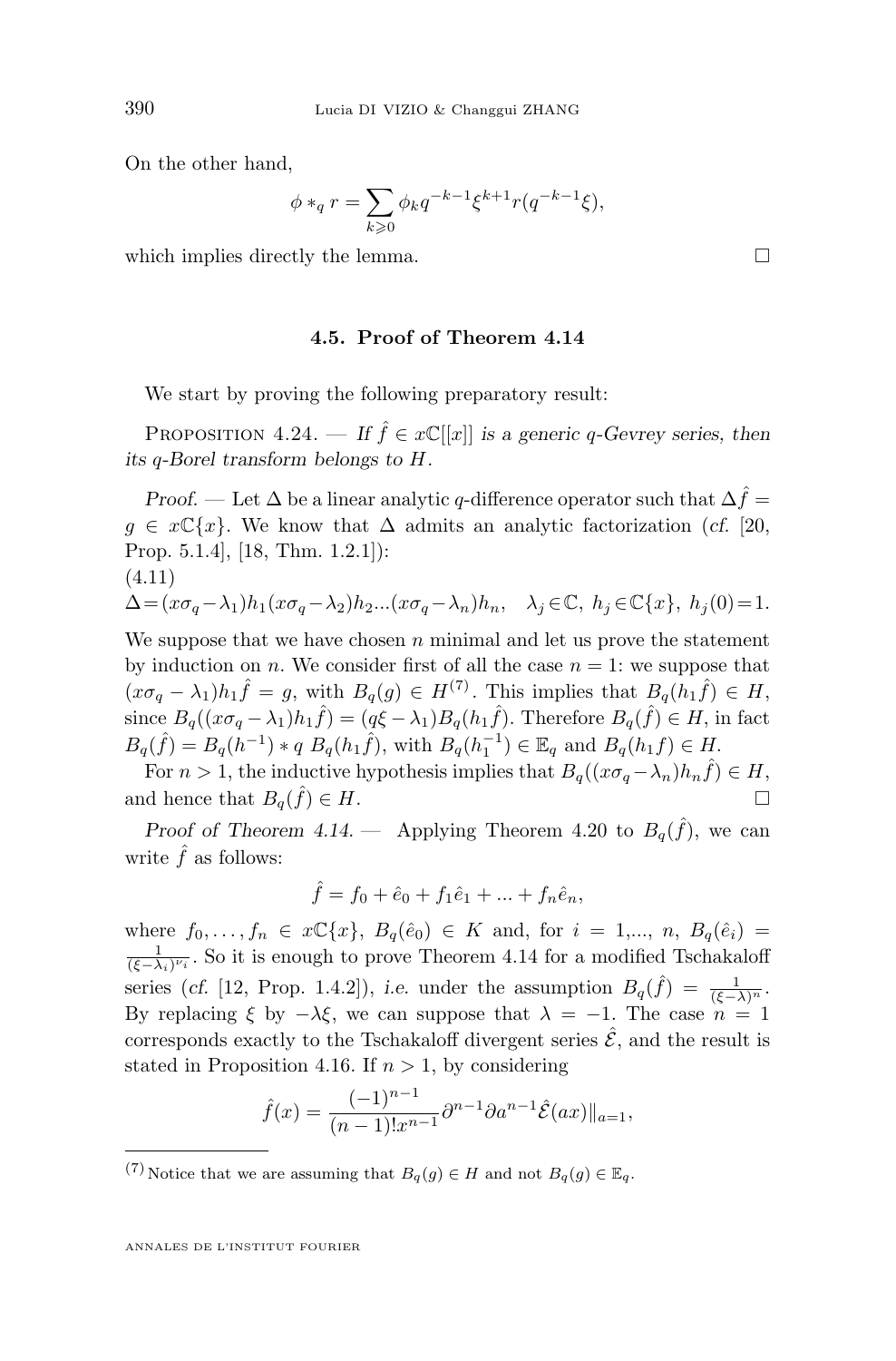<span id="page-45-0"></span>we can easily deduce the wanted result by the help of the dominated convergence theorem.

Concerning the second part of the statement of Theorem [4.14,](#page-39-0) the decomposition above allows once again to reduce to the case of the Tschakaloff series. The dominated convergence theorem applies with no difficulties to this explicit case (*cf.* Remark [4.13\)](#page-38-0).  $\square$ 

#### BIBLIOGRAPHY

- [1] G. E. Andrew, R. Askey & R. Roy, *Special functions*, Encyclopedia of Mathematics and Its Applications, vol. 71, Cambridge University Press, Cambridge, 1999.
- [2] Y. André, "Séries Gevrey de type arithmétique. I. Théorèmes de pureté et de dualité", *Ann. of Math.* **151** (2000), no. 2, p. 705-740.
- [3] E. W. Barnes, "A new development of the theory of the hypergeometric functions", *Proceedings of the London Mathematical Society* **6** (1908), no. 2, p. 141-177.
- [4] J.-P. Bézivin, "Sur les équations fonctionnelles aux q-différences", *Aequationes Mathematicae* **43** (1992), no. 2-3, p. 159-176.
- [5] A. DE SOLE & V. G. KAC, "On integral representations of  $q$ -gamma and  $q$ -beta functions", *Atti della Accademia Nazionale dei Lincei. Classe di Scienze Fisiche, Matematiche e Naturali. Rendiconti Lincei. Serie IX. Matematica e Applicazioni* **16** (2005), no. 1, p. 11-29.
- [6] L. Di Vizio, "Arithmetic theory of  $q$ -difference equations. The  $q$ -analogue of Grothendieck-Katz's conjecture on p-curvatures", *Inventiones Mathematicae* **150** (2002), no. 3, p. 517-578.
- [7] A. Erdélyi, W. Magnus, F. Oberhettinger & F. G. Tricomi (eds.), *Higher transcendental functions*, reprint of the 1953 original ed., vol. I, Robert E. Krieger Publishing Co. Inc., Melbourne, Fla., 1981, Based on notes left by Harry Bateman.
- [8] G. Gasper & M. Rahman, *Basic hypergeometric series*, Encyclopedia of Mathematics and its Applications, vol. 35, Cambridge University Press, Cambridge, 1990, With a foreword by Richard Askey.
- [9] M. Loday-Richaud, "Introduction à la multisommabilité", *Gazette des Mathématiciens* (1990), no. 44, p. 41-63.
- [10] ——— , "Solutions formelles des systèmes différentiels linéaires méromorphes et sommation", *Expositiones Mathematicae. International Journal* **13** (1995), no. 2-3, p. 116-162.
- [11] B. Malgrange, "Sommation des séries divergentes", *Expositiones Mathematicae. International Journal* **13** (1995), no. 2-3, p. 163-222.
- [12] F. MAROTTE & C. ZHANG, "Multisommabilité des séries entières solutions formelles d'une équation aux q-différences linéaire analytique", *Annales de l'Institut Fourier* **50** (2000), no. 6, p. 1859-1890.
- [13] J.-P. Ramis, "About the growth of entire functions solutions of linear algebraic q-difference equations", *Toulouse. Faculté des Sciences. Annales. Mathématiques. Série 6* **1** (1992), no. 1, p. 53-94.
- [14] J.-P. Ramis & J. Martinet, "Théorie de Galois différentielle et resommation", Comput. Math. Appl., p. 117-214, Comput. Math. Appl., Academic Press, 1990.
- [15] J.-P. Ramis & C. Zhang, "Développement asymptotique q-Gevrey et fonction thêta de Jacobi", *C. R., Math.* **335** (2002), no. 11, p. 899-902.
- [16] J. Sauloy, "Systèmes aux q-différences singuliers réguliers: classification, matrice de connexion et monodromie", *Annales de l'Institut Fourier* **50** (2000), no. 4, p. 1021- 1071.